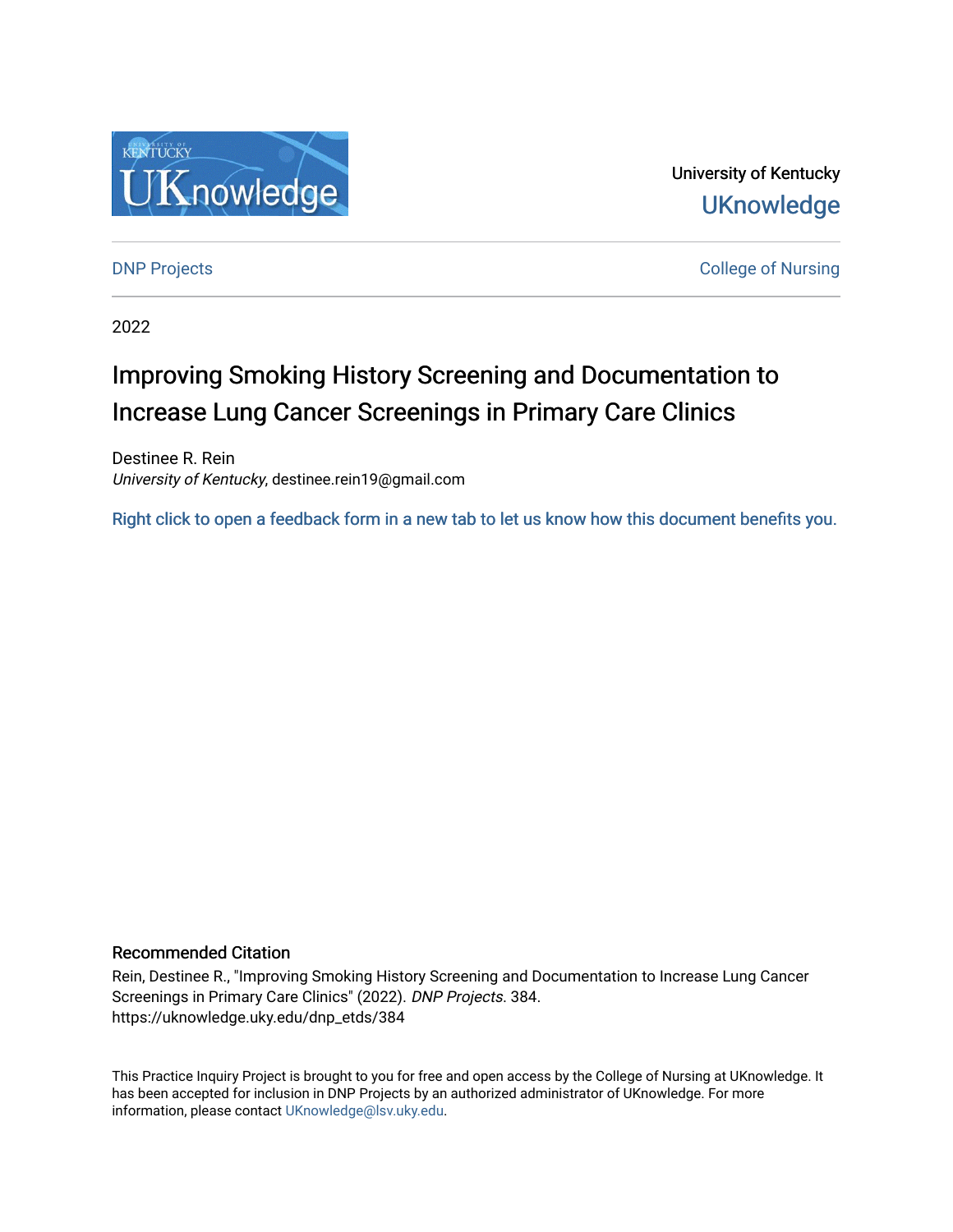Improving Smoking History Screening and Documentation to Increase Lung Cancer Screenings

in Primary Care Clinics

Submitted in Partial Fulfillment of the Requirements for the Degree of Doctor of Nursing Practice

at the University of Kentucky

Destinee R. Rein BSN, RN DNP Candidate Louisville KY, 2022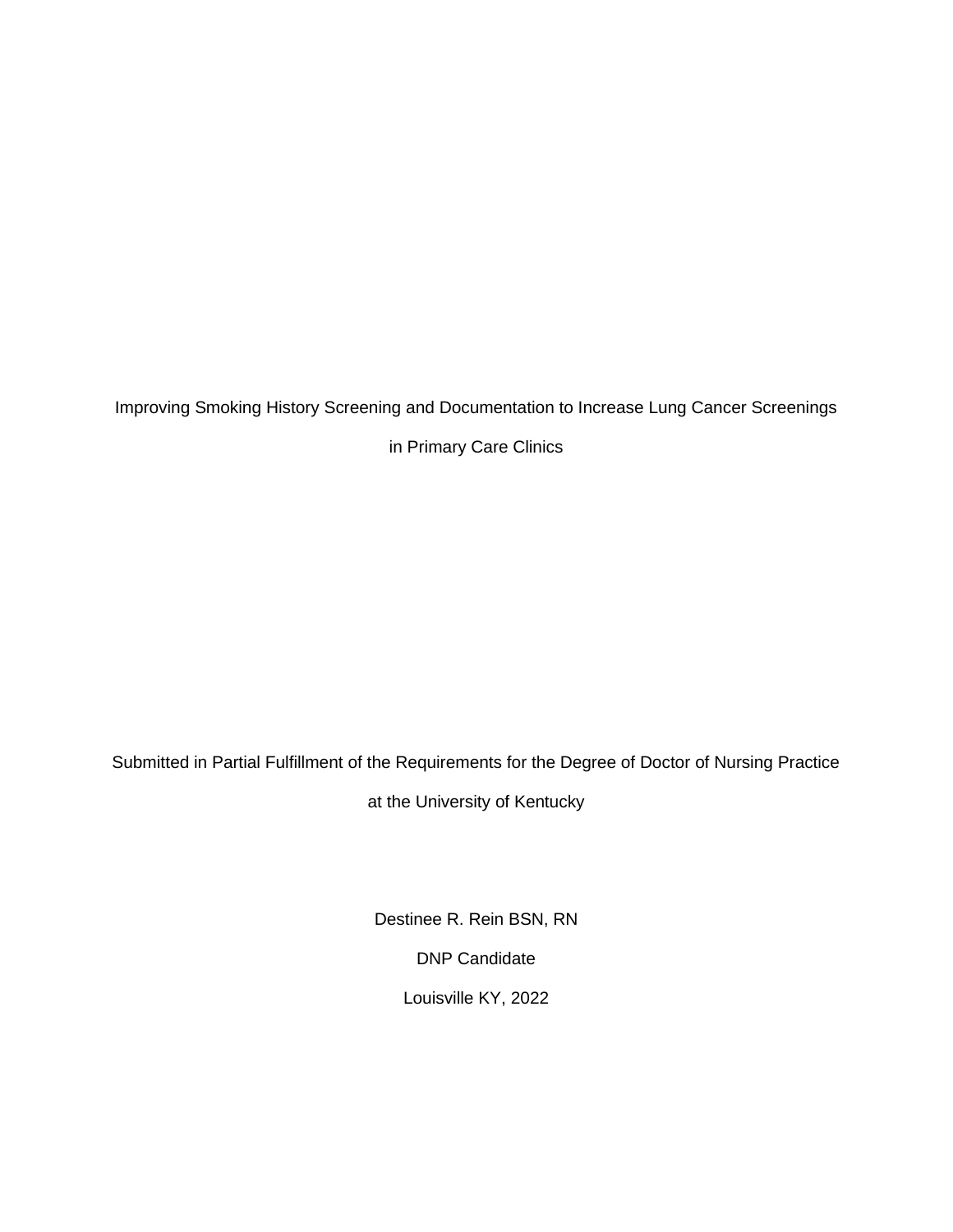#### **Abstract**

- <span id="page-2-0"></span>BACKGROUND: In the United States, lung cancer has the highest mortality rate of all other cancers among men and women. Kentucky is ranked 50<sup>th</sup> among all states, leading the nation in new lung cancer cases each year. Lung cancer screening using Low dose Computed Tomography (LDCT) can reduce lung cancer-related morbidity and mortality. Lack of smoking history documentation to identify eligible patients is a major contributing factor to low national screening rates. Obtaining complete smoking history remains the most important technique in identifying candidates for lung cancer screening.
- PURPOSE: The purpose of this quality improvement project was to evaluate the rates of complete smoking history documentation and LDCT orders in one primary care setting after implementing evidence-based interventions to improve documentation and screening rates.
- METHODS: This quality improvement project followed a quasi-experimental design. Using the FOCUS-PDSA as the improvement model, baseline data for complete smoking history documentation and LDCT orders were analyzed, and a target goal was set. A total of three rapid cycles of change using evidence-based improvement strategies (patient information poster in exam room, staff education, and clinical reminder cards) were implemented and evaluated to assess changes in the amount of smoking history documentation recorded and lung cancer screening orders after each cycle.
- RESULTS: Smoking history documentation throughout the study improved significantly (*p* = .039). Documentation was significantly higher after the final cycle (PDSA cycle 3) compared to both cycle 1 ( $p=.022$ ) and cycle 2 ( $p=.010$ ) There was no significant difference in LDCT orders over the three cycles (p=0.248). There was minimal improvement overall when evaluating accurate documentation with ordering LDCT (p=0.30).
- CONCLUSION: Through the combination of interventions used, there was a significant increase in smoking history documentation throughout the study. No specific intervention used was found to have a significant improvement independently. LDCT orders were not affected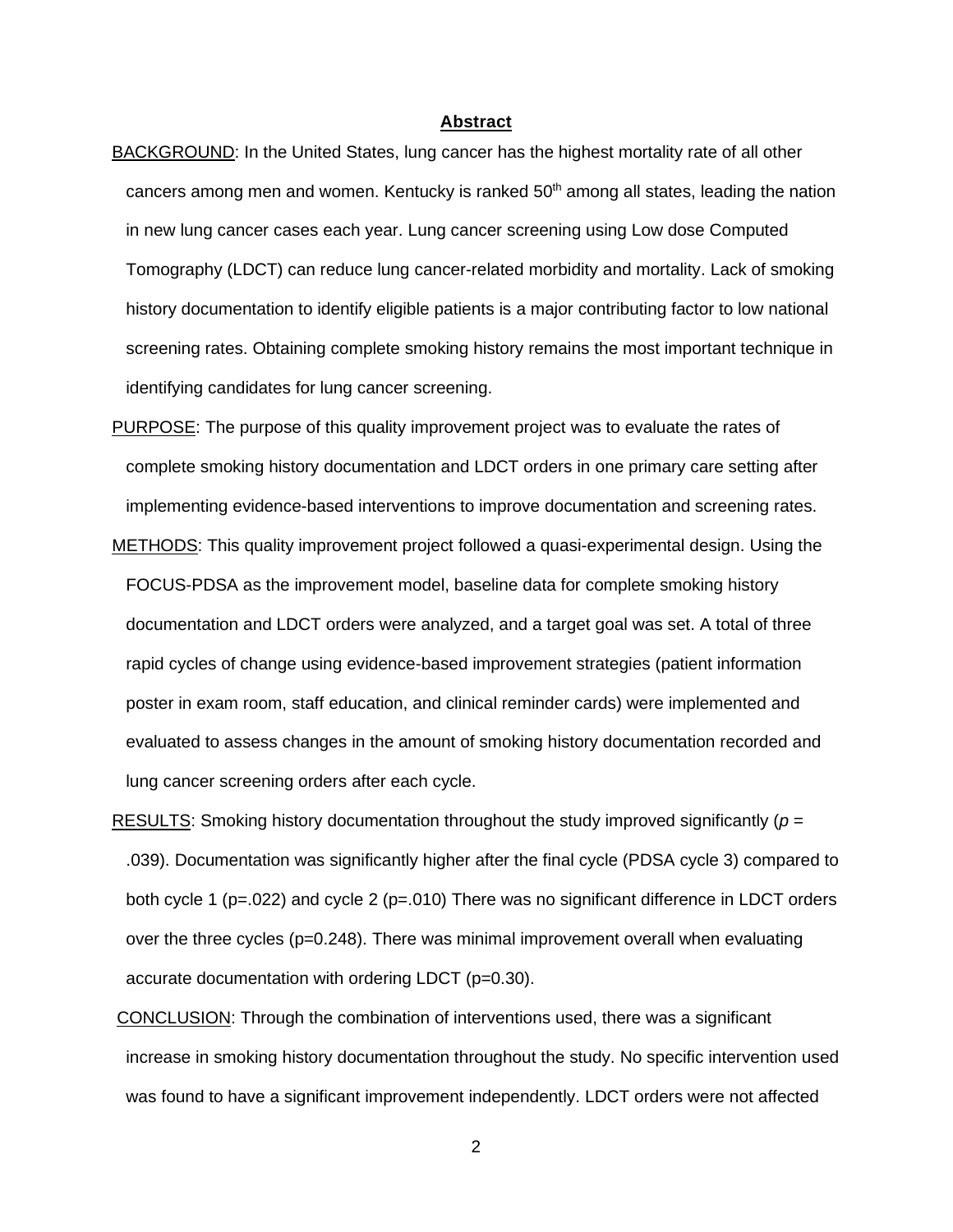substantially by the interventions used in combination with each other or individually. The results suggest that the use of clinical reminders had the greatest improvement in LDCT orders overall and had a significant increase in former smokers' lung cancer screening orders within the chosen clinic.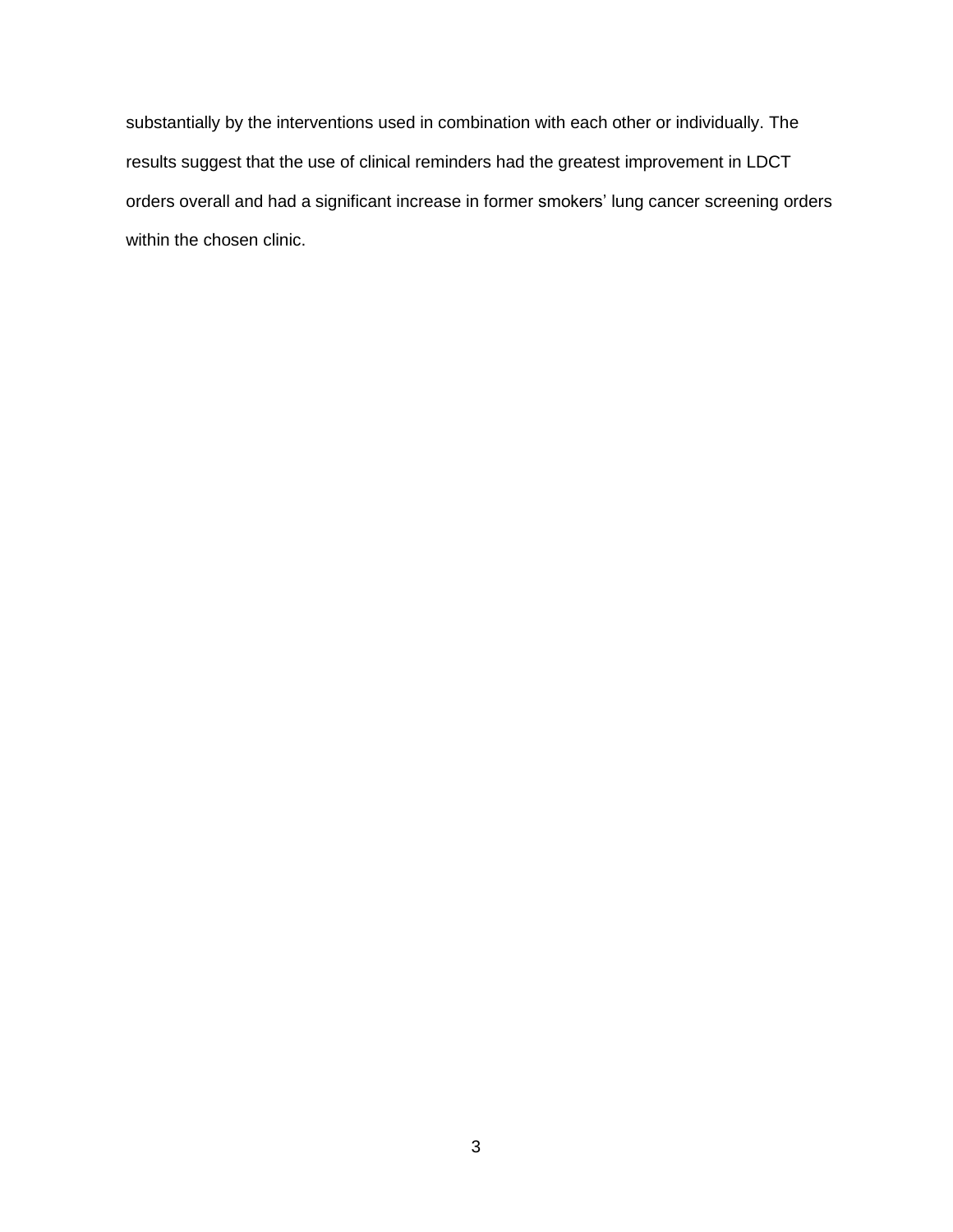#### **Acknowledgment**

<span id="page-4-0"></span>This DNP journey would have never been successful without the support of many individuals around me. From friends and family to preceptors and coworkers this journey would not have been successful without your investment. Thank you for listening to me share my thoughts, frustration, and excitement while providing me with suggestions, support, and inspiration over the past 4 years. No one can make a successful DNP journey without help and support and I want to acknowledge some of the people who have played a part in my journey.

I would like to thank my classmates, the UK DNP staff, and my academic advisor, Dr. Elizabeth Tovar who helped guide and direct this research project. Dr. Tovar's wisdom, feedback, and support allowed me to take my project to the next level. To my classmates, especially Stephanie thank you for always listening to my successes, failures, doubts, and celebrations throughout this program.

To my parents, you have supported me throughout my academic career from preschool to my doctorate. You have continued to push me to never accept average as acceptable and to push myself to be the best. You will never know how grateful I am for all the sacrifices you have made and the guidance you have given throughout my life. I could not have made it this far without you.

A special thanks to my husband Sam, for all his support through this program. There were many obstacles along the way and when everything seemed impossible, you never failed to lend your ear and support me through the process. You helped me more than you know when trying to articulate my thoughts on paper. Thank you for your patience, but also for believing in me and for never letting me compromise on my dreams! To our puppies Ruger and Scout, thank you for always sitting next to me as I work tirelessly on the computer, listening to me read my paper aloud and practice my DNP project presentation a thousand times. I love you boys more than you know!

To each of you, I am eternally grateful. Without your love and support, I could not have been the person and the professional that I am today.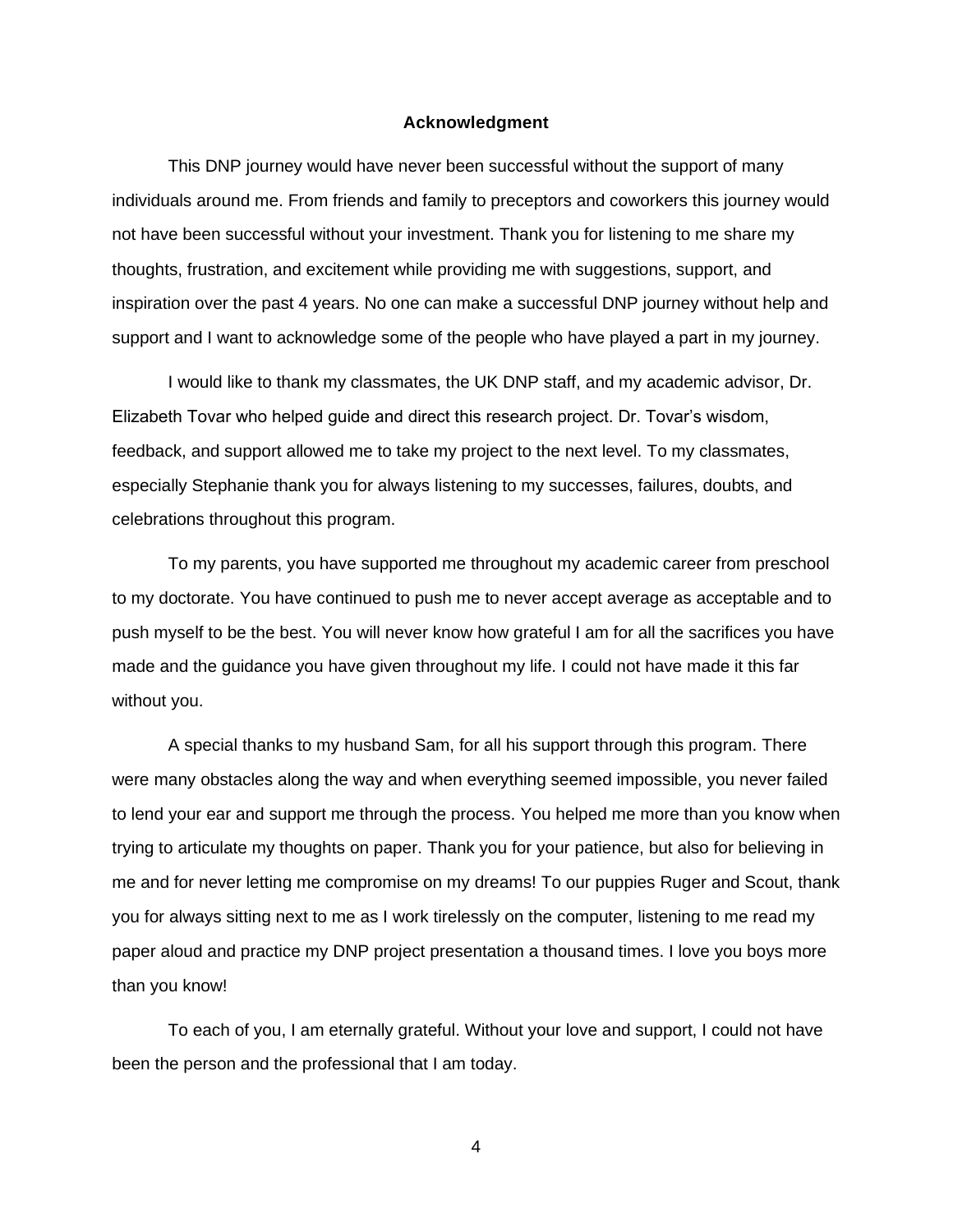# **Dedication**

<span id="page-5-0"></span>I want to dedicate this project to my late grandparents Randy Snyder and Betty Jo Baker. My grandfather passed away from lung cancer before adequate screening was available. My grandmother passed away with cancer in December 2021 before seeing me graduate. My grandmother never missed an opportunity to tell me how I am living out her dream of being a nurse. I hope I can continue to make you both proud as a family nurse practitioner.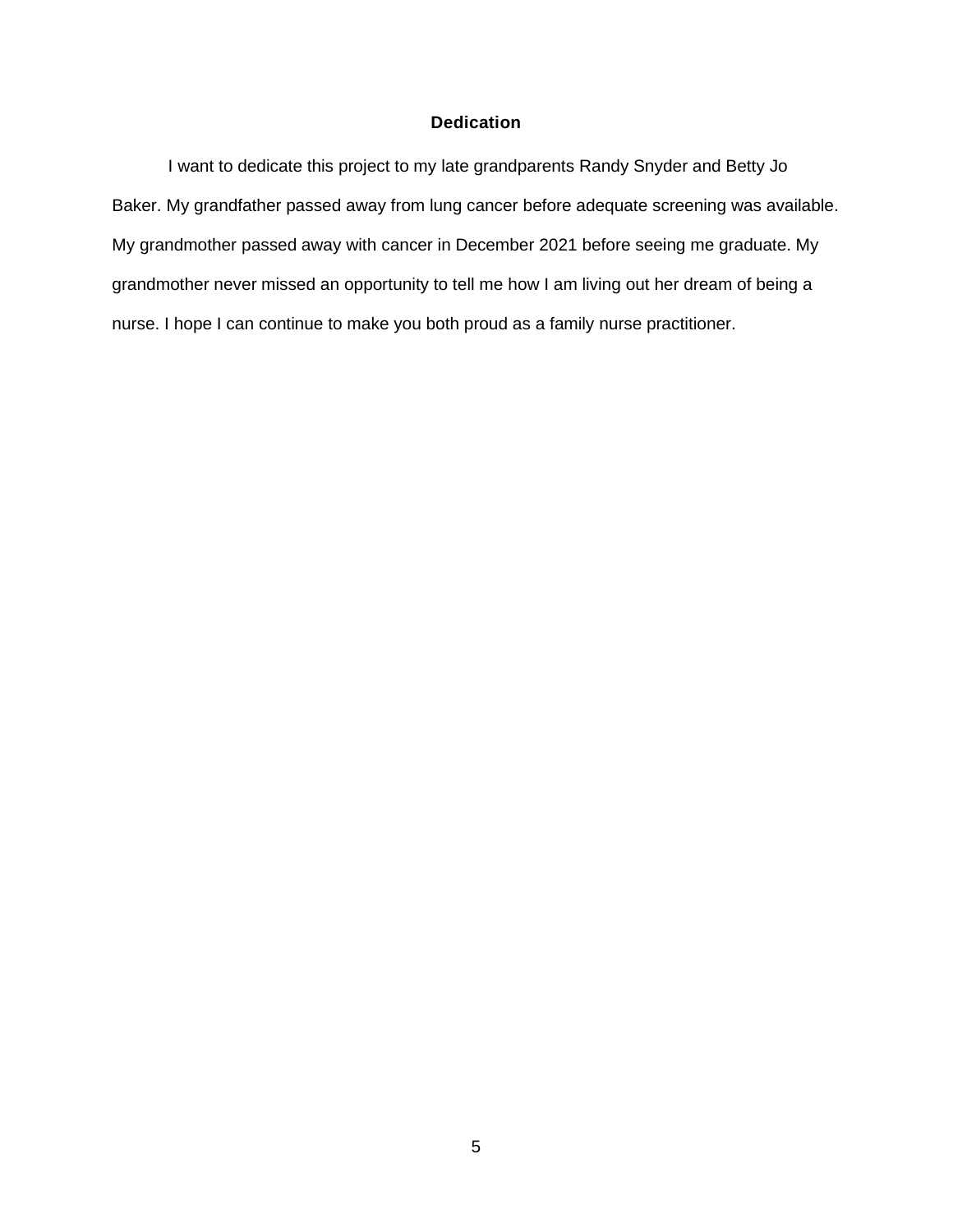| .20                                                                        |
|----------------------------------------------------------------------------|
| Congruence of project to selected agency's mission/goals/strategic plan 20 |
|                                                                            |
|                                                                            |
|                                                                            |

# **TABLE OF CONTENTS**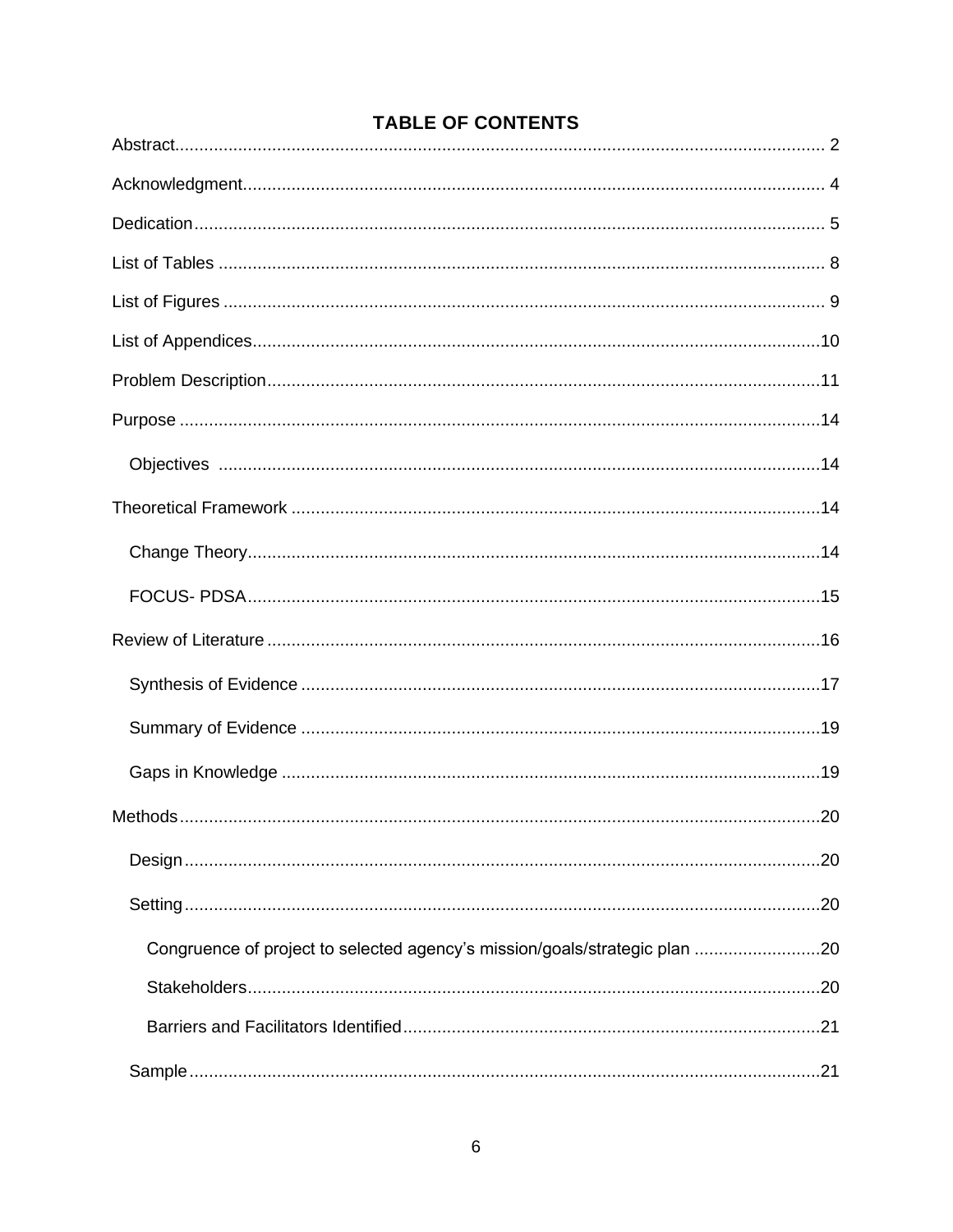| Secondary Target Population: Lung cancer screening eligible patients22 |
|------------------------------------------------------------------------|
|                                                                        |
|                                                                        |
|                                                                        |
|                                                                        |
|                                                                        |
|                                                                        |
|                                                                        |
|                                                                        |
|                                                                        |
|                                                                        |
|                                                                        |
|                                                                        |
|                                                                        |
|                                                                        |
|                                                                        |
|                                                                        |
|                                                                        |
|                                                                        |
|                                                                        |
|                                                                        |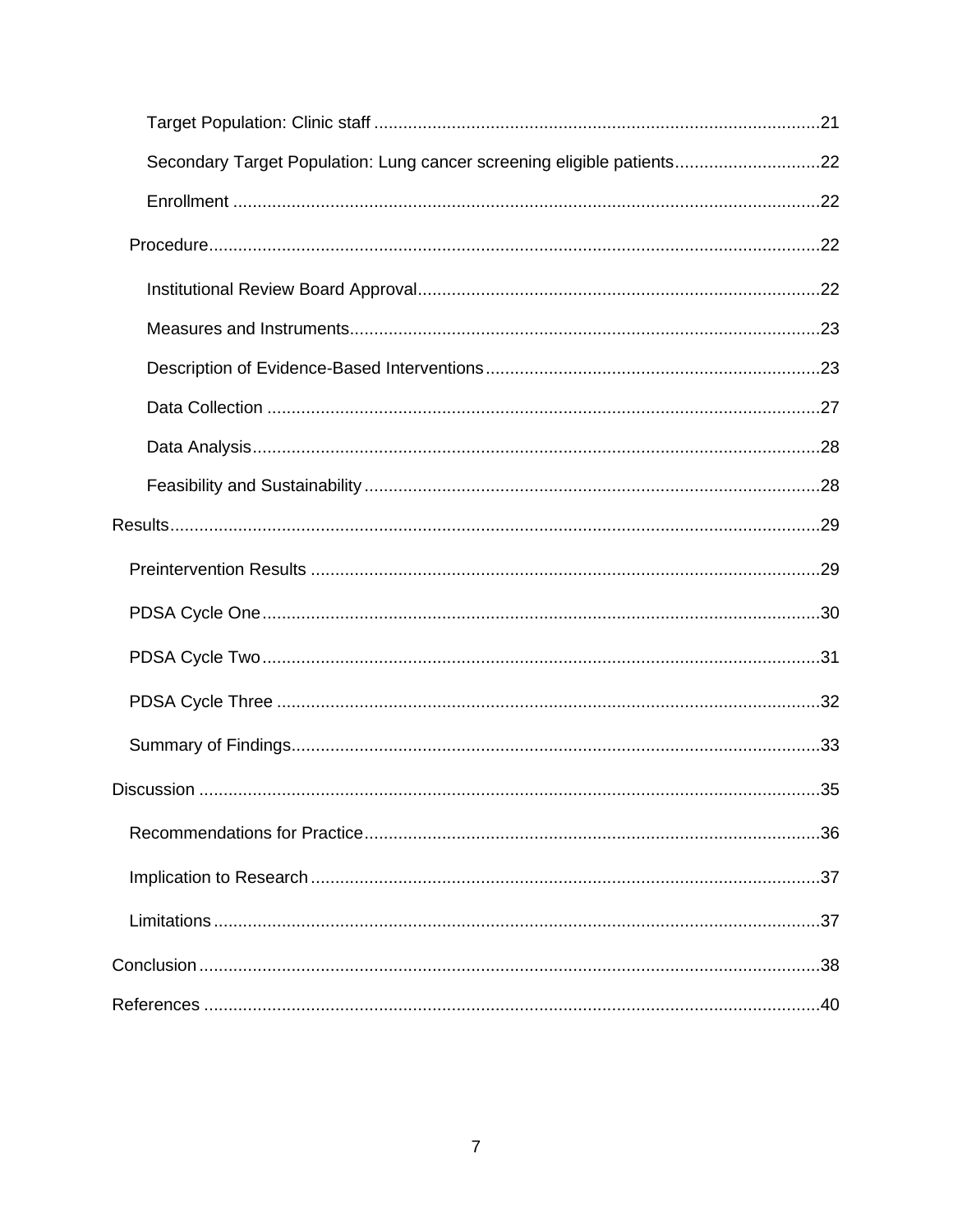# **LIST OF TABLES**

<span id="page-8-0"></span>

| Table 5. Accurate smoking history documentation including pack-years  34            |  |
|-------------------------------------------------------------------------------------|--|
|                                                                                     |  |
| Table 7. Comparison of smoking history documentation and screenings ordered across  |  |
|                                                                                     |  |
| Table 8. Comparison of patients who had smoking history documented and eligible for |  |
|                                                                                     |  |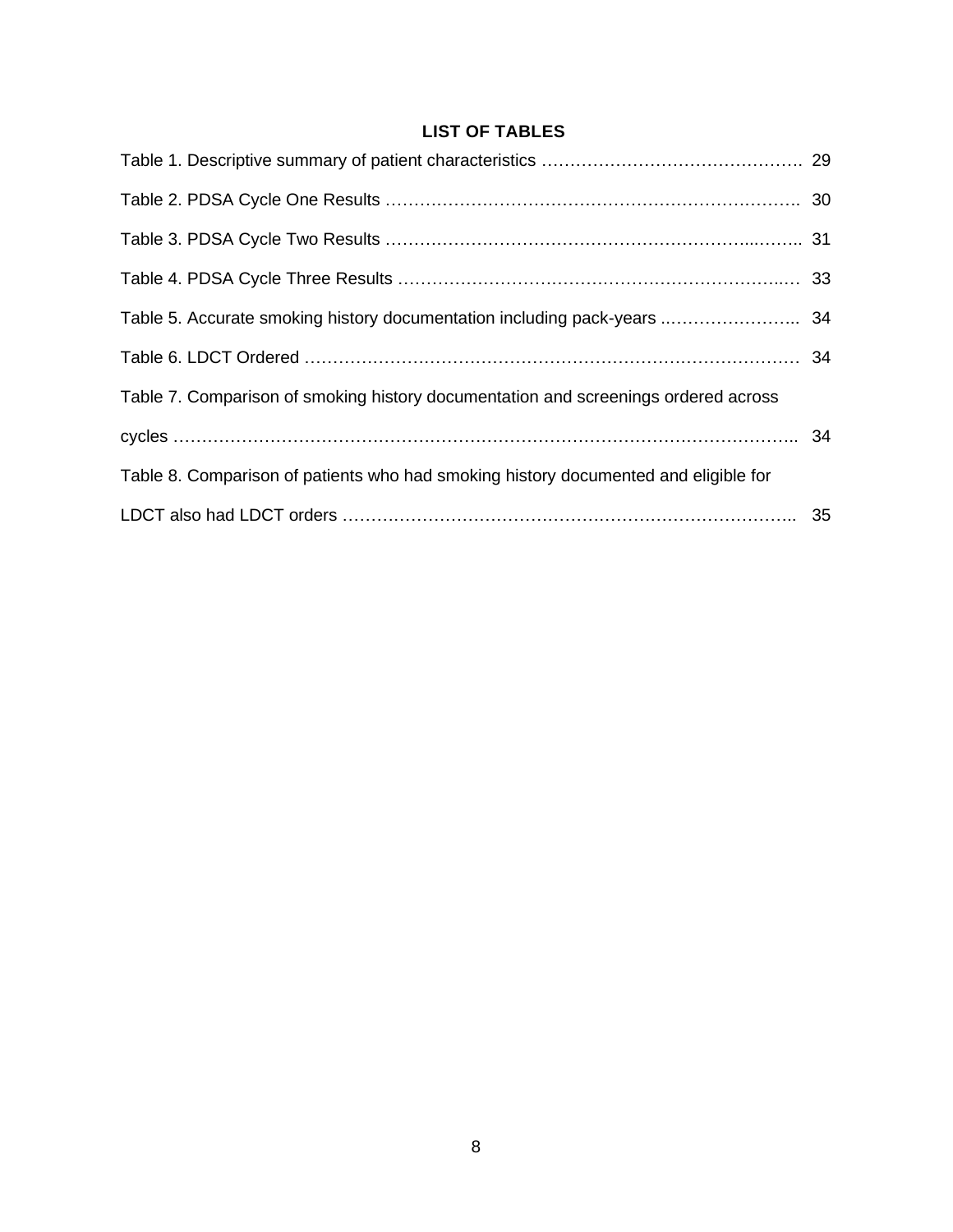# **LIST OF FIGURES**

<span id="page-9-0"></span>

| Figure 2. Comparison of accurate smoking history documented and LDCT orders  32 |  |
|---------------------------------------------------------------------------------|--|
|                                                                                 |  |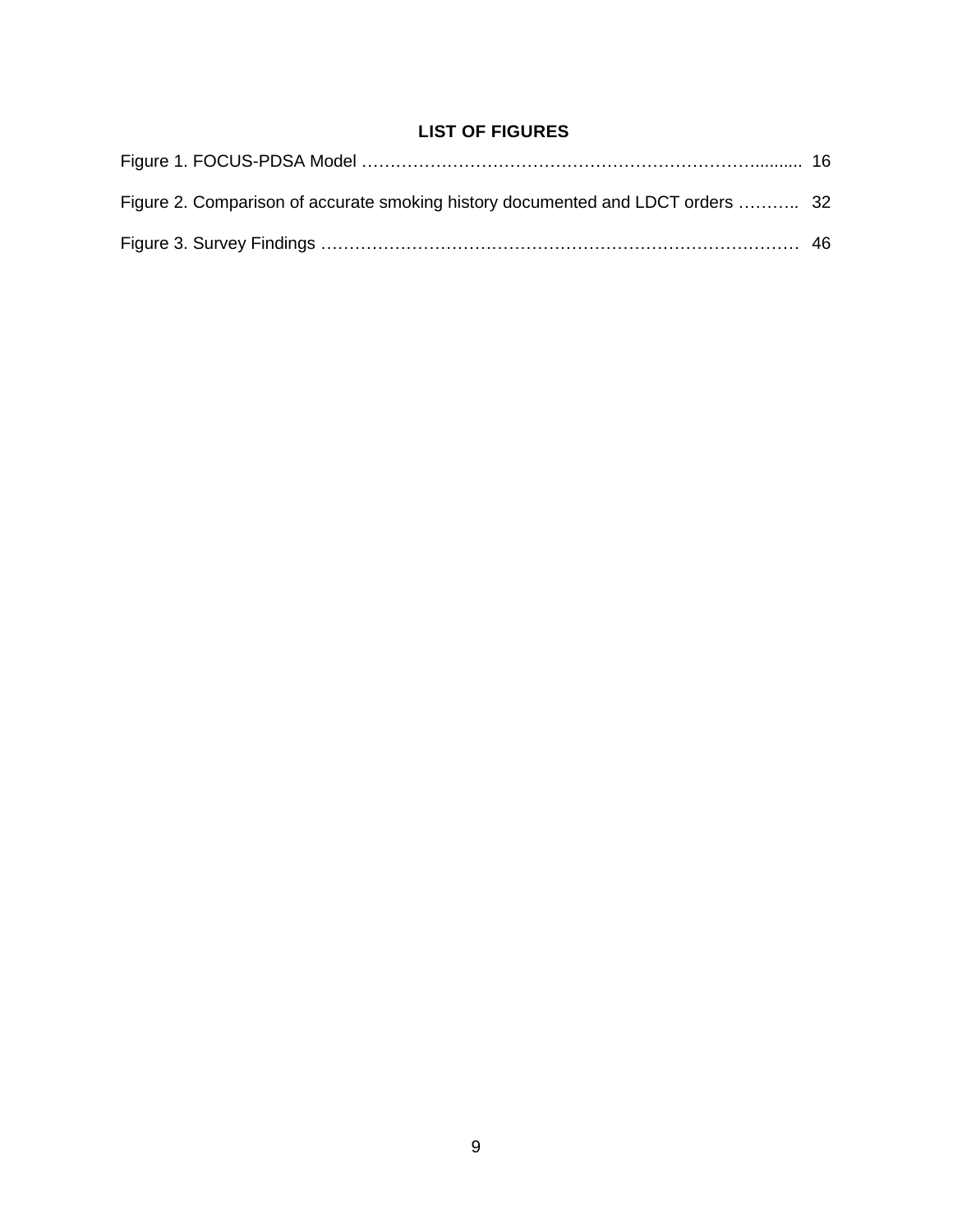# **LIST OF APPENDICES**

<span id="page-10-0"></span>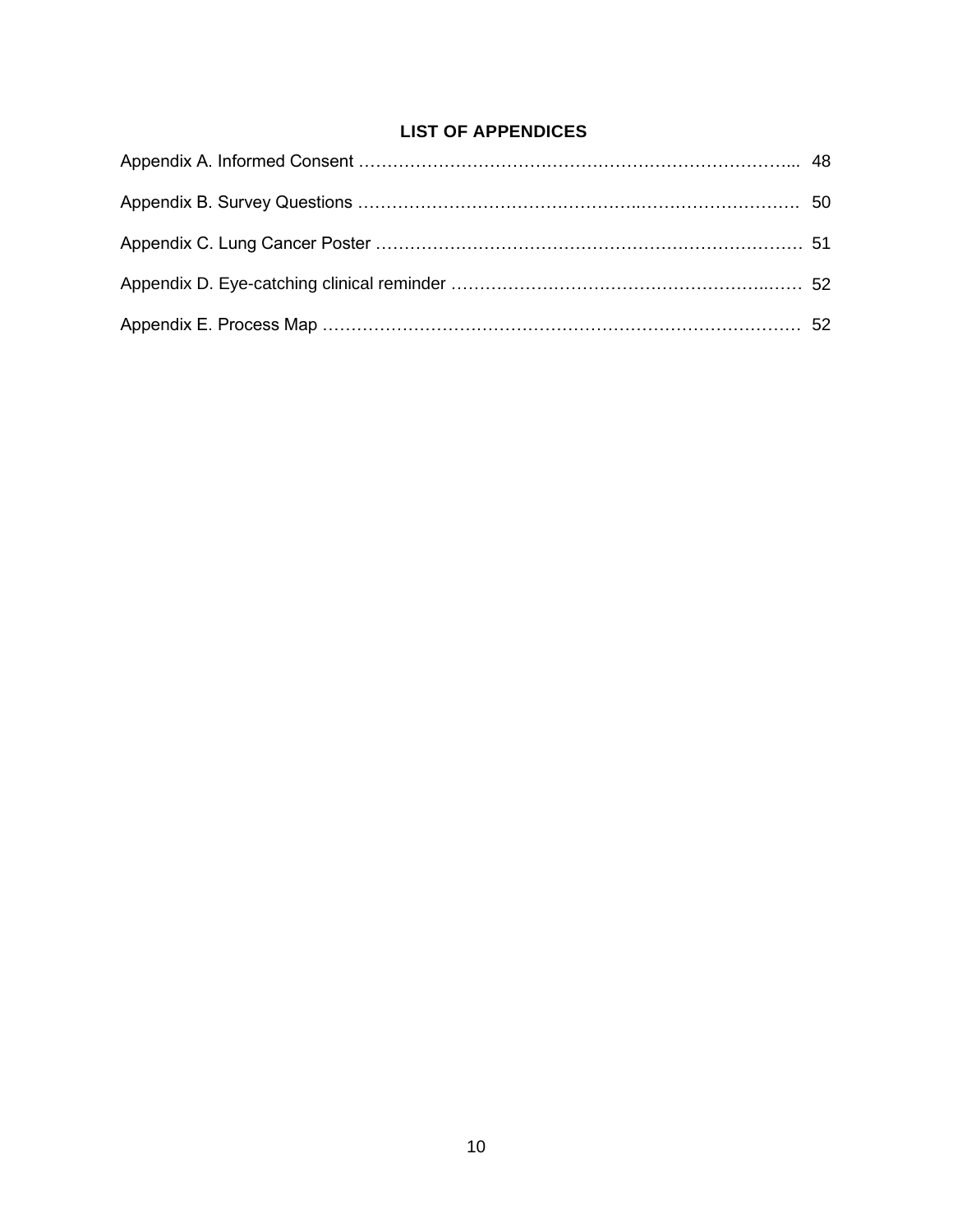#### **Problem Description**

<span id="page-11-0"></span>Lung cancer has the highest mortality rate of any cancer among both men and women (CDC, 2017). The American Cancer Society estimates that there will be 236,740 new cases of lung cancer and 130,180 lung cancer deaths in 2022 (ACS, 2022). Kentucky leads the nation in new lung cancer cases each year (U.S. Cancer Statistics Working Group, 2018). Kentucky has the highest lung cancer rate in the nation. Cigarette smoking is linked to roughly 80 to 90 percent of lung cancer deaths in the United States (CDC, 2018). Kentucky's smoking rate (24%) is ranked significantly higher than the national rate (15%). Among all other states, Kentucky has the second highest smoking rate in the nation, ranking next to last with West Virginia (ALA, 2022). The CDC reported in 2017 that tobacco use remains the leading preventable cause of death nationally and globally.

Early detection with Low dose Computed Tomography (LDCT) can reduce morbidity and mortality by 20% by improving prognosis and increasing treatment options (De Koning, et al., 2020). Lung cancer screening is the key to diagnosing lung cancer early when the disease is most curable, but only 21% of new lung cancer cases in Kentucky are caught at an early stage before the cancer has spread to other organs and treatment options become limited (ACS, 2022). To ensure at-risk patients are identified and screened via LDCT, there must be accurate and complete smoking history documentation so eligibility for LDCT can be determined; however, it is not occurring at the rate it should be. The Healthy People program is a nationally driven program to improve the overall well-being of Americans over the next decade. The national target from Healthy People 2030 is to increase lung cancer screenings to 7.5%, but currently, the national rate of eligible patients being screened is below the target at 5.7% (Healthy People 2030, 2017). Kentucky's screening rate is 13.7%, which is higher than the national rate but is substantially lower than national screening rates for other cancers such as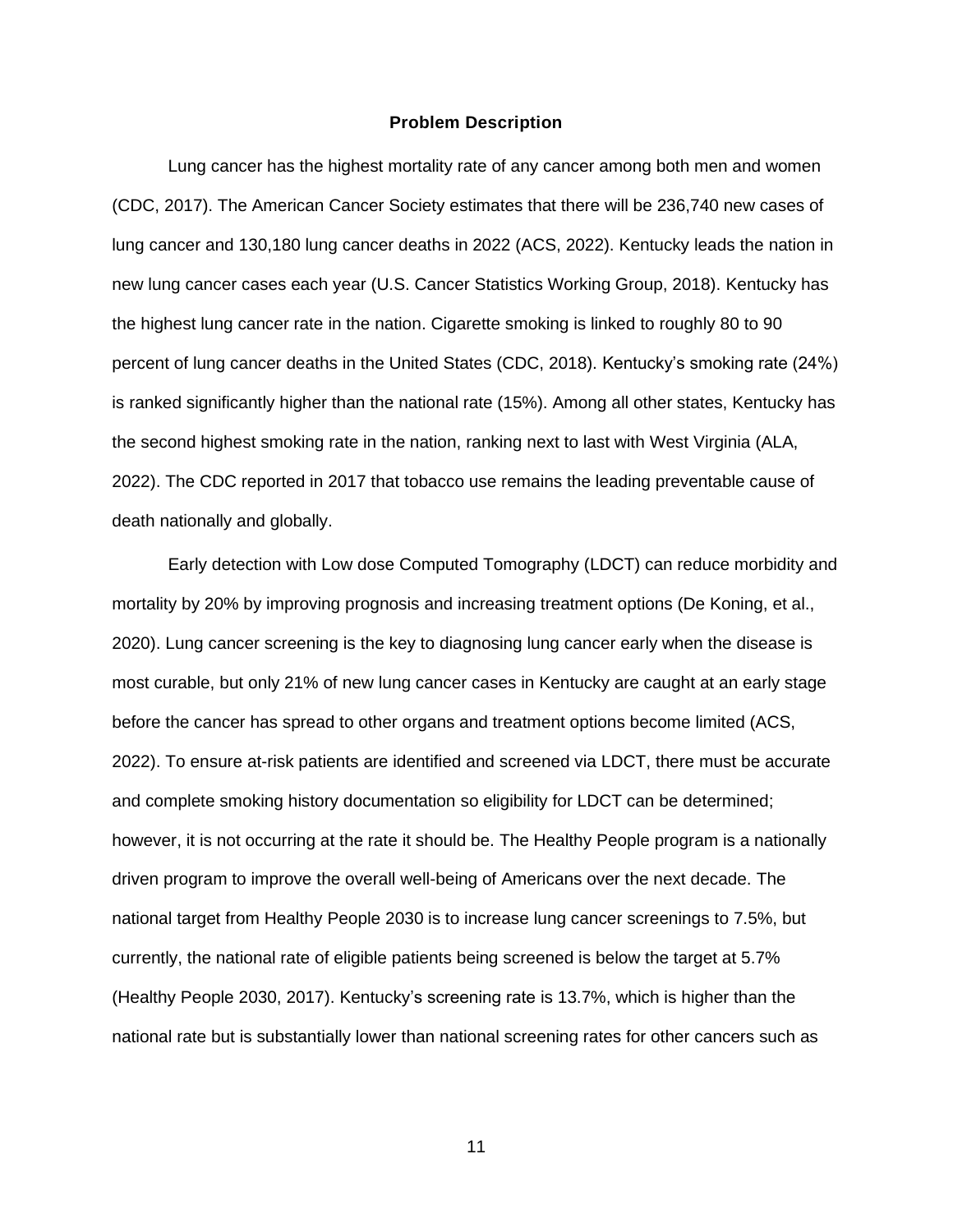colorectal cancer at 63%, breast cancer at 50%, and prostate cancer at 35% (ACS, 2020; ALA 2021).

Lung cancer screening has an estimated 1.5% positivity rate nationally. Meaning for every 1,000 people screened, 15 will be diagnosed with lung cancer (Young, Fairchild & Hefner, 2017). In 2020 it was estimated that 8.51 million Americans were eligible for lung cancer screenings (Fedewa et al., 2021). With a national screening rate of 5.7%, only 485,070 estimated eligible Americans would have received their screening, and 7,276 would be diagnosed with lung cancer. Compared to the breast cancer screening rate of 50%, if 50% of eligible patients received their lung cancer screening an estimated 4,255,000 patients would be screened with LDCT and at a 1.5% positivity rate, 63,825 of these patients would be diagnosed with lung cancer. The screening difference between current lung cancer screening rates (5.7%) and breast cancer screening rates (50%) is missing over 3.7 million eligible screenings and 56,549 Americans having lung cancer undiagnosed. This is significant because many individuals that are eligible for screening and could have lung cancer are being missed which leads to late detection and limited treatment options. Even though lung cancer is the second most diagnosed cancer, the mortality rate is higher than breast, prostate, and colon cancer combined (ACS, 2019). Screening rates must improve, the necessary antecedent of improving screening is to improve smoking history collection.

The 2013 lung cancer screening guidelines, created by the United States Preventative Services Task Force (USPSTF), recommended LDCT of the chest for lung cancer screening instead of a conventional chest computerized tomography (CT) (USPSTF, 2013). In comparison to the conventional chest CT, the LDCT dispenses 90% less radiation and is a more costeffective approach, leading to early detection and improved outcomes (Radiologic Society of North America, 2018). Lung cancer screening has been around since the 1960s, but screening with LDCT has only been in practice since 2015 and just recently gained Medicare coverage.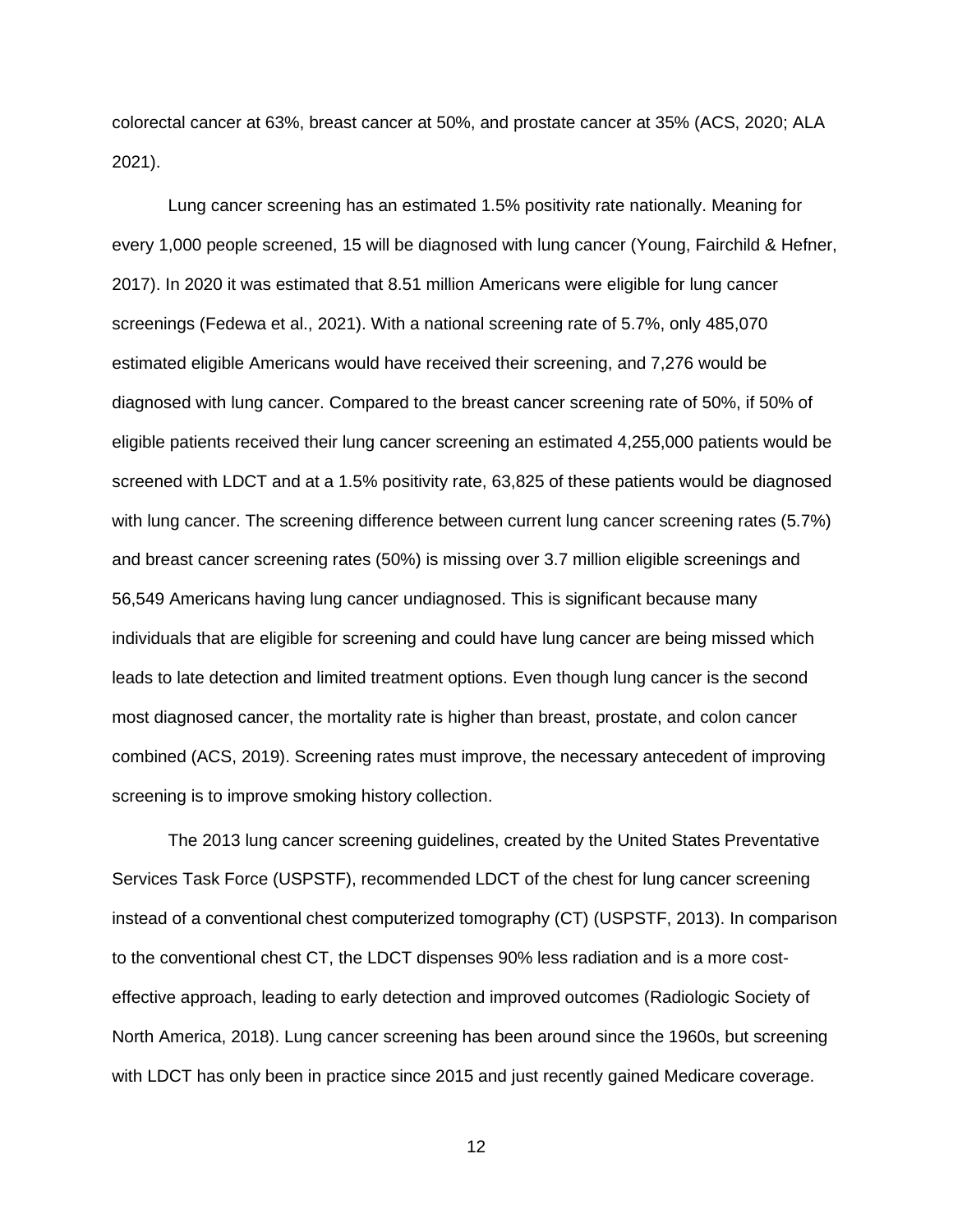Medicare coverage for lung cancer screenings is only available in 40 states, including Kentucky. (ALA, 2021). In March 2021, USPSTF updated its lung cancer screening guidelines. The newest recommendations are annual LDCT of the chest for adults 50 to 80 years old who have a 20 pack-year smoking history and are currently smoking or have quit within the last 15 years (USPSTF, 2021). This recommendation replaced the 2013 USPSTF guideline that recommended annual LDCT of the chest for adults aged 55 to 80 years who have a 30 packyear smoking history and are currently smoking or have quit within the last 15 years. The newest recommendations increased the age range and lowered pack-year eligibility criteria. The expansion of guidelines in 2021 will aid in identifying more eligible candidates that will in turn optimistically increase screening rates and decrease mortality related to lung cancer (USPSTF, 2021).

Despite the USPSTF recommendations, screening rates remain low due to multiple factors identified in the literature. These factors include limited smoking history documentation, poor provider knowledge of screening guidelines, insurance and cost barriers, lack of patient awareness about screening, and low access to screening centers (Caudill, 2019; Couglin, et al., 2020; Davenport, 2018; Eberth, 2014; Lewis et al., 2015; Modin et al., 2017; Pham et al., 2018; Raz et al., 2018; Rodriquez, 2019; Schiffelbein, et al., 2020; Simmons et al, 2017; Triplette et al., 2018; Wang et al., 2019). Healthy People 2030 has identified a goal to decrease lung cancer mortality by 10% by 2030. The strategy to decrease mortality is to increase screening rates. Strategies incorporate public campaigns to promote awareness and knowledge of screening by using decision-making aids (Hamann et al., 2018; Schiffelbein, et al., 2020; Simmons et al, 2017). The Kentucky state government is committed to reducing lung cancer mortality by being proactive and supporting the availability and quality of screening (Fedewa, et al., 2021). This resulted in the development of the Kentucky LEADS Collaboration. This initiative was created to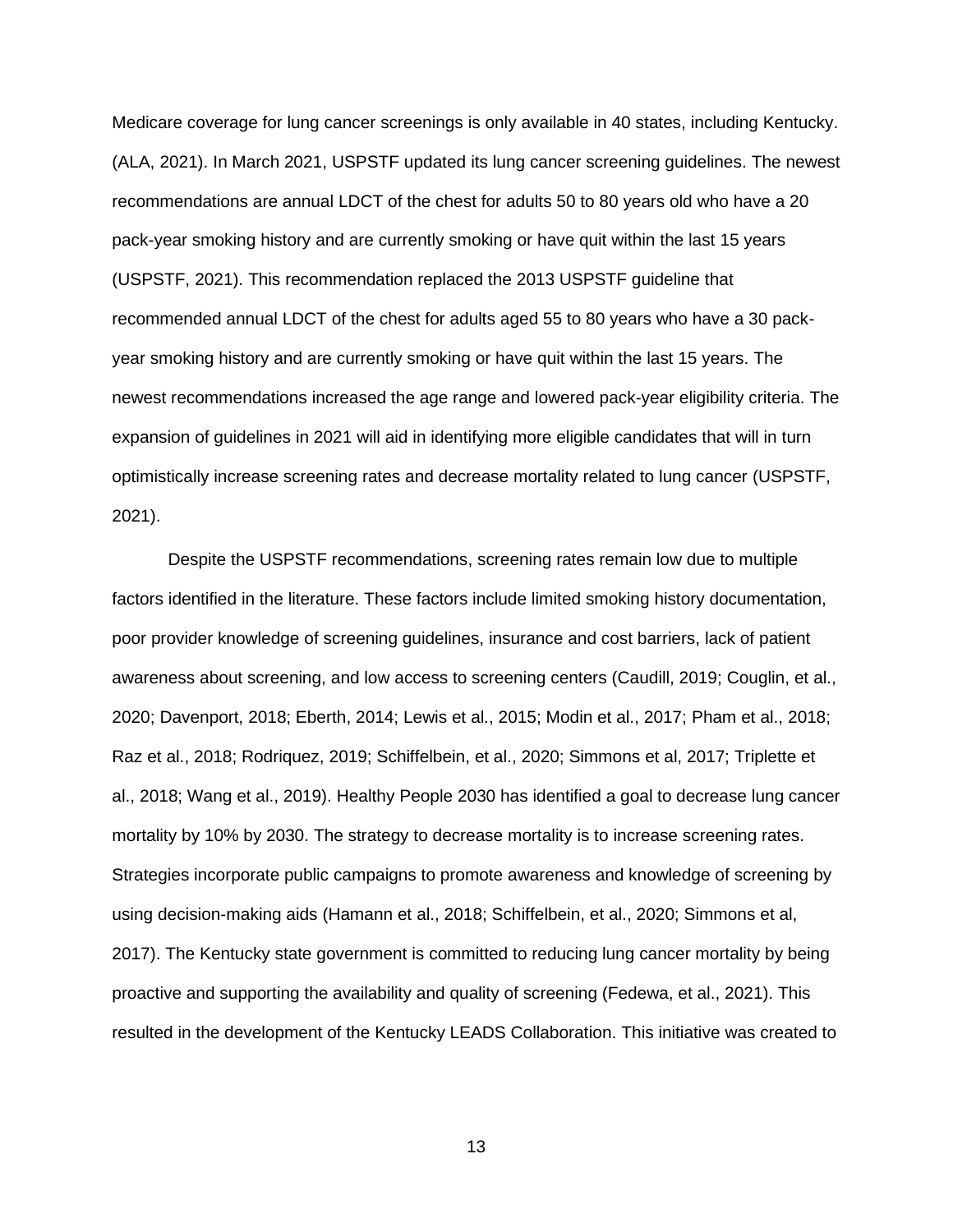reduce the burden of Lung Cancer by increasing Education, Awareness, Detection, and Survivorship (LEADS) to the public (Kentucky LEADS Collaboration, 2021).

Lung cancer screening rates remain low due to multiple factors despite the recommended guidelines for screening. Overcoming the barriers to lung cancer screening is essential to increase screening rates. Identifying eligible patients is the leading modifiable factor to low screening rates largely due to the incomplete documentation of smoking history (Pham et al., 2018). This project will focus on the importance of complete smoking history documentation to increase eligibility for screening, in hopes of increasing LDCT screening rates.

#### **Purpose**

<span id="page-14-0"></span>The purpose of this quality improvement (QI) project was to evaluate rates of complete smoking history documentation and LDCT orders in a primary care setting after implementing evidence-based interventions to improve documentation and screenings rates.

#### <span id="page-14-1"></span>**Objectives**

- − Identify existing barriers to obtaining complete smoking history documentation.
- − Evaluate changes in complete smoking history documentation after implementation of rapid cycles of evidence-based change strategies
- − Evaluate changes in LDCT orders after implementation of rapid cycles of evidencebased change strategies.

#### **Theoretical Framework**

#### <span id="page-14-3"></span><span id="page-14-2"></span>**Change Theory**

The theoretical framework applied to this QI project was the Change Theory created by Kurt Lewin in 1947. Lewin proposed that change in behaviors will occur from changes in the forces or energies within the environment (Lewin, 1947). His theory divides the change process into three stages: unfreeze, change, and refreeze. This model offers an approach that can help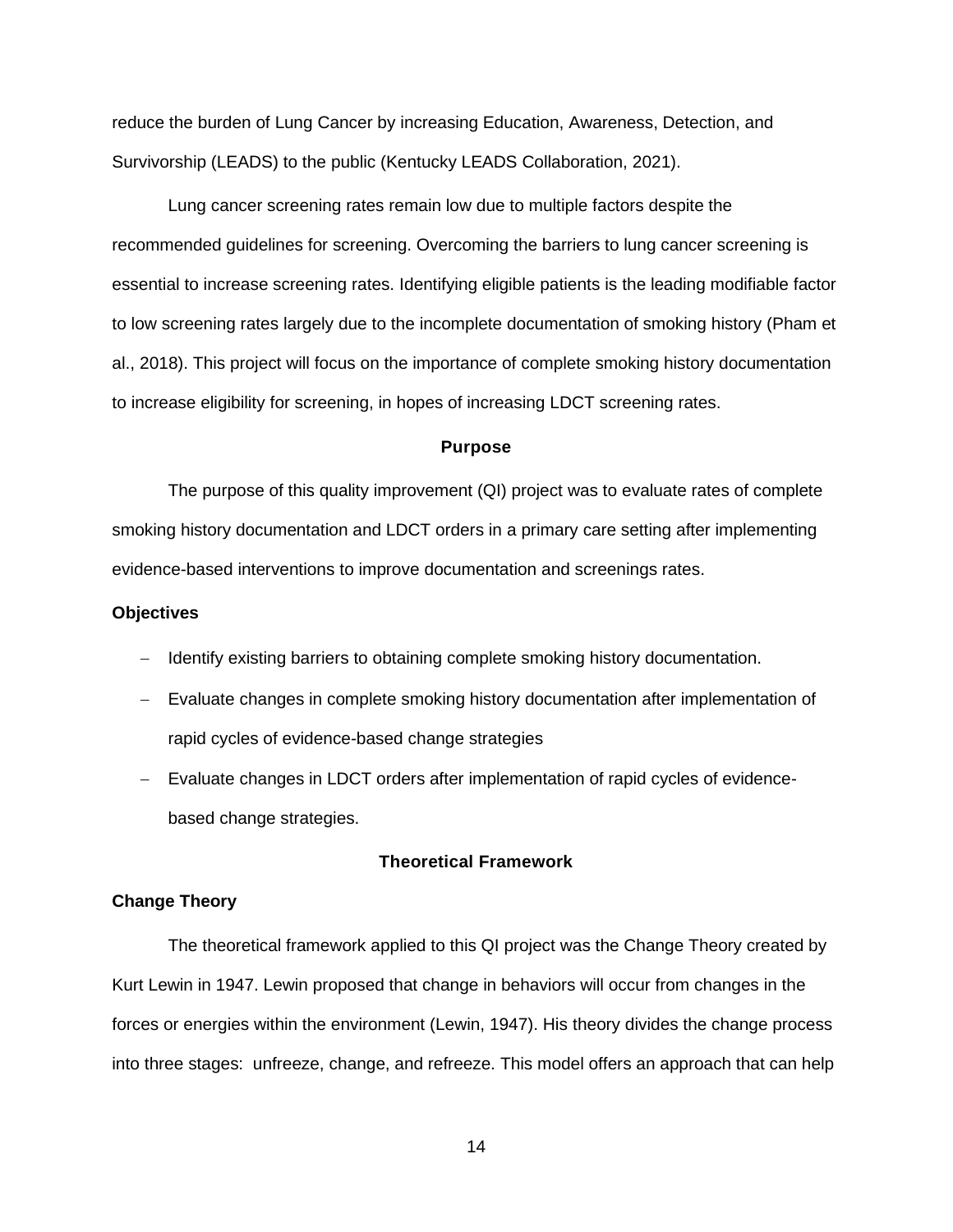identify the need for change, navigate through the change process, and achieve a desired goal or outcome (Bozak, 2003).

The initial step of the framework has been labeled the "unfreeze" stage, which identifies the need for change and prepares for a change to occur. During this step, evidence is needed to support an intervention that will improve patient outcomes. This step is deemed the most difficult due to challenging individuals' normalcy by reconstructing the driving forces behind the intervention. The second step of the framework is labeled the "change" stage, which strengthens the driving forces by implementing initiatives to bring about positive organizational change. The last step of the framework is labeled the "refreezing" stage, where change has occurred, and the next step is to maintain (refreeze) the change in process. This step is maintained through policy, education, or rewards to ensure this change in practice is continued. The three stages of this theory ensure the problem is identified, a process for change is implemented, and change is maintained.

This study utilized the framework to positively impact change in this QI project. First, during the unfreeze stage identify the driving forces behind low lung cancer screening rates. This QI project expanded on the evidence supporting the disparity of lung cancer screening eligibility being affected significantly by inadequate smoking history documentation, as well as identified clinic-specific barriers via survey. During the change stage, strategies were developed to improve adherence to screening and trialing interventions through each PDSA cycle. The refreezing process occurs once recommendations are made to improve assessment and documentation of smoking history and increase lung cancer screening rates.

#### <span id="page-15-0"></span>**FOCUS- PDSA**

The FOCUS PDSA model consists of two stages that guide the interventions. The first stage is the FOCUS stage, where an action plan is created. The FOCUS portion of this project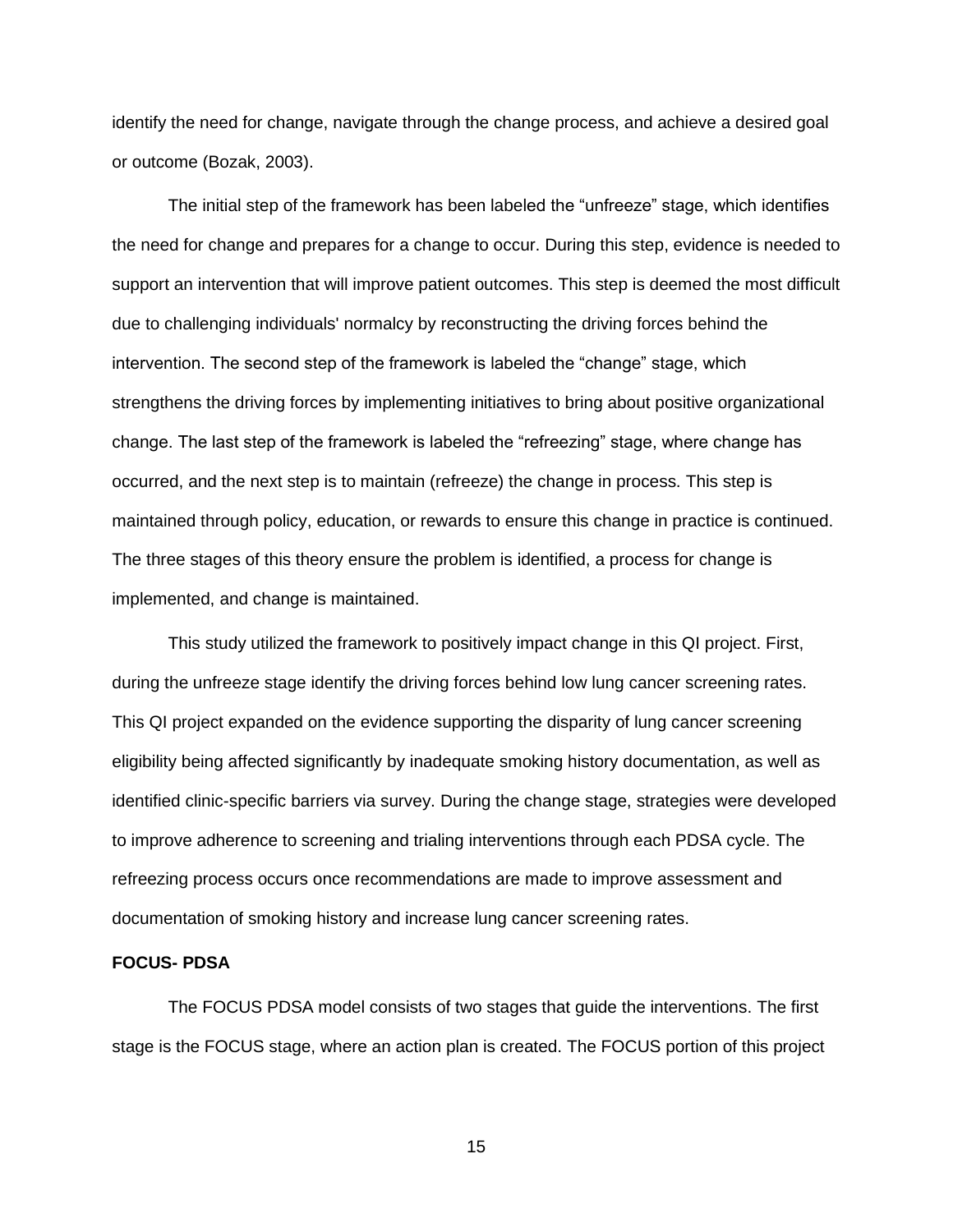is an acronym for: Find a process to improve, Organize a team, Clarify current knowledge, Understand the cause, and Select a process to improve (IHI, 2019).

The second stage is the PDSA stage, in which four steps are utilized to create the cycles which implement change. The PDSA (Plan-Do-Study-Act) has rapid cycles that can change quickly, depending on the results of the previous cycle focusing on change within the area of improvement. The purpose of these rapid cycles of change is to decide whether the proposed change is effective without disrupting the clinic. The first component of the model is "Plan." During this step plan development for the project occurs. The second component is "Do". This step entails small cycles of change to implement the plan. The third component is "Study". During this phase, data of the implemented change is collected from step two (Do) and analyzed. The fourth component is "Act". Based on the data gathered from step three, modifications are made to refine the change in anticipation of improvement. The PDSA model is repeated multiple times and focuses on areas of improvement from the previous cycles.

#### **Figure 1.** FOCUS-PDSA Model

| Find a process to improve        | Plan development                                   |
|----------------------------------|----------------------------------------------------|
| Organize a team                  | Do small interventions to create change            |
| <b>Clarify current knowledge</b> | Study the data collected and analyze.              |
| <b>Understand the cause</b>      | Act on intervention once integrating modifications |
| Select a process to improve      | (IHI, 2019).                                       |

### **Review of Literature**

<span id="page-16-0"></span>The goal of this literature review was to conduct a comprehensive review focusing on barriers to lung cancer screening in eligible adult patients in the primary care setting, as well as strategies to improve screening. PubMed and CINAHL was systematically searched from 2004 through 2021. A review of Pub Med and CINAHL database was preformed using the following combinations of search terms: *lung cancer screening, smoking, tobacco, documentation,*  barriers, provider knowledge, adherence, compliance, eligibility, gaps. The literature search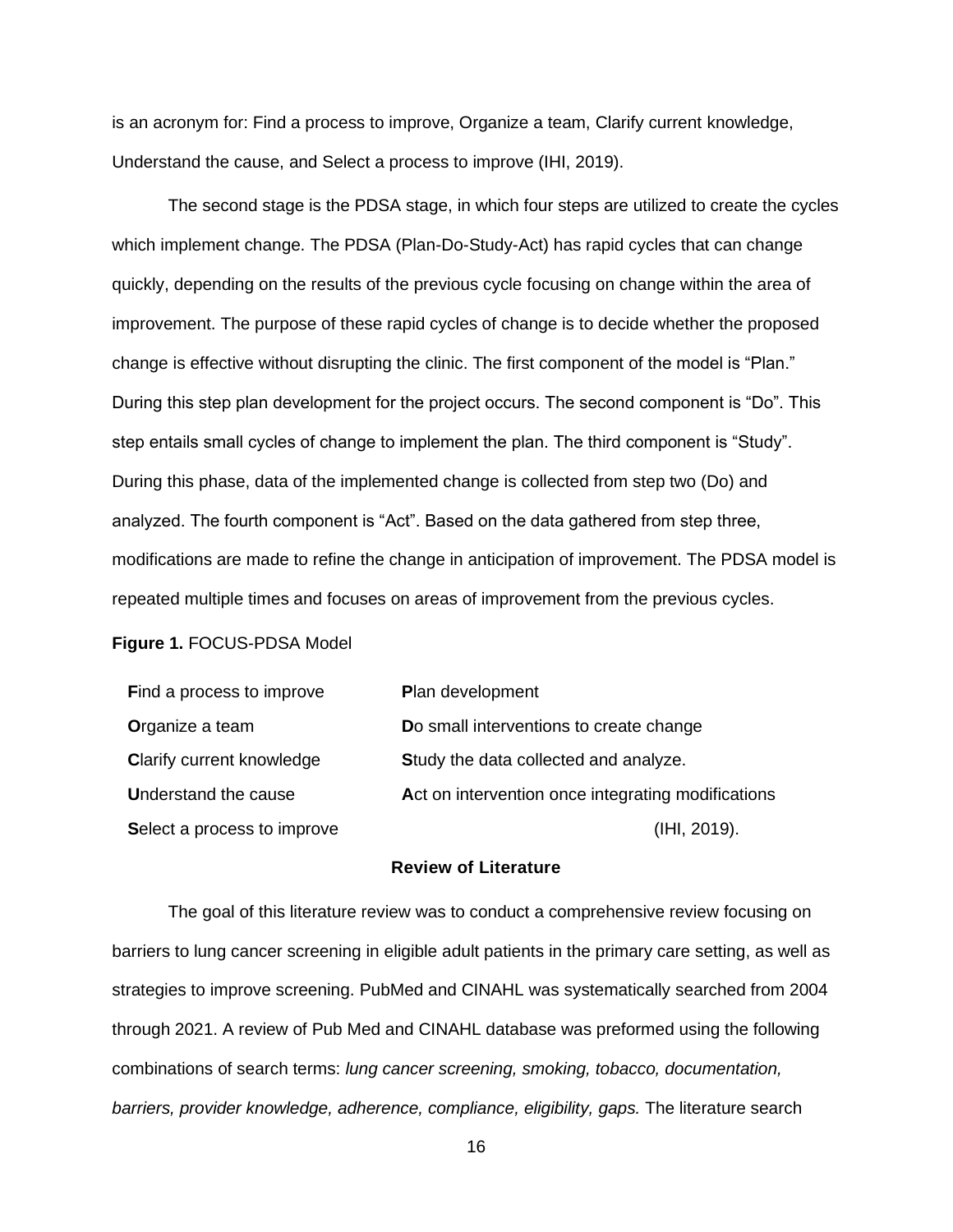covered a wide range of study types, including randomized controlled trials (RCTs), case-control studies, interrupted time series, cohort studies, and cross-sectional studies and qualitative studies. It included studies that were conducted in the United States and internationally, including those conducted in developing countries. The search was limited to articles written about adults aged 18 or older and written in English. Studies published in English with free full text available were also used. Exclusion criteria were studies in a language other than English, and studies in the pediatric or adolescent population.

#### <span id="page-17-0"></span>**Synthesis of Evidence**

Empirical evidence supports screening for lung cancer using LDCT as an effective way to reduce preventable mortality in individuals with a significant smoking history. Screening rates remain low, and the literature provides many factors that lead to this. The literature identified the three commonalities for low lung cancer screenings as inadequate smoking history documentation (Caudill, 2019; Davenport, 2018; Modin et al., 2017; Triplette et al., 2018), provider knowledge on screening guidelines (Couglin, et al., 2020; Raz et al., 2018; Simmons et al., 2017), and lack of patient knowledge of screening (Couglin, et al., 2020; Eberth, 2014; Lewis et al., 2015; Schiffelbein, et al., 2020; Simmons et al, 2017). Identifying an eligible screening candidate begins with recognizing their smoking status and pack-year history. In assessing smoking status, using comprehensive language is important to ensure former smokers are accounted for during screening (Raz et al., 2014).

The gap in provider knowledge of up-to-date guidelines and eligibility criteria contributes to lower utilization of lung cancer screening (Couglin, et al., 2020; Raz et al., 2018; Simmons et al., 2017). In 2016, a study reported that nearly two-thirds of the primary care providers in South Carolina could not accurately state the current guidelines (Ersek et al., 2016). Besides smoking status, additional critical details are often not assessed which limits eligibility due to patients not meeting minimal pack-year documentation. Other factors include lack of understanding of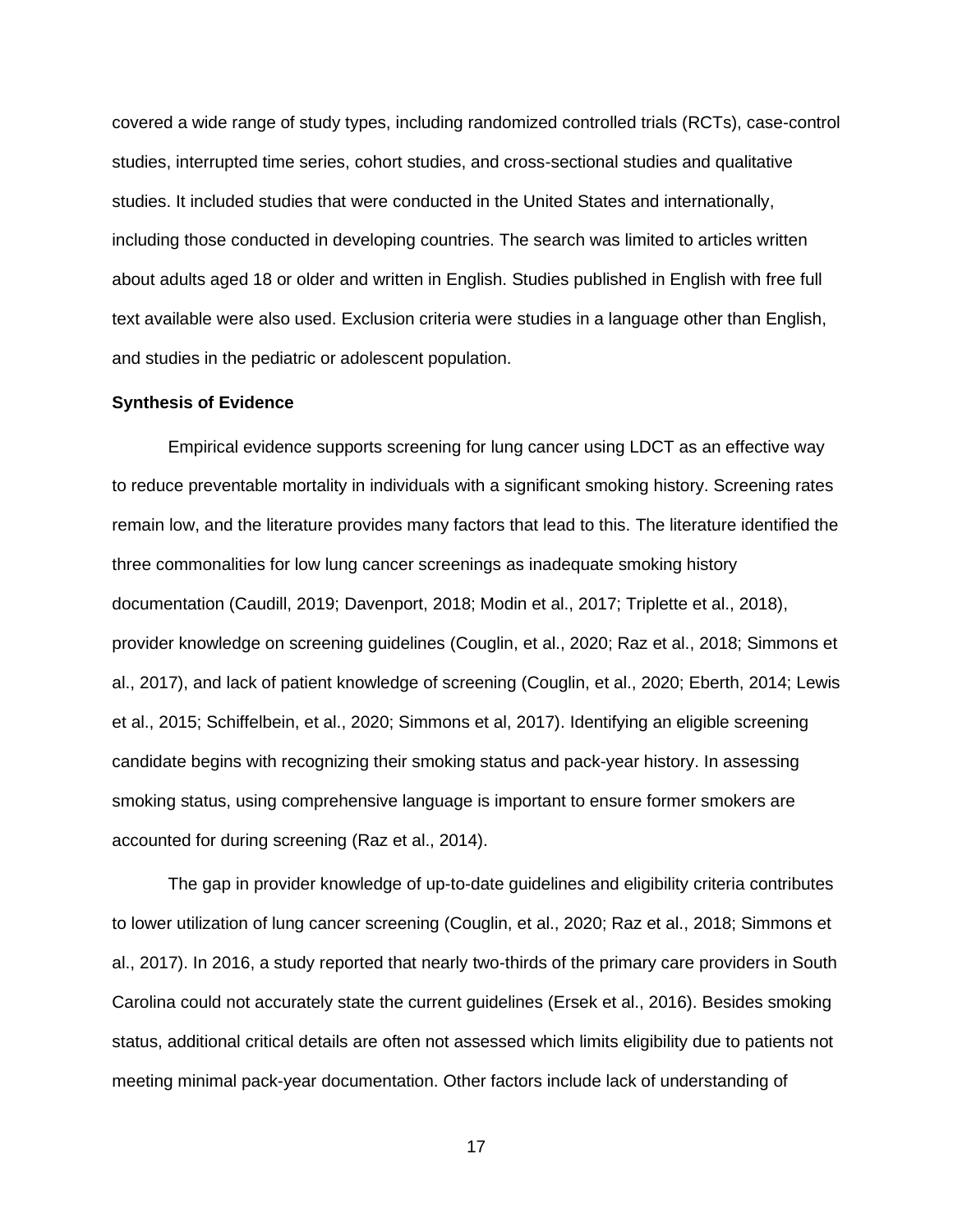screening eligibility, inadequate smoking history documentation, and appointment time constraints which led to limited clinical time to address lung cancer screening eligibility in addition to other current medical issues (Raz et al., 2018; Simmons et al., 2017; Triplette et al., 2018).

Lack of patient knowledge of screening prevents some eligible patients from being screened (Couglin, et al., 2020; Eberth, 2014; Lewis et al., 2015; Schiffelbein, et al., 2020; Simmons et al, 2017). Inadequate awareness of screening could be deemed insignificant by the vulnerable population due to a lack of understanding of their true risk which ultimately leads to poor health outcomes. Increased public awareness with educational materials and signs in outpatient offices can stimulate communication between patients and providers to create shared decision-making on their screening eligibility (Hamann et al., 2018; Schiffelbein, et al., 2020; Simmons et al, 2017).

The lack of complete smoking history documentation has been identified in the literature as the leading factor in low lung cancer screening rates (Caudill, 2019; Davenport, 2018; Modin et al., 2017; Triplette et al., 2018). The issue that arises is insufficient details in the smoking history collection including smoking status, former smokers quit date, amount, and length of tobacco use which is required to calculate pack years. Pack-year documentation is potentially the most important component of an individuals' lung cancer screening eligibility determination (Modin et al, 2016). In a similar study, it was found that complete documentation of tobacco history (including pack-years) increased LDCT orders (Caudill, 2019). The incorporation of inclusive, meaningful language/questions can improve history collection and aid in identifying eligible screening candidates (Raz et al., 2014). Creating a standardized process for smoking history data collection will improve EMR data quality while ensuring all patients are identified when eligible for screening (Modin et al., 2016). Overall, inadequate smoking history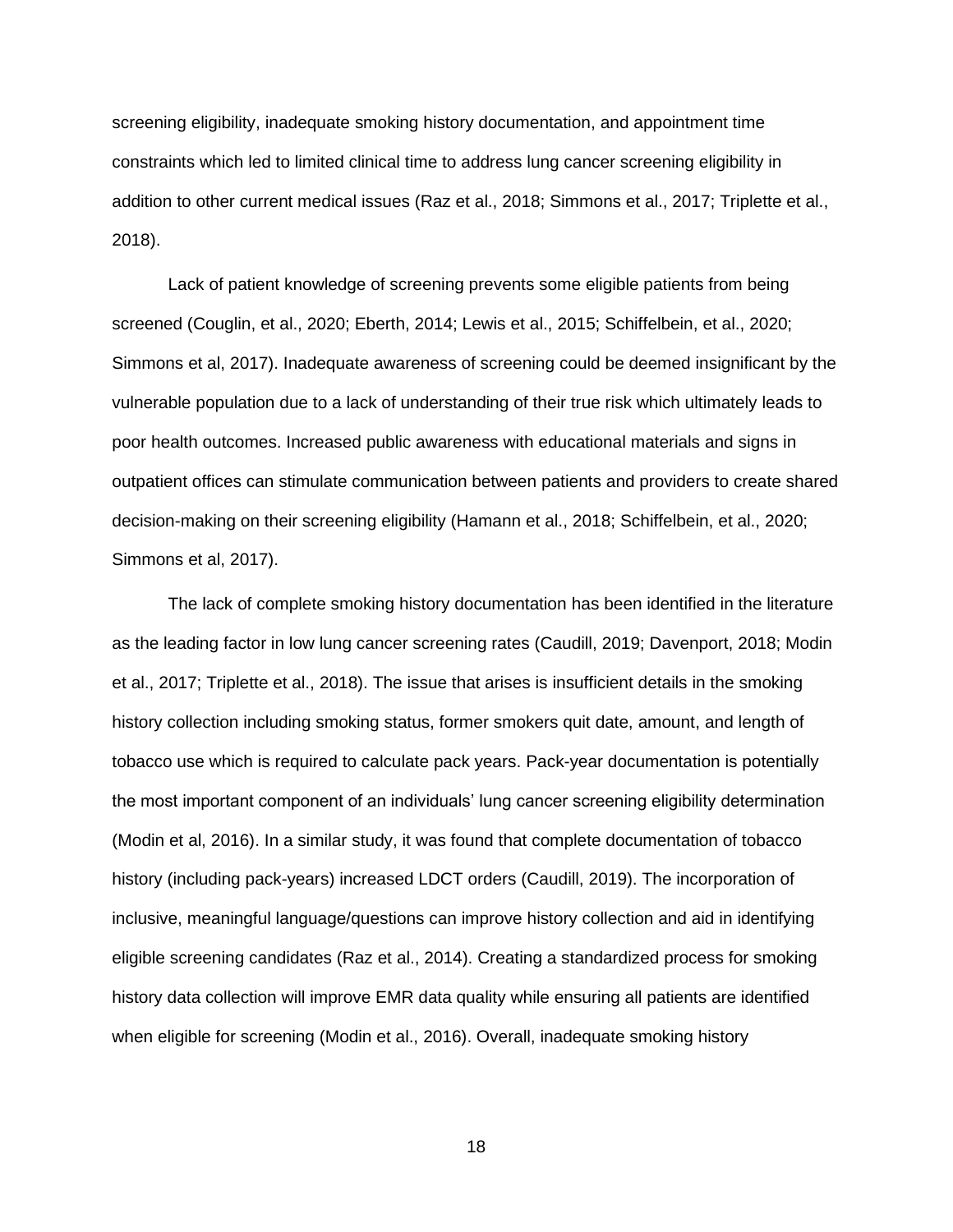documentation is a modifiable factor that could be improved with adequate resources and education (Triplette et al., 2018).

Improved patient rooming procedures and the use of screening reminders are the leading interventions to combat inadequate smoking history documentation (Couglhin, et al., 2020; Johnson et al., 2017; Polubriaginof, Salmasian, Albert, & Vawdrey, 2018; Modin et al., 2016). Since the initiation of EMRs, smoking status documentation has improved (Chen et al., 2013; McGinnis et al., 2011; Modin et al., 2017). Yet, EMR documentation on smoking history is highly vulnerable to inaccuracies leading to missed opportunities in identifying eligible patients for screening (Modin et al., 2017). Improving rooming procedures to incorporate standardized documentation in the EMR of smoking history would increase documentation rates. This intervention could allow more accurate state and national data collection, in addition to identifying eligible patients for LDCT to reduce mortality from lung cancer.

#### <span id="page-19-0"></span>**Summary of Evidence**

The studies synthesized for this QI project analyzed barriers affecting the lung cancer screening rate. The findings between studies identified the main barriers to lung cancer screening included inadequate smoking history documentation, poor provider knowledge of screening guidelines, and lack of patient knowledge of screening options and eligibility criteria. Evidence revealed that obtaining a complete smoking history is a key element in determining eligibility and prompting providers to initiate screening orders while educating patients of their eligibility and screening protocol.

#### <span id="page-19-1"></span>**Gaps in Knowledge**

Lung cancer screening is an essential part of health maintenance. Despite the USPSTF recommendations, the leading factor hindering eligibility is inadequate smoking history documentation. Only 5.7% of the eligible population received lung cancer screenings in 2021, according to the American Cancer Society (ACS, 2021). Documentation compliance is a key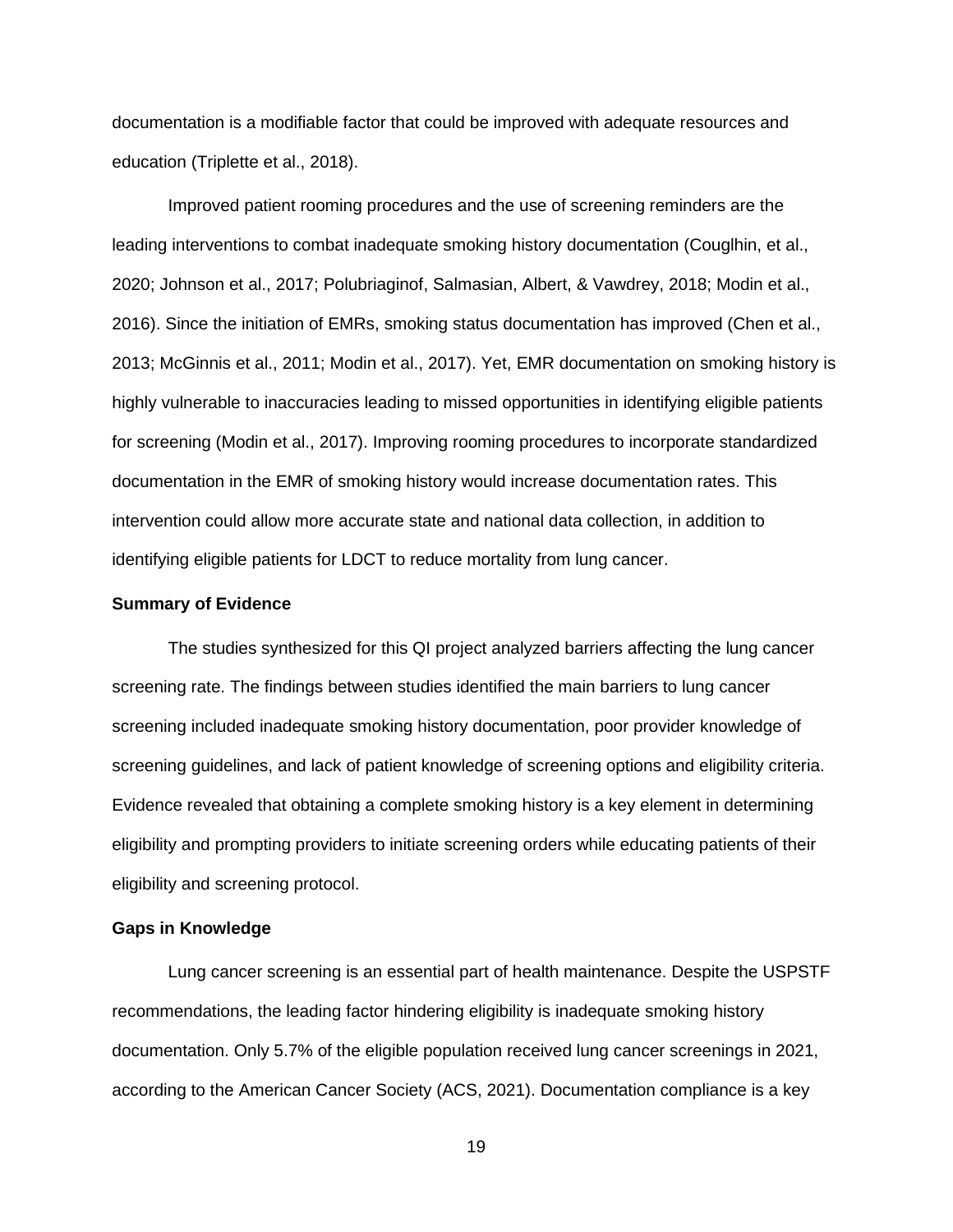element in identifying eligible patients. Providers represent the key component of screening implementation. Providing the clinic staff with education and the tools to complete smoking history documentation will in hope improve screening rates and implementation.

#### **Methods**

#### <span id="page-20-1"></span><span id="page-20-0"></span>**Design**

The goal of this project was to improve lung cancer screening by improving eligibility recognition through complete smoking history documentation. This QI project followed a quasiexperimental design. The project followed the FOCUS-PDSA model which was used to identify opportunities for improvement and use a planned approach to implement change.

#### <span id="page-20-2"></span>**Setting**

This project took place in an urban family medicine clinic located in Kentucky that provides primary care services to patients of all ages. The clinic office space was used to conduct this research. This facility is easily accessible from most parts of Lexington, KY, and includes free parking. This clinic offers primary care, prevention, and continuity care for patients.

# <span id="page-20-3"></span>Congruence of project to selected agency's mission/goals/strategic plan

The University of Kentucky is dedicated to improving people's lives across the Bluegrass through economic development, research, and healthcare. Their mission is to provide quality health care to all in a manner that serves those in need by sharing and applying knowledge. Improved tobacco history screenings will increase the identification of eligible patients for lung cancer screenings and can reduce morbidity and mortality related to lung cancer.

#### <span id="page-20-4"></span>**Stakeholders**

Multiple stakeholders are involved in the improvement of tobacco history screening including medical assistants (MA), providers, and patients. The medical assistants ensure all patients are screened and that documentation is current and up to date. Providers are responsible for providing care, education, and referrals for eligible patients. The patient must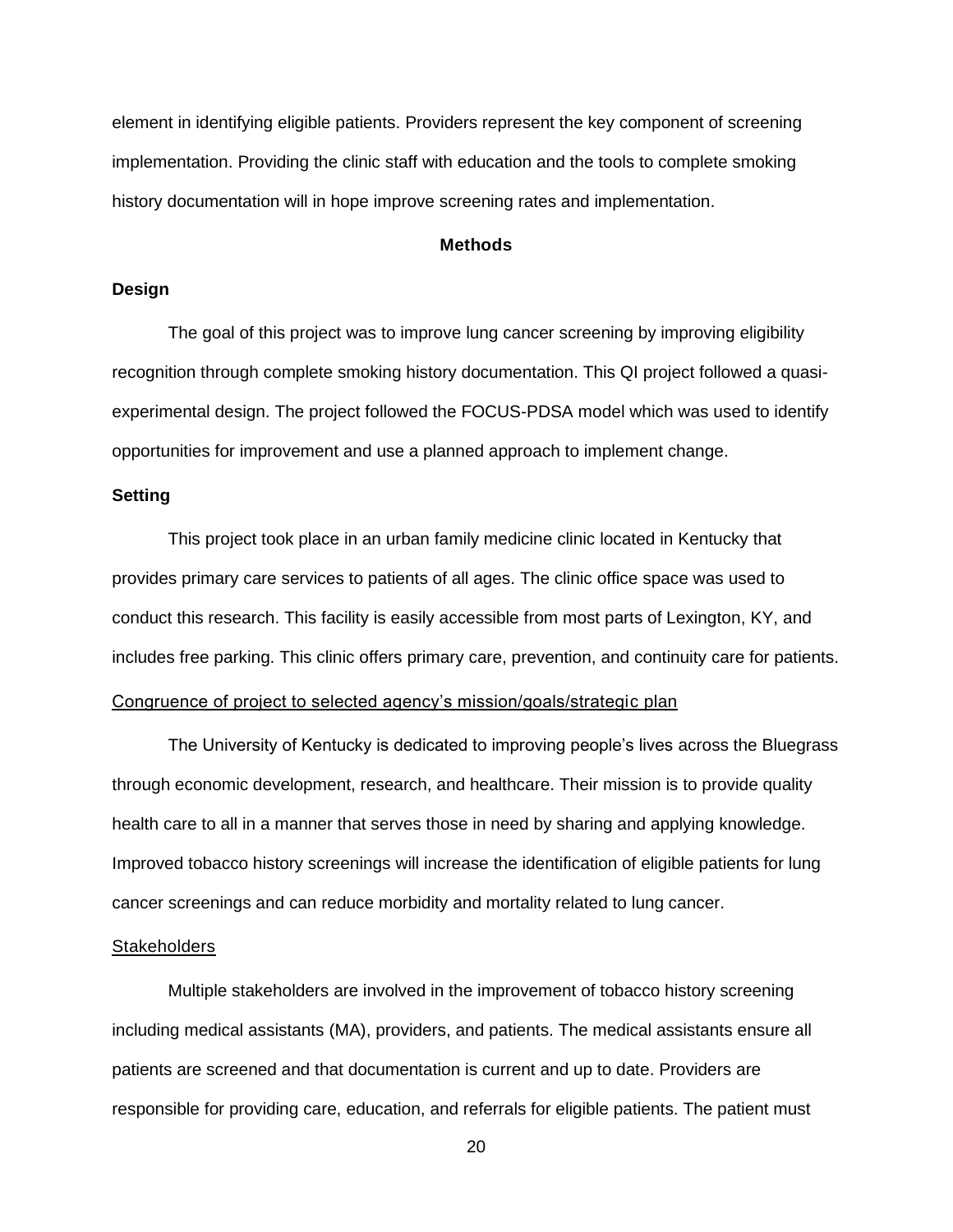actively participate in the care to allow for open communication to prevent setbacks from barriers.

Other stakeholders include the University of Kentucky lung cancer screening program staff, insurance companies, and the clinical leadership with the ability to use the EMR to track data and who are held accountable for clinical outcomes. The University of Kentucky provides Kentuckians with the opportunity of early detection and treatment with proper care coordination in the lung cancer screening program. The insurance companies are stakeholders because of the need to ensure the cost of screening is covered by the patient's insurance. The Epic EHR has components that can compute and sense data that can improve the delivery of healthcare.

# <span id="page-21-0"></span>Barriers and Facilitators Identified

Facilitators at the clinic include the clinic's focus on promoting health screenings and preventing health problems as well as improving the quality of care for all patients. This clinic, as well as all other UK facilities have Epic EHR which allows for access to current care gaps including past due screenings for each patient, as well as the ability for the use of clinical reminders.

Time constraints of patient visits, lack of patient knowledge of screening, lack of smoking history documentation, and providers' unfamiliarity with screening guidelines were all identified in the survey as barriers to effective screening. Barriers to identifying eligible candidates for lung cancer screening included time constraints during patient visits leading to a lack of time to screen effectively, as well as providers not being notified of a positive screening identified during the rooming process in which the MA obtained and documented a complete smoking history.

#### <span id="page-21-1"></span>**Sample**

#### <span id="page-21-2"></span>**Target Population: Clinic staff**

Inclusion criteria included medical assistants and providers, aged over 18 years old, that were currently employed at the clinic. Participants could have been of any race, ethnicity, or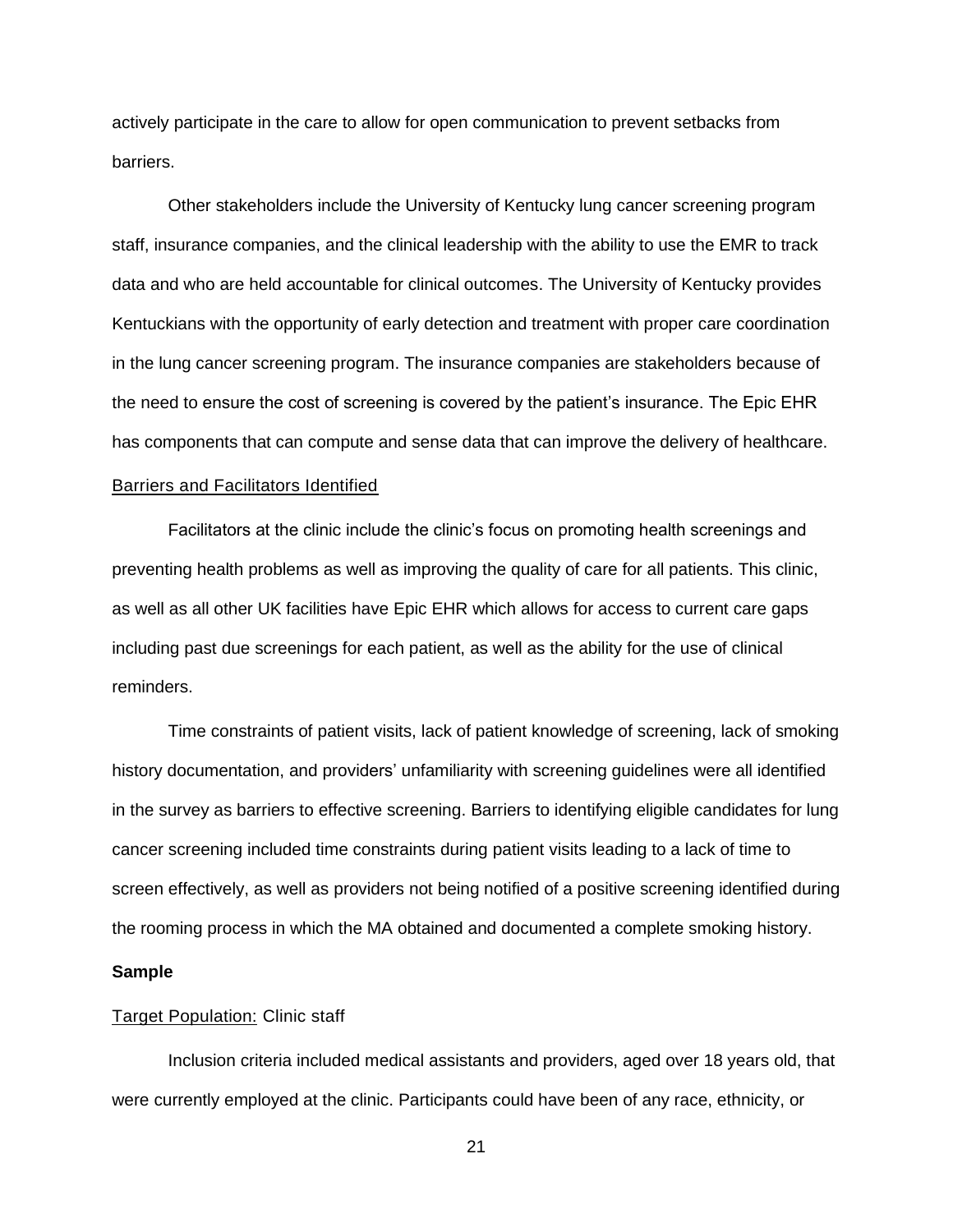gender. The clinic personnel were not included in the prospective chart review. Data was collected from staff via an anonymous survey.

#### <span id="page-22-0"></span>Secondary Target Population: Lung cancer screening eligible patients

Inclusion criteria included all clinic patients 50 – 80 years of age that were current or former smokers, and residents of Kentucky. Participants could be of any race, ethnicity, or gender and have any or no health insurance.

Exclusion criteria included pediatric patients, children, and adults under the age of 50 and over the age of 80, or non-Kentucky residents. There was no direct interaction with patients, only patient charts that met inclusion criteria were reviewed for data collection.

#### <span id="page-22-1"></span>Enrollment

The enrollment date for this research project was November 2021 to January 2022. The retrospective chart review included charts from November 2021 while the prospective review period was from December 2021 to January 2022. The sample population used throughout this study was a convenience sample for the period in which data was collected. The sample during the retrospective baseline chart review was 20 adult patients meeting the following eligibility criteria: 50- to 80-year-olds who have a 20 pack-year smoking history and are currently smoking or have quit within the last 15 years. The prospective chart review was composed of 60 adult patient charts divided between the 3 PDSA cycles (20 charts each cycle). A total of 80 patient charts were reviewed during this QI project. In addition, 10 clinic staff members were included in this study.

#### <span id="page-22-2"></span>**Procedure**

#### <span id="page-22-3"></span>Institutional Review Board Approval

Institutional Review Board (IRB) approval was obtained for this expedited study.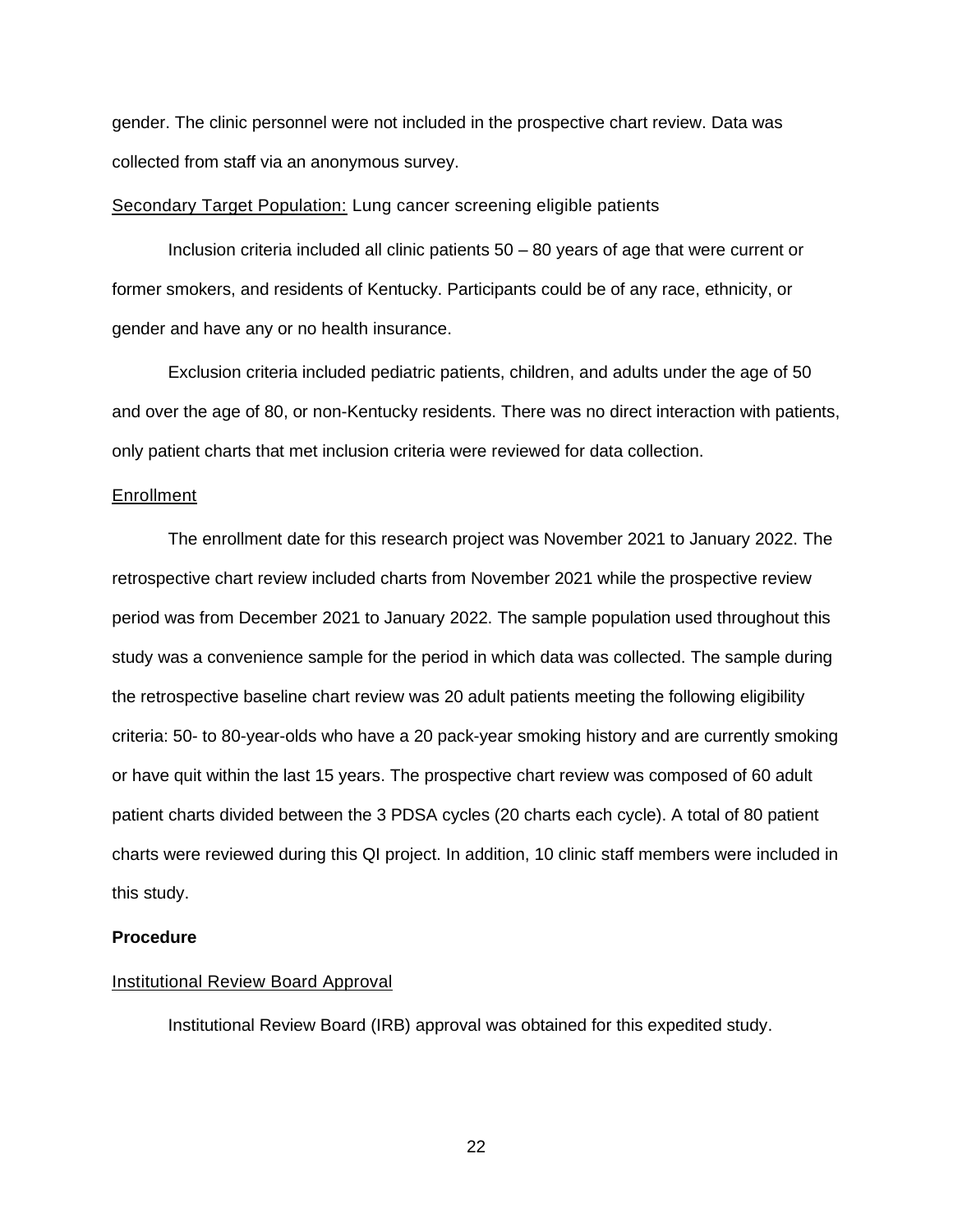#### <span id="page-23-0"></span>Measures and Instruments

The collection of data was completed using a chart audit to quantify pre- and postmeasures on smoking history documentation and LDCT orders. The barriers in the clinic were assessed electronically using a survey created by the PI and entered in the Qualtrics. The survey had a total of six questions, including both Likert scale and open-ended questions. The questions ranged from personal perceived barriers, ranking of clinic barriers, the question used when assess smoking history, and improvements they felt would make the most impact on low screening rates. Qualtrics was used to create a survey to allow the survey to be sent and completed electronically to ensure the survey was easily accessible. This anonymous, voluntary survey was distributed via email to clinic staff with a cover letter (Appendix A) and a link to the survey. The survey was used to evaluate the barriers and adherence of staff to screening all eligible patients. Data were analyzed through inferential and descriptive statistics to calculate a measurable outcome.

#### <span id="page-23-1"></span>Description of Evidence-Based Interventions

Stage One: Plan Development

## *Find a Process to Improve*

The focus of this project was improving rates of lung cancer screening using LDCT. *Clarify Current Knowledge*

Despite the USPSTF recommendations, screening rates remain low due to multiple factors, with inadequate smoking history documentation being identified as the leading factor. The first step was to clarify the current process for screening for lung cancer within the chosen clinic. The PI completed an in-depth review of the clinic's current practices by personally examining and creating a process map of the clinic's flow (Appendix E). The rooming process, as well as providers' assessment was evaluated to identify the barriers to effectively screening all eligible patients. During the rooming process, the MA obtains vitals, establishes the chief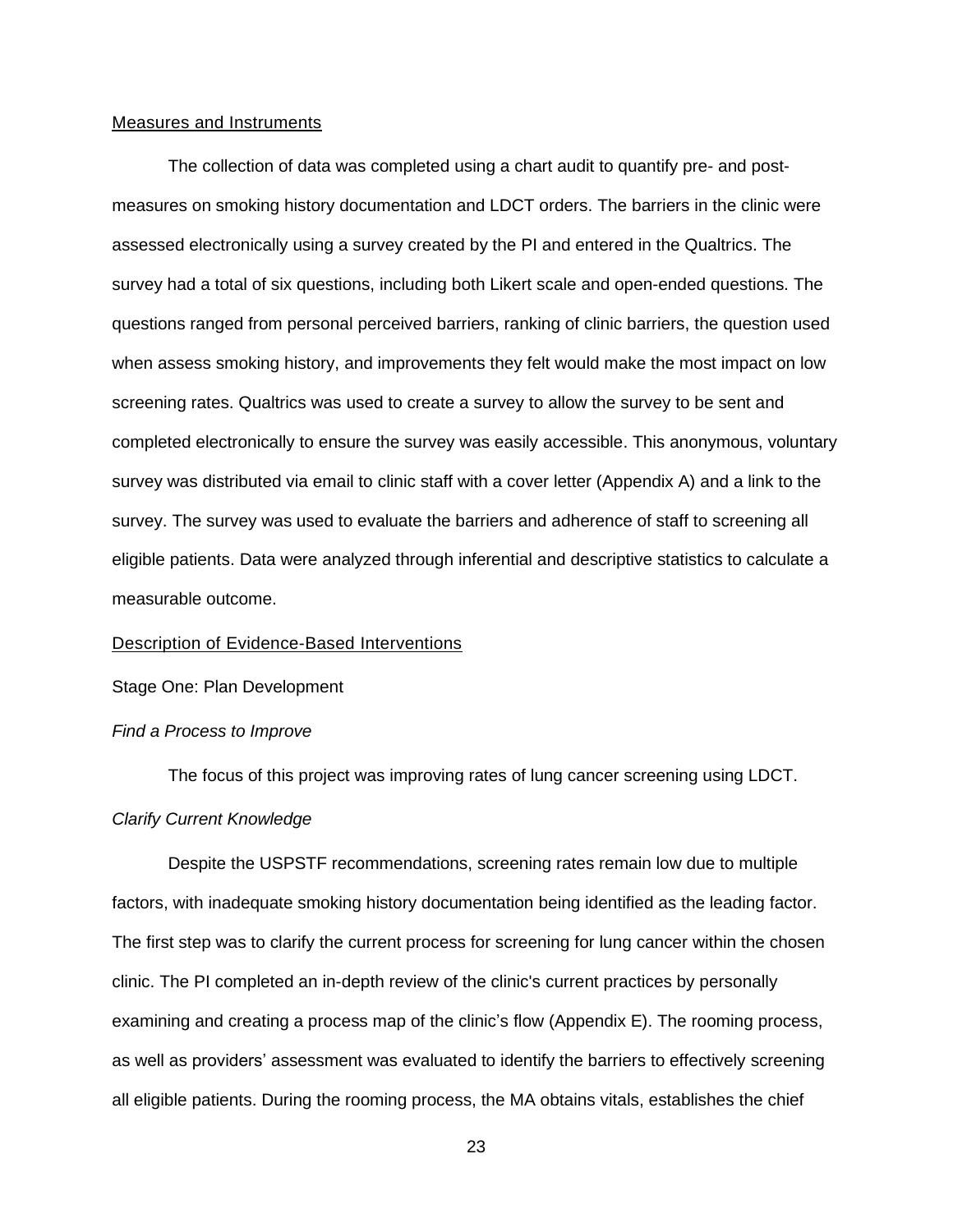complaint, and completes the patient's history, including their smoking history. Once the MA is finished, they leave the room and the provider enters to review the patient's chief complaint, perform a physical exam, discuss a treatment plan, and assess necessary gaps in health maintenance. If the provider deems the patient eligible for LDCT screening, they have a shared decision-making conversation with the patient and if willing, LDCT is ordered. In theory, the process is fine, yet the issue is that this process is not always followed.

#### *Understand the Problem*

A voluntary survey (Appendix B) was sent to all MAs and providers to explore the barriers that contribute to the low screening rate for lung cancer. The barriers identified guided the processes to improve all cycles (Figure 3). The main factors identified were the need for increasing patient awareness of screening guidelines, improving smoking history documentation, and increasing the clinical staff's knowledge of screening guidelines. This decided the selection of evidence-based strategies to improve the screening rates.

#### *Select a Process to Improve*

The process to improve was the improvement in LDCT orders, which relies on complete documentation being completed. A smart goal was created to ensure there was a specific, measurable, attainable, relevant, and time-bound goal.

SMART GOAL: The goal of this quality improvement project was to improve smoking history documentation of screening guidelines to increase lung cancer screening orders by 3% for all eligible patients by the end of January 2022.

## Stage Two: Implement Plan

The PDSA model uses rapid cycles of change that helped guide the processes of the following cycles. The processes selected for improvement were to increase patients' awareness of screening guidelines, improve smoking history documentation and knowledge of screening guidelines due to the barriers identified by staff via survey. Providers and MAs at the chosen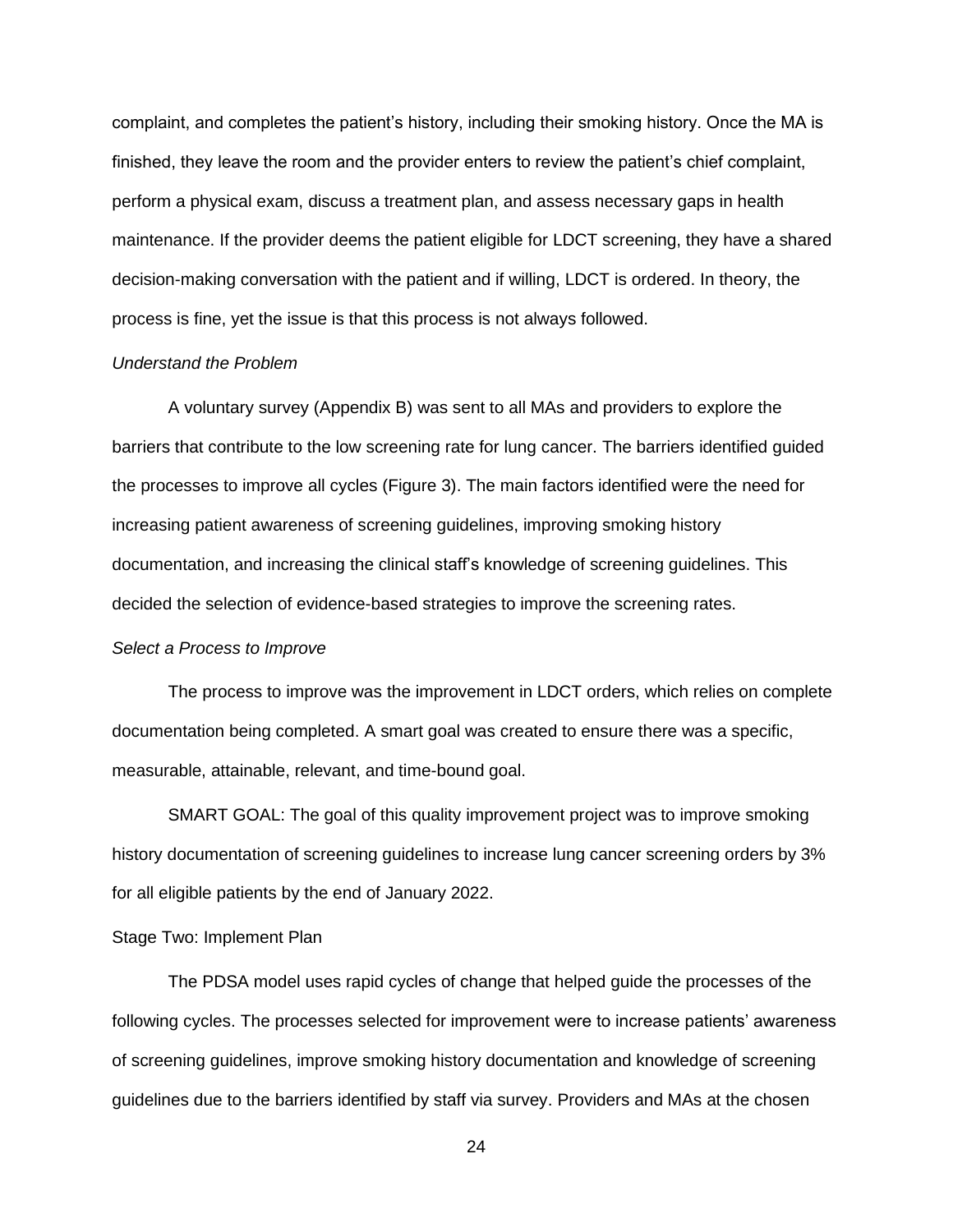clinic helped with implementing the interventions. The MA helped implement complete smoking documentation during the rooming procedure by using a more inclusive question ["Do you smoke or have you ever smoked"] to ensure former smokers were being screened appropriately. The providers implemented lung cancer screening orders on eligible patients.

The first PDSA cycle was to increase patient awareness of the screening tool and criteria eligibility. The intervention chosen was a lung cancer screening poster that discussed the screening guidelines, how to document pack years, and the pros and cons to screening in an understandable language to patients (Appendix C). This cycle did not measure the patient's awareness, yet to assess lung cancer screening rates with anticipation of provoking communication between patients and providers to discuss their screening eligibility. This intervention aimed to assess if there was an improvement of documentation and LDCT by increasing awareness and provoking conversations with staff.

The second PDSA cycle was built upon cycle one by incorporating an educational intervention with clinic staff, in addition to the informational patient poster. Verbal feedback was collected from clinic staff after cycle one, that revealed they thought the poster helped promote patient awareness. However, complete smoking history documentation remained inadequate resulting in low LDCT ordering rates. This cycle focused on improving complete smoking history documentation and increasing awareness of screening eligibility criteria. Pack year documentation quantifies smoking history by indicating a patient's cumulative tobacco consumption. This is measured by the number of packs of cigarettes smoked per day multiplied by the years the patient has smoked. This measurement is an important factor in determining lung cancer risk, as well as part of the guideline criteria. The 2021 USPSTF lung cancer screening guidelines include annual LDCT of the chest for adults 50 – 80 years old, with a 20 pack year history, and either currently smoke or quit in the last 15 years. The use of inclusive language can mitigate the stigma of smoking and can illuminate the full complex smoking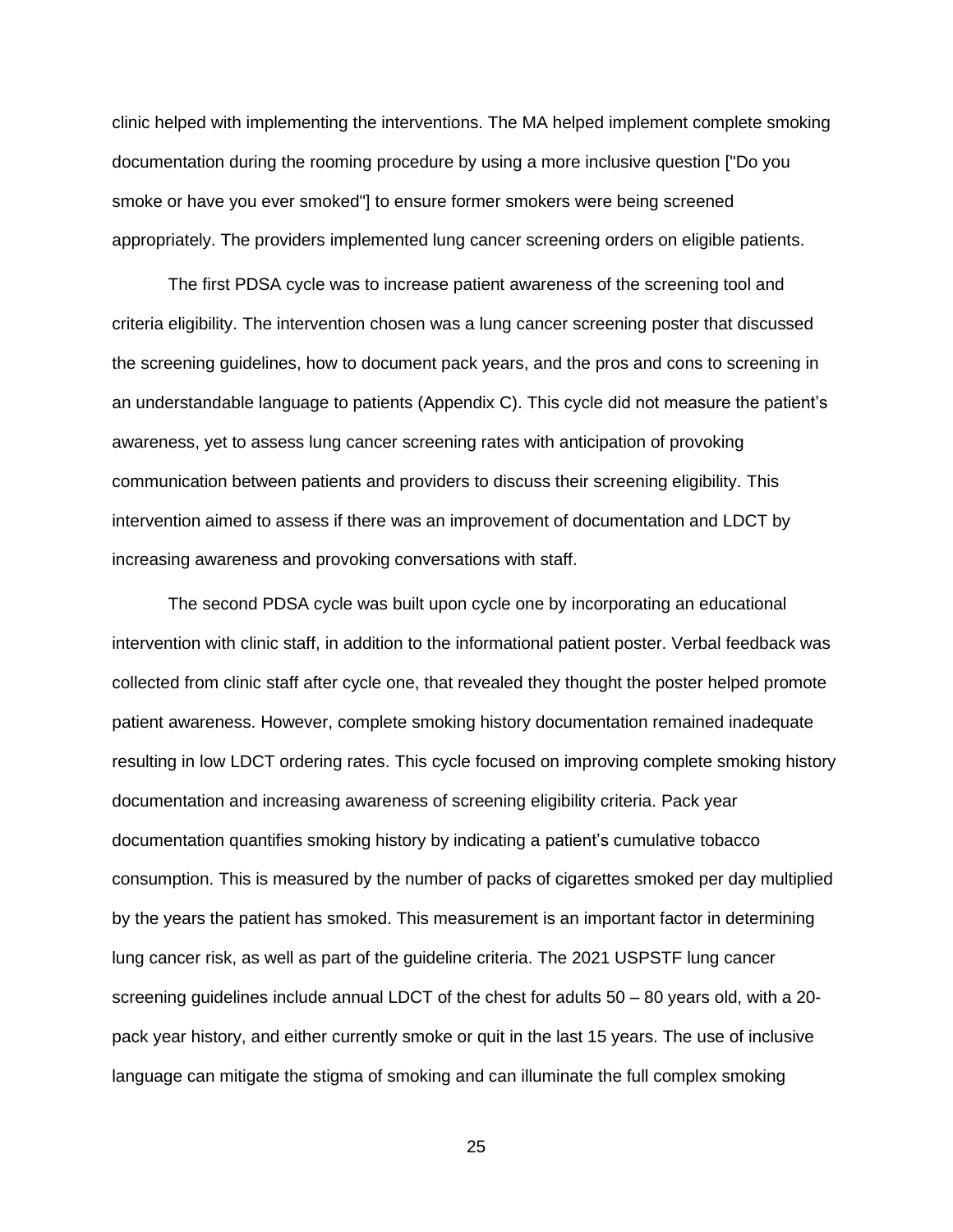history. Using a more invasive question such as, "Do you smoke or have you ever smoked", eliminates not accounting for former smokers during screening. The use of more meaningful questions can result in more complete data collection and aid in identifying more eligible patients.

The third PDSA cycle continued to build off the previous two cycles and was not identified initially. The barrier identified was that there was a gap in communication between the MA obtaining a positive smoking history and the provider who assessed the patient. Although documentation of smoking history improved (which identifies patients eligible), the gap identified was that the provider did not always review the smoking history. Modifications were made to increase communication between the MA and the provider related to patients' smoking history. A cue to action needed to be created to alert the provider to order lung cancer screenings on all eligible patients identified during the rooming process. The flow of the clinic did not have a process to communicate or alert the provider of an eligible screening candidate once the smoking history was obtained. Before this intervention, the MA would write orders on a 16x20 whiteboard outside the exam room to alert the provider of the reason for the visit and the orders needed. LDCT orders were not included on the whiteboard due to unawareness of screening eligibility with smoking history documentation. The intervention that was implemented was the use of a visual clinical reminder to alert the provider that the patient was deemed eligible for lung cancer screening once obtaining a positive smoking history. The MA collected the smoking history during the rooming process and placed a 4x6 inch laminated bright pink card on the exam room door to notify the provider of the patient's eligibility due to their smoking history (Appendix D). This allowed the provider to be conscious of eligibility which could prompt shared decision-making conversations about screening with the patient. A second educational session was created to provide a reminder of the initial educational session, in addition to how to use the signs on the doors. An in-person presentation was used to educate the MA's on how to use the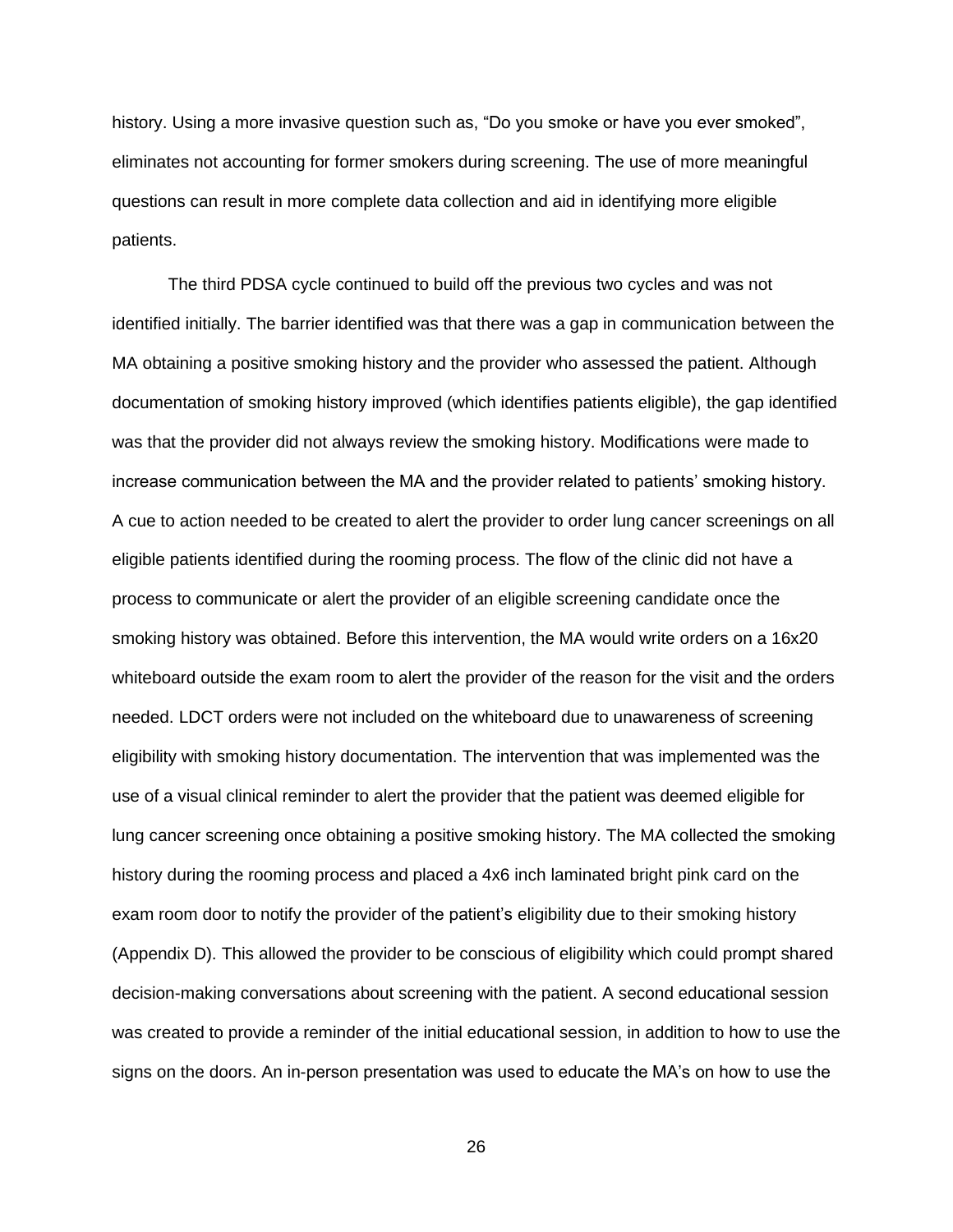sign. An in-person conversation took place with the providers to make them aware of the sign and how it would be used. All staff not available for the in-person presentation/conversation were sent an email with the educational material.

#### <span id="page-27-0"></span>Data Collection

The data collected was stored on a password-protected Share point site accessed through a HIPPA protected server. The Qualtrics survey to assess clinic-specific barriers was available to clinic staff for 2 weeks. The electronic health record, EPIC, was used to collect data during the chart review. The collection of data was completed using a chart audit which quantifies pre- and post-measures on smoking history documentation and LDCT orders. The quantitative data collected during each cycle included the medical record number (MRN), provider seen, current smoking status, completion of complete smoking history documentation, and LDCT order. All data was collected and recorded in an Excel spreadsheet and was stored on a password-protected Share point site accessed through a HIPPA protected server. All patient identifiers were removed from data collection except MRN. The MRN was collected to ensure that the identified patients were notified of their screening eligibility once the research study was completed.

The clinic's baseline data was collected in November 2021 before any interventions occurred. The first PDSA cycle interval lasted 14 days and the data collection occurred in December 2021. There was a 3-day lapse between each cycle to analyze data and create the next cycle. The second PDSA cycle interval lasted 26 days. The second cycle interval was extended due to the clinic being closed for the holidays, as well as closing one day for extensive COVID cases within the clinic. The collection of data for cycle two occurred in January 2022. There was a 4-day lapse between this cycle to analyze data and create the next cycle. The third PDSA cycle interval lasted 22 days and the data collection occurred in February 2022.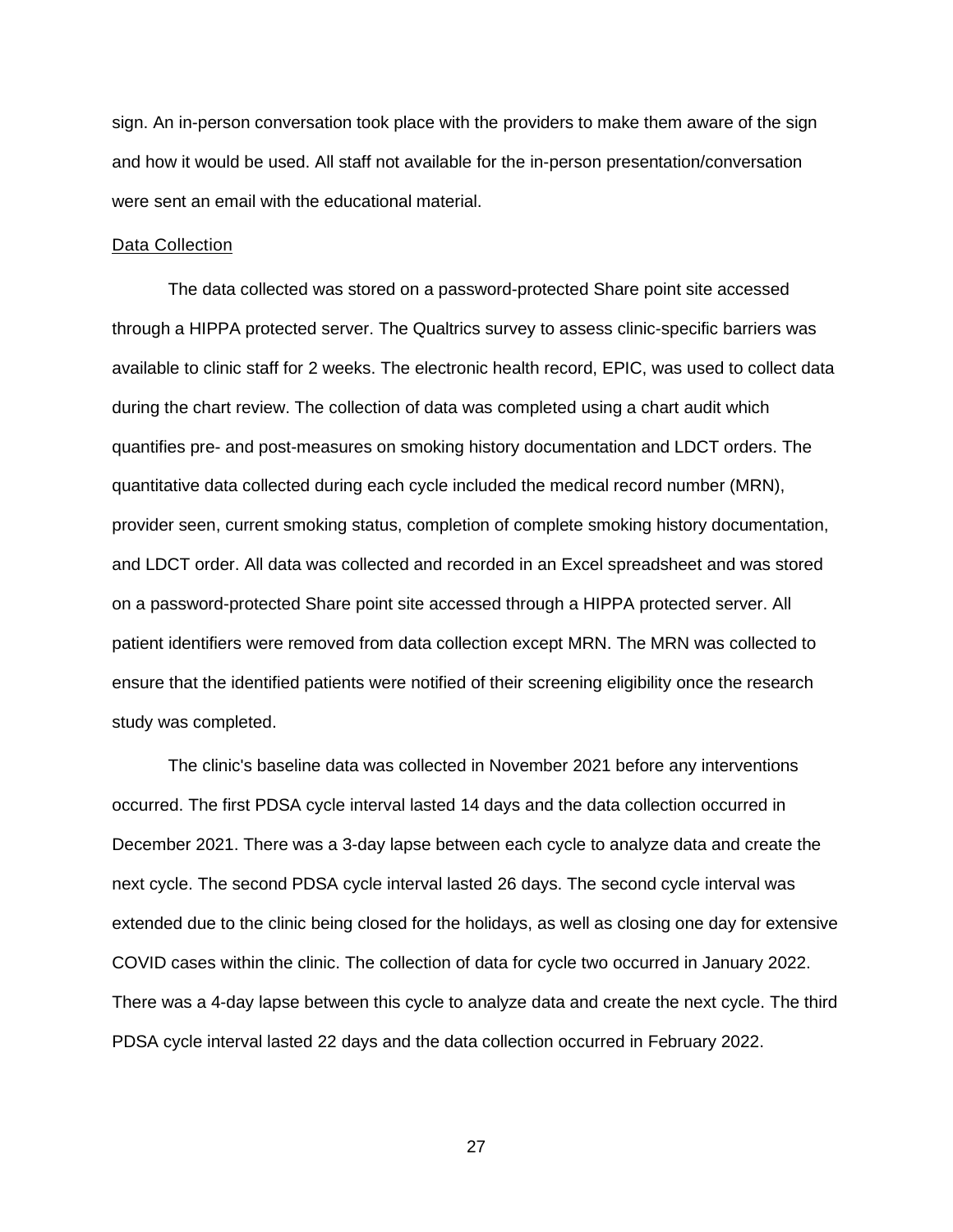#### <span id="page-28-0"></span>Data Analysis

Qualitative and quantitative data were collected through the survey using both Likert scale questions (quantitative), as well as open-ended questions (qualitative) which were analyzed and synthesized to identify clinic barriers. The data from the survey and reviewed literature is what guided the PDSA cycles. Data from this investigation were analyzed using SPSS statistical software. Data was analyzed through inferential and descriptive statistics to calculate measurable outcomes. The cycles were compared to determine statistically significant results to suggest the effectiveness of each intervention. Accurate smoking history and LDCT orders of each cycle were compared to preintervention data to determine significance.

#### <span id="page-28-1"></span>Feasibility and Sustainability

This project did not require a budget, or commitments from patients for interactions. The educational intervention was completed by the PI during the clinic lunch hour, which was identified by staff as feasible to have the ability to attend. Staff commitment to attend the educational intervention was voluntary, yet practical due to the timing and location of the intervention. The intervention of the clinical reminder for lung cancer screening is a sustainable intervention due to the absence of continuous cost once appropriate reminders were created due to the lamination of the reminder to ensure longevity. The proposed interventions evaluation of sustainability was limited due to time frame restrictions on the project's completion. Sustainability is inherently tied to accountability. Once the process is in place and awareness of screening guidelines are improved, the process should automatically continue due to heightened accountability through data tracking and performance data. Increasing accountability by assigning someone a specific responsibility can ensure the focus of stakeholders are upheld (Newell, P. & S. Bellour, 2002).

Once this project was completed, a meeting with the staff occurred to discuss all aspects of successes, failures, and improvements of interventions. Continuing the educational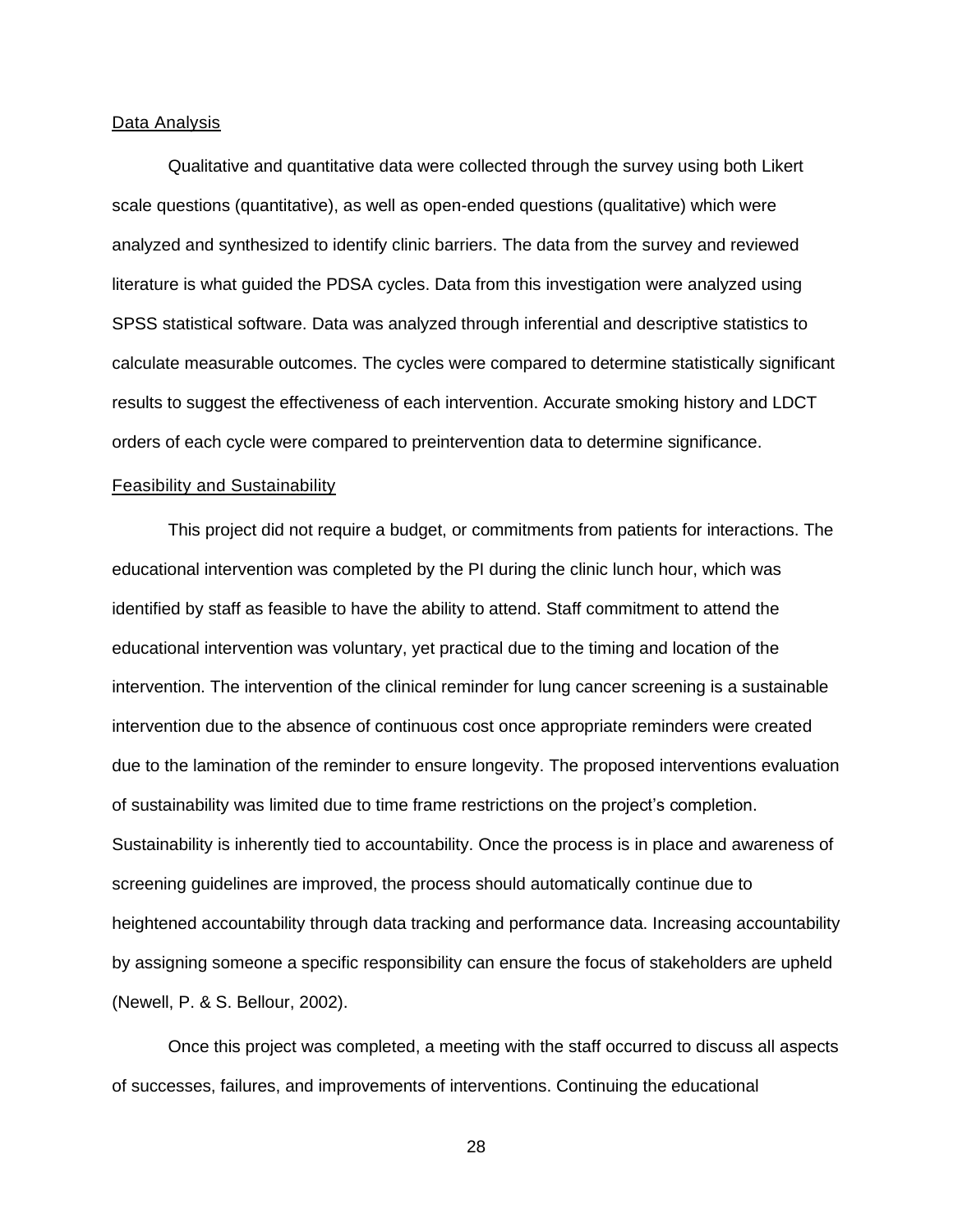intervention with clinic staff would be sustainable due to the simplicity of adaptation and flexibility of the educational material to be presented. Sustainability can be maintained by the continuation of posters within the rooms on lung cancer screening, improved documentation, and the use of clinical reminders already in place. Interventions would need to be evaluated to determine long-term sustainability within the clinic and other health care facilities.

#### **Results**

<span id="page-29-0"></span>The study included a total of 80 patients who met inclusion criteria, divided as 20 for baseline assessment, 20 for cycle one, 20 for cycle two, and 20 for cycle three. The range of pack years from all patient participants was from 20 – 104 and the median pack-year comparison of all cycles was 30.5 (Table 1).

|                                | Preintervention | PDSA Cycle 1<br>PDSA Cycle 2 |               | PDSA Cycle 3   |  |
|--------------------------------|-----------------|------------------------------|---------------|----------------|--|
|                                | $(n = 20)$      | $(n = 20)$<br>$(n = 20)$     |               | $(n = 20)$     |  |
| Provider,<br>(n=of             |                 |                              |               |                |  |
| patients seen%)                |                 |                              |               |                |  |
| Provider 1                     | 7(35%)          | 2(10%)                       |               |                |  |
| Provider 2                     | 1(5%)           | 3(15%)                       | 1(5%)         |                |  |
| Provider 3                     | 2(10%)          | 1(5%)                        | 3(15%)        | 6(30%)         |  |
| Provider 4                     | 2(10%)          | 5(25%)                       | 6(30%)        | 3(15%)         |  |
| Provider 5                     | 4(20%)          | 6(30%)                       | 5(25%)        | 7(35%)         |  |
| Provider 6                     | 4 (20%)         | 3(15%)                       | 5(25%)        | 4(20%)         |  |
| <b>Smoking Status</b>          |                 |                              |               |                |  |
| Current                        | 12 (60%)        | 13 (65%)                     | 7 (35%)       | 12 (60%)       |  |
| Former                         | 8(40%)          | 7 (35%)                      | 13 (65%)      | 8(40%)         |  |
| Pack years,<br>median* (range) | 26.0 (20-73)    | $21.0(20 - 90)$              | $40.5(20-98)$ | $40(20 - 104)$ |  |

**Table 1.** Descriptive summary of patient characteristics (*N* = 80)

*\*Median was reported over the mean due to the right-skewed distribution of pack years.*

# <span id="page-29-1"></span>**Preintervention Results**

During the preintervention data collection, the clinic staff were unaware of the study being preformed. A total of six providers were evaluated and a total of 20 patients that met the criteria during the convenience sample period were evaluated. Of the 20 patients identified as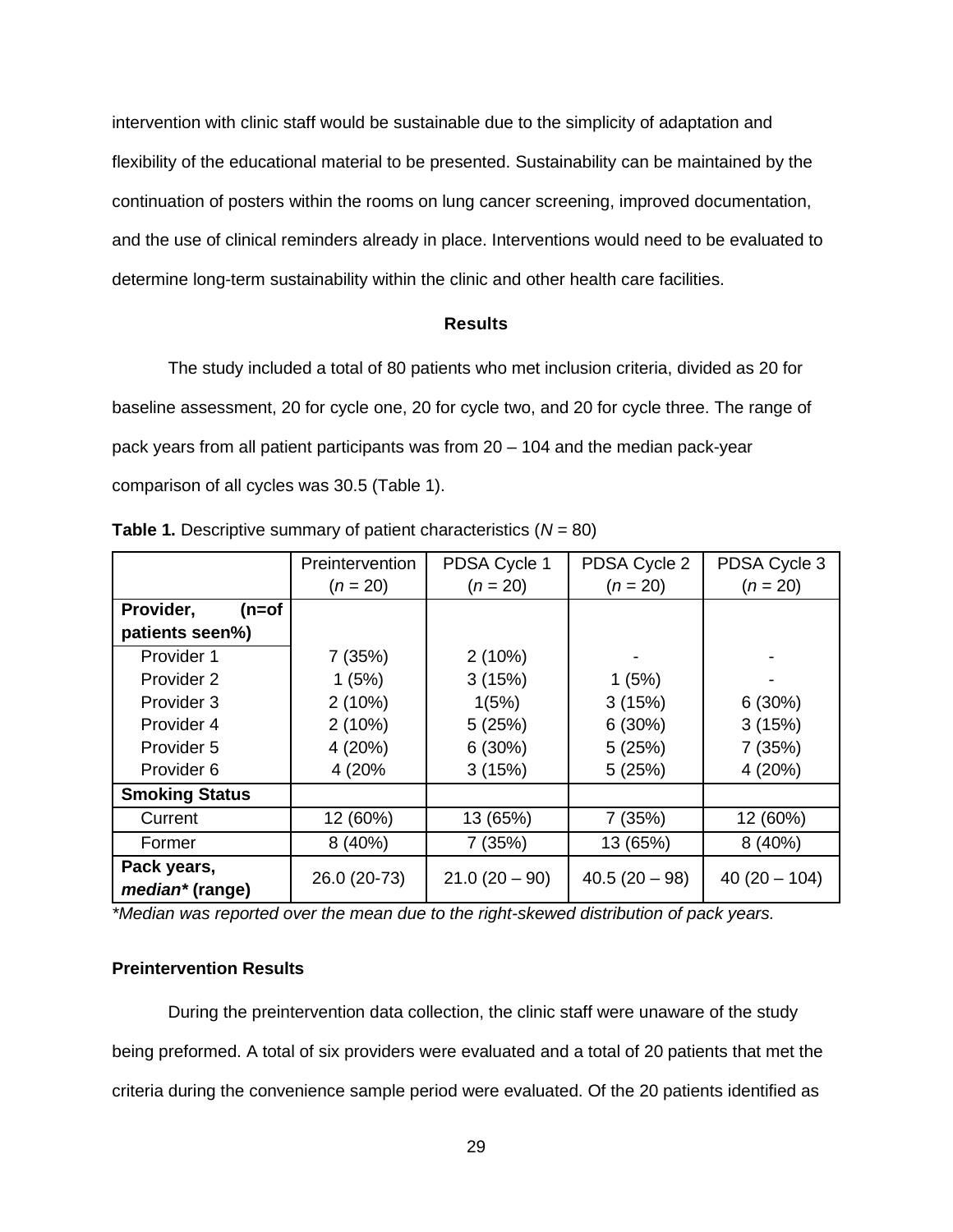eligible candidates, 12 were current smokers and eight were former smokers. Complete smoking history documentation of the total of 20 patients was 65%. For LDCT orders, only six were collected (30%) of the 20 eligible patients. For current smokers, five LDCT were ordered of 12 eligible patients (42%), while only one LDCT was ordered of the eight eligible patients who were former smokers (12.5%).

# <span id="page-30-0"></span>**PDSA Cycle One**

PDSA cycle one revealed a decrease in smoking history documentation, but an increase in LDCT orders placed from pre-intervention data (see Table 2). A total of six providers were evaluated during this cycle. Of the 20 patients identified as eligible candidates, 13 were current smokers and seven were former smokers. Complete smoking history documentation decreased 20% from preintervention to this PDSA cycle (40%; *p=.*204). Although, LDCT orders increased by 5% (*p=.*736). For current smokers, six LDCT were ordered of 13 eligible patients (46%), while only one LDCT was ordered of the seven eligible patients who were former smokers (14%). Of the nine individuals with accurate documentation which met the criteria for LDCT, only six received an order for LCDT (66.7%) (see Table 2).

| Table 2. PDSA Cycle One Results |  |
|---------------------------------|--|
|---------------------------------|--|

|                                                | <b>Pre-intervention</b> |                   | <b>PDSA Cycle 1</b>     |                   | P    |
|------------------------------------------------|-------------------------|-------------------|-------------------------|-------------------|------|
| <b>Smoking History</b><br><b>Documentation</b> | <b>Assessed</b>         | <b>Documented</b> | <b>Assessed</b>         | <b>Documented</b> |      |
|                                                | $N = 20$                | 13 (65%)          | $N=20$                  | 8(40%)            | .204 |
|                                                | <b>Current smokers</b>  | 9(75%)            | <b>Current smokers</b>  | 6(78%)            | .411 |
|                                                | $N = 12$                |                   | $N=13$                  |                   |      |
|                                                | Former smokers<br>$N=8$ | 5(63%)            | Former smokers<br>$N=7$ | 2(29%)            | .608 |

|                     | <b>Pre-intervention</b>                        |                | <b>PDSA Cycle 1</b>              |                | D    |
|---------------------|------------------------------------------------|----------------|----------------------------------|----------------|------|
|                     | <b>Assessed</b>                                | <b>Ordered</b> | <b>Assessed</b>                  | <b>Ordered</b> |      |
|                     | $N=20$<br>6(30%)<br>$N=20$<br>Total:<br>Total: |                | 7 (35%)                          | .736           |      |
| <b>LDCT Ordered</b> | <b>Current smokers</b><br>$N=12$               | 5(41.6%)       | <b>Current smokers</b><br>$N=13$ | 6(46%)         | .821 |
|                     | Former smokers<br>$N=8$                        | 1(12.5%)       | Former smokers<br>$N=7$          | 1(14%)         | .919 |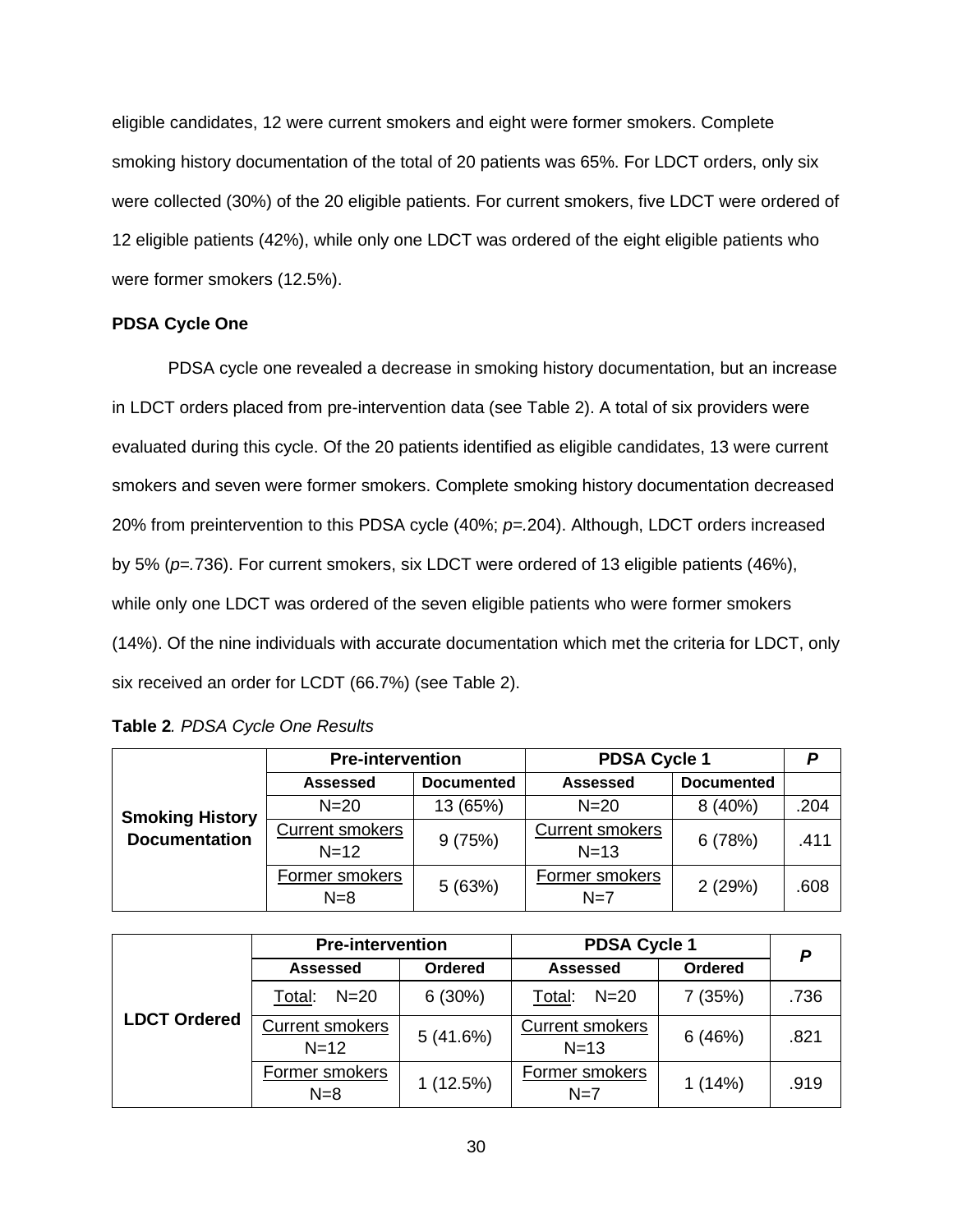#### <span id="page-31-0"></span>**PDSA Cycle Two**

PDSA cycle 2 revealed a decrease in smoking history documentation and no change in overall LDCT orders placed from preintervention data (Table 3). A total of five of the same providers from cycle one was evaluated during cycle two. One of the six providers from cycle one was no longer working at the clinic by cycle two. Of the 20 patients, seven were current smokers and 13 were former smokers. It is important to note this cycle included more former smokers than current smokers. When comparing the bar graph (Figure 2) there was a marked decline in both complete documentation and LDCT orders for eligible patients.

Smoking history documentation decreased from 65% in the preintervention data to 40% in this PDSA cycle (p=.113). LDCT orders overall maintained at 30% when compared to preintervention data yet decreased from the PDSA cycle 1 improvement (35%). For current smokers, three LDCT were ordered of seven eligible patients (57%; *p=.*960), while for former smokers only three LDCT were ordered of 13 eligible patients (31%; *p=.*549). Eight total patients had accurate documentation which met the criteria for a LDCT, but only three of the eight identified received an order for LCDT (37.5%)

|                      | <b>Pre-intervention</b> |                   | <b>PDSA Cycle 2</b>    |                   |      |
|----------------------|-------------------------|-------------------|------------------------|-------------------|------|
|                      | <b>Assessed</b>         | <b>Documented</b> | <b>Assessed</b>        | <b>Documented</b> | p    |
| <b>Smoking</b>       | $N=20$                  | 13 (65%)          | $N=20$                 | 8(40%)            | .113 |
| <b>History</b>       | <b>Current</b>          | 9(75%)            | <b>Current smokers</b> | 4 (57%)           | .617 |
| <b>Documentation</b> | smokers N=12            |                   | $N=7$                  |                   |      |
|                      | Former                  | 5(63%)            | Former smokers         | 4 (31%)           | .646 |
|                      | smokers N=8             |                   | $N=13$                 |                   |      |

| Table 3. PDSA Cycle Two Results |  |  |  |
|---------------------------------|--|--|--|
|---------------------------------|--|--|--|

|                     | <b>Pre-intervention</b>          |          | <b>PDSA Cycle 2</b>             |         |      |  |
|---------------------|----------------------------------|----------|---------------------------------|---------|------|--|
| <b>LDCT Ordered</b> | Assessed                         | Ordered  | <b>Assessed</b>                 | Ordered | р    |  |
|                     | $N = 20$                         | 6(30%)   | $N = 20$                        | 6(30%)  | 1.0  |  |
|                     | <b>Current smokers</b><br>$N=12$ | 5(41.6%) | <b>Current smokers</b><br>$N=7$ | 3(57%)  | .960 |  |
|                     | Former smokers<br>$N=8$          | 1(12.5%) | Former smokers<br>$N=13$        | 3(31%)  | .549 |  |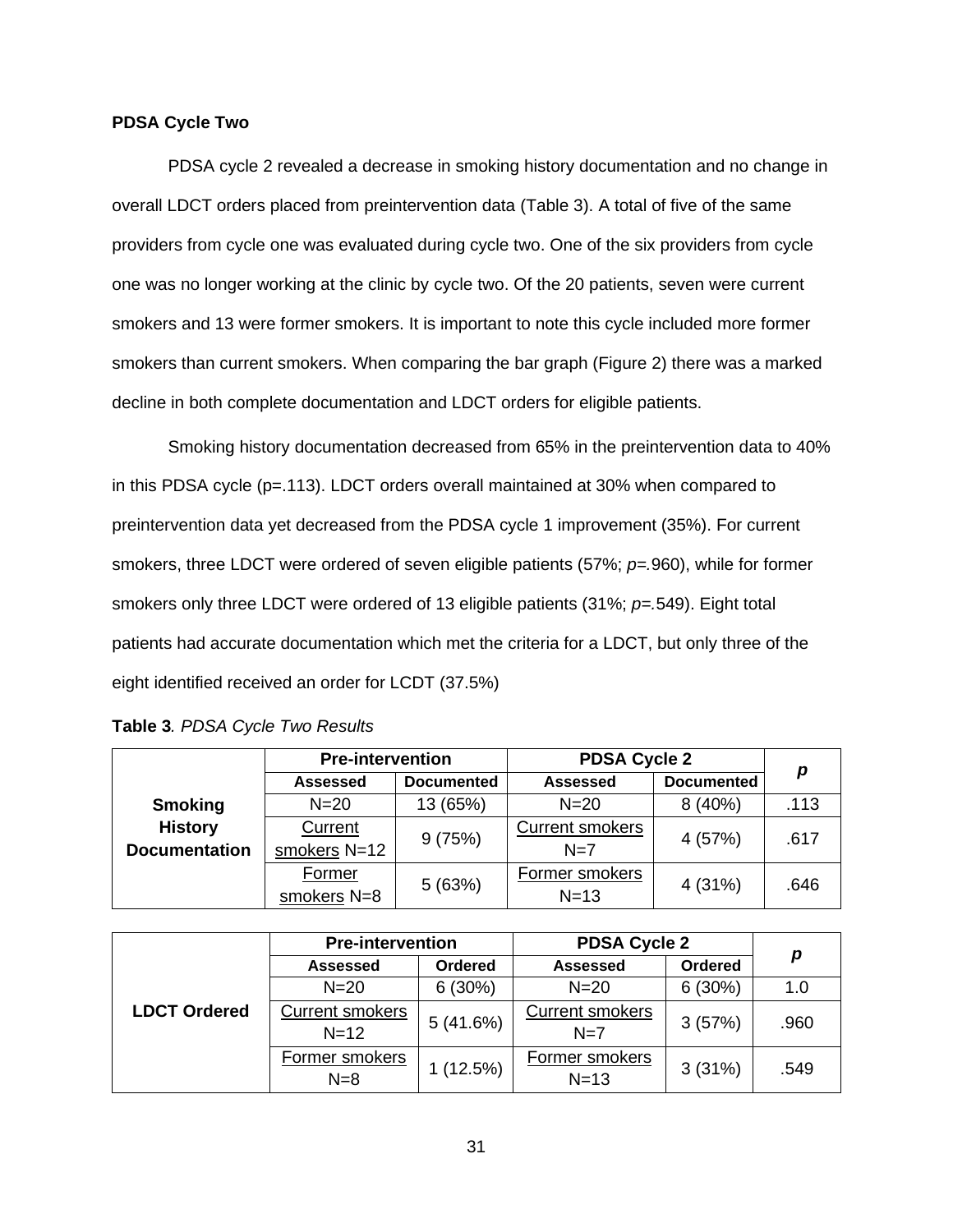

**Figure 2.** Comparison of accurate smoking history documented and LDCT orders.

*Note: Documentation significantly higher in cycle 4 compared to both cycle 2 (p=.022) and cycle 3 (p=.010)*

### <span id="page-32-0"></span>**PDSA Cycle Three**

PDSA cycle 3 revealed an increase in smoking history documentation and an increase in overall LDCT orders placed from preintervention data. Of the 20 eligible patients, 12 were current smokers and eight were former smokers. Smoking history documentation increased from 65% in the preintervention date to 80% in this PDSA cycle (p=.288). LDCT orders overall increased by 20% when compared to preintervention data  $(p=.110)$ . Seven LDCT were ordered for current smokers, out of 12 eligible patients (58%). Five LDCT was ordered for former smokers of the eight eligible patients (62.5%). Of the sixteen patients that had accurate documentation which met the criteria for LDCT, only 12 received an order for LCDT (68.8%) (Table 8). When comparing preintervention data to cycle three, there was a significant improvement in LDCT ordered on former smokers (p=.039<sup>\*</sup>). Of the total of 11 LDCT accounted for during this cycle, two were included that were offered but declined by the patient.

p value less than .05 is statistically significant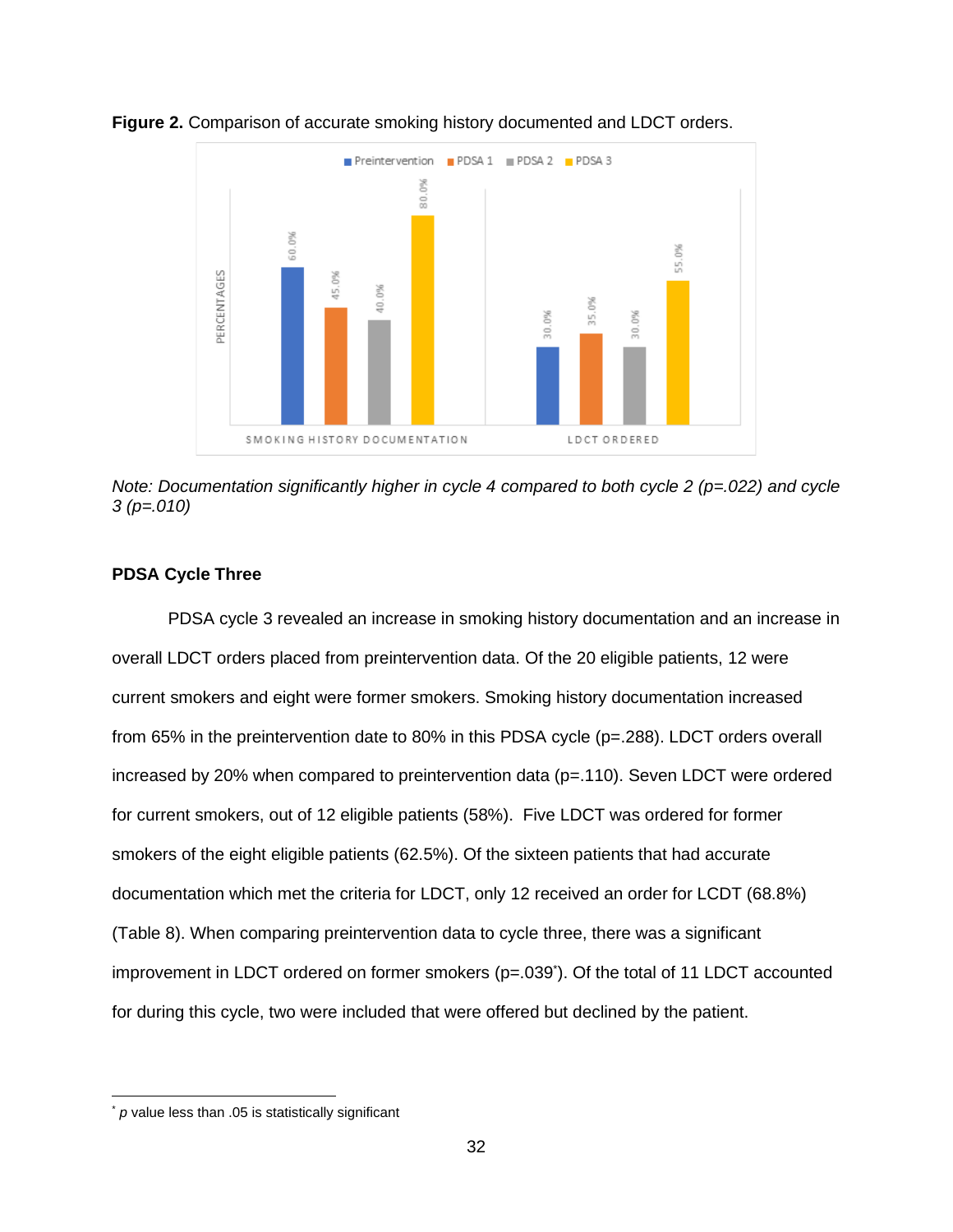**Table 4***. PDSA Cycle Three Results*

|                        | <b>Pre-intervention</b> |                   | <b>PDSA Cycle 3</b>                 |                   |      |
|------------------------|-------------------------|-------------------|-------------------------------------|-------------------|------|
|                        | <b>Assessed</b>         | <b>Documented</b> | <b>Assessed</b>                     | <b>Documented</b> |      |
| <b>Smoking History</b> | $N=20$                  | 13 (65%)          | $N = 20$                            | 16 (80%)          | .288 |
| <b>Documentation</b>   | <b>Current smokers</b>  | 9(75%)            | <b>Current smokers</b>              | 10 (83%)          | 1.00 |
|                        | $N = 12$                |                   | $N=12$                              |                   |      |
|                        | Former smokers<br>$N=8$ | 5(63%)            | Former smokers<br>6(75%)<br>$N = 8$ |                   | .608 |
|                        | <b>Pre-intervention</b> |                   | <b>PDSA Cycle 3</b>                 |                   |      |
|                        |                         |                   |                                     |                   | p    |

|                     | LIGJIIIGI VEIIIIOII                 |                | <b>FUJA UYUIG J</b>                |                |         |
|---------------------|-------------------------------------|----------------|------------------------------------|----------------|---------|
|                     | <b>Assessed</b>                     | <b>Ordered</b> | <b>Assessed</b>                    | <b>Ordered</b> | p       |
|                     | $N = 20$                            |                | $N=20$                             | 12 (60%)       | .110    |
| <b>LDCT Ordered</b> | <b>Current smokers</b><br>$N = 12$  | 5(41.6%)       | <b>Current smokers</b><br>$N = 12$ | 7(58%)         | .682    |
|                     | Former smokers<br>1(12.5%)<br>$N=8$ |                | Former smokers<br>$N=8$            | 5(62.5%)       | $.039*$ |

## <span id="page-33-0"></span>**Summary of Findings**

Smoking history documentation throughout the study improved significantly overall (*p* = .039\* ) (Table 5). Documentation was significantly higher in PDSA cycle 3 compared to both PDSA cycle 1 (p=.022<sup>\*</sup>) and PDSA cycle 2 (p=.010<sup>\*</sup>; Figure 2). These findings suggest that improved communication between the MA and the providers when smoking history documentation is completed may have been the most effective intervention for implementation in this specific primary care setting. Current smokers throughout all cycles did not have a significant improvement in smoking history documentation (*p* = .369; Table 5). Former smokers did not have a significant improvement although trended towards improvement (*p* = .185; Table 5). Due to increased awareness of smoking risk, it was expected that current smokers would have a greater improvement in LDCT orders.

LDCT orders did not improve significantly over the study  $(p= .30)$ , although this trended towards improvement across cycles (Table 3). Former smokers were found to have a considerable improvement in LDCT orders through the study (*p=* .089) versus current smokers (*p=* .979; Table 6). Of the 80 patients identified in the study, they all met eligibility criteria for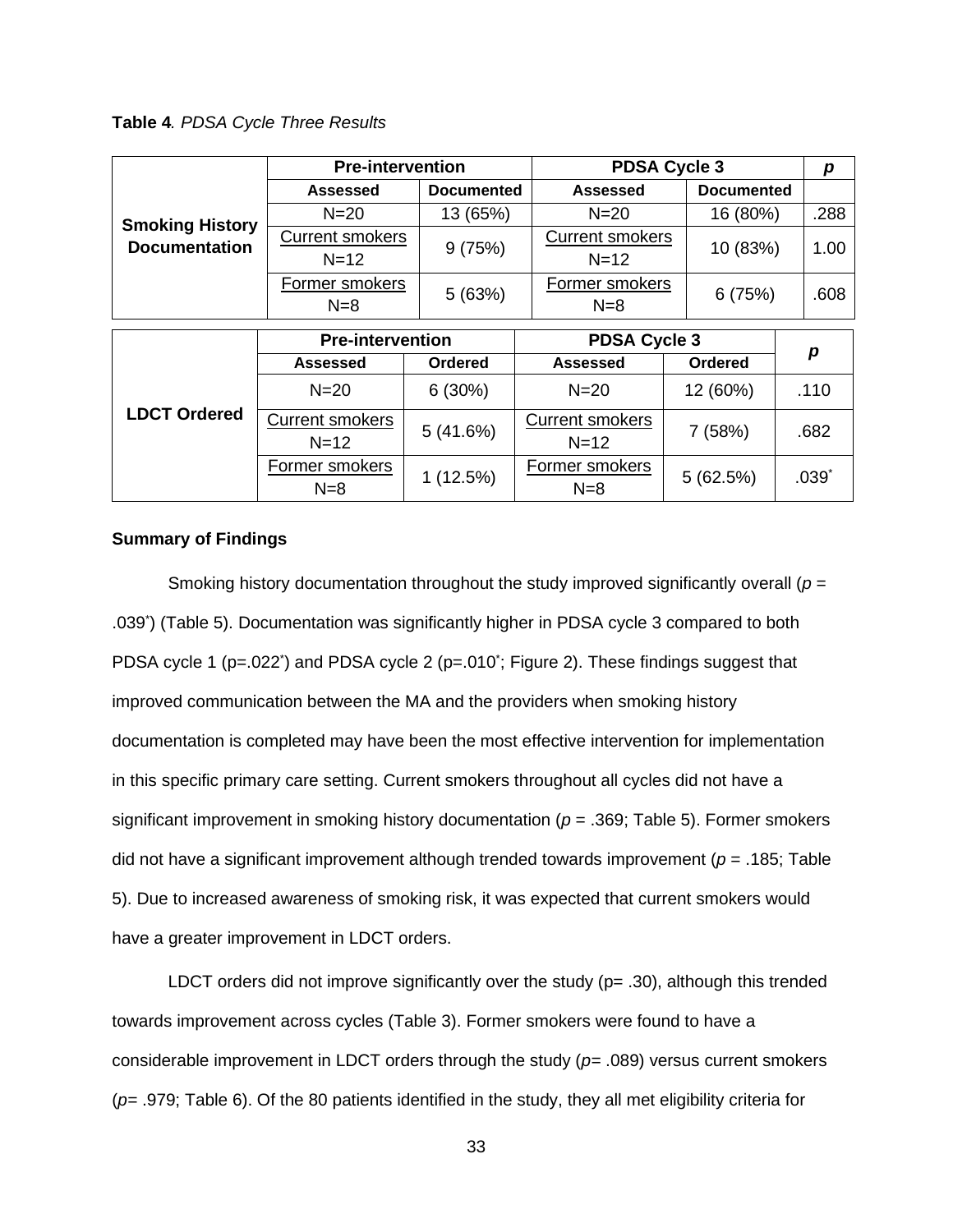LDCT screening, but only 30 had LDCT ordered (37.5%). The patients with both smoking histories documented and LDCT ordered were not statistically significant (p=.079). When breaking down smoking status with accurate documentation and LDCT orders, current smokers had a greater improvement compared to former smokers although not statistically significant (*p=* .131; Table 8). †

**Table 5.** *Accurate smoking history documentation including pack-years*

|                         | Total    |          | р       |          | <b>Current</b><br><b>Smokers</b> | p    |        | <b>Former</b><br><b>Smoker</b> | p    |
|-------------------------|----------|----------|---------|----------|----------------------------------|------|--------|--------------------------------|------|
| <b>Pre intervention</b> | $N=20$   | 13 (65%) |         | $N = 12$ | 9(75%)                           |      | $N=8$  | $4(50\%)$                      |      |
| <b>PDSA Cycle 1</b>     | $N = 20$ | 9(45%)   | $.039*$ | $N = 13$ | 7 (54%)                          | .369 | $N=7$  | 2(29%)                         | .185 |
| <b>PDSA Cycle 2</b>     | $N = 20$ | 8 (40%)  |         | $N=7$    | 4(57%)                           |      | $N=13$ | 4(31%)                         |      |
| <b>PDSA Cycle 3</b>     | $N = 20$ | 16 (80%) |         | $N=12$   | 10 (83%)                         |      | $N=8$  | 6(75%)                         |      |

**Table 6***. LDCT Ordered*

|                         |        | <b>Total</b> | P   |          | <b>Current</b><br><b>Smokers</b> | P    |        | <b>Former</b><br><b>Smoker</b> | p   |
|-------------------------|--------|--------------|-----|----------|----------------------------------|------|--------|--------------------------------|-----|
| <b>Pre intervention</b> | $N=20$ | 6(30%)       |     |          | $N=12$ 5 (41.6%)                 |      | $N=8$  | (12.5%)                        |     |
| <b>PDSA Cycle 1</b>     | $N=20$ | (35%)        | .30 | $N=13$   | 6(46%)                           | .979 | $N=7$  | 1(14%)                         | 089 |
| <b>PDSA Cycle 2</b>     | $N=20$ | 6 (30%       |     | $N=7$    | 3(43%)                           |      | $N=13$ | 3(31%)                         |     |
| <b>PDSA Cycle 3</b>     | $N=20$ | (55%)        |     | $N = 12$ | (55%)                            |      | $N=8$  | $5(50\%)$                      |     |

**Table 7**. Comparison of smoking history documentation and screenings ordered across cycles (N=80)

|                                   | Preintervention | PDSA <sub>1</sub> | PDSA <sub>2</sub> | PDSA <sub>3</sub> |      |
|-----------------------------------|-----------------|-------------------|-------------------|-------------------|------|
|                                   | $(n = 20)$      | $(n = 20)$        | $(n = 20)$        | $(n = 20)$        | р    |
| <b>Smoking history documented</b> |                 |                   |                   |                   |      |
| Yes                               | 13 (65%)        | 9(45%)            | 8(40%)            | 16 (80%)          | .039 |
| <b>No</b>                         | 7 (35%)         | 11 (55%)          | 12 (60%)          | 4 (20%)           |      |
| <b>LDCT</b> orders                |                 |                   |                   |                   |      |
| Ordered                           | 6(30%)          | 7(35%)            | 6(30%)            | 11 (55%)          | .30  |
| Not ordered                       | 14 (70%)        | 13 (65%)          | 14 (70%)          | 9(45%)            |      |

 $*$   $\dagger$   $p$  value less than .05 is statistically significant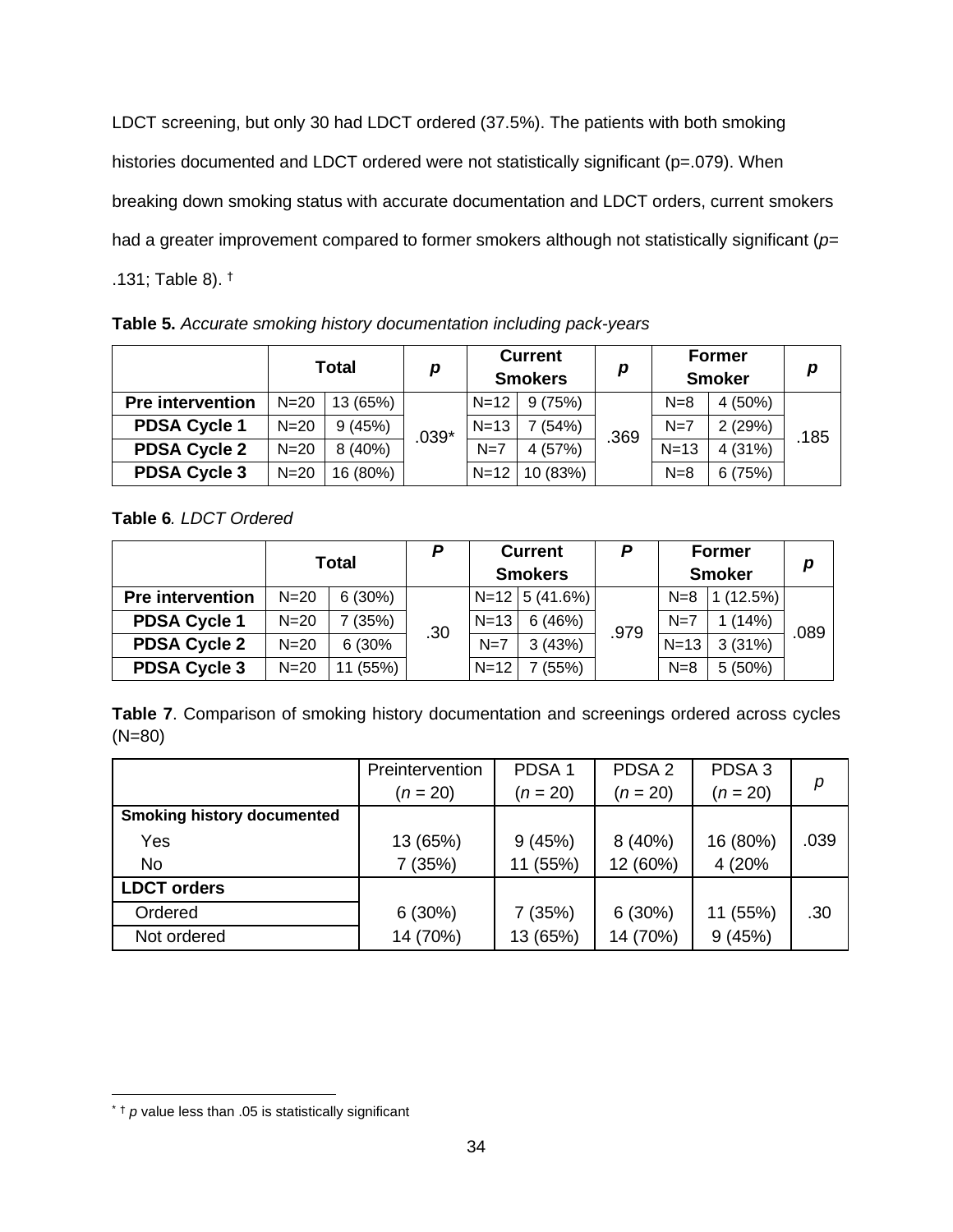|                                                       | Preintervention<br>$(n = 13)^{+}$ | PDSA <sub>1</sub><br>$(n = 9)$ | PDSA <sub>2</sub><br>$(n = 8)$ | PDSA <sub>3</sub><br>$(n = 16)$ |      |
|-------------------------------------------------------|-----------------------------------|--------------------------------|--------------------------------|---------------------------------|------|
| <b>Smoking history documented</b><br>and LDCT ordered | 5(83.3%)                          | 6(66.7%)                       | 3(37.5%)                       | 11(68.8)                        | .071 |
| Current                                               |                                   |                                |                                |                                 | .131 |
| Former                                                |                                   |                                |                                |                                 | .459 |

**Table 8.** Comparison of patients who had smoking history documented and eligible for LDCT also had LDCT orders.

<sup>+</sup> N value was gathered from all individuals with complete smoking history documentation that were all deemed eligible for LDCT order.

#### **Discussion**

<span id="page-35-0"></span>Documentation of complete smoking history is challenging in primary care offices across the nation. Lung cancer screening requires complete smoking history documentation to determine eligibility, which possibly leads to a nationally low screening rate of 5.7%. The literature supports the use of clinical reminders via electronic or physical form to increase documentation and subsequently LDCT orders (Modin et al., 2017). The purpose of this QI project was to evaluate rates of complete smoking history documentation and LDCT orders in the primary care setting after implementing evidence-based interventions to improve documentation and screenings rates. The goal was to improve smoking history documentation and increase lung cancer screening orders by 3% for all eligible patients identified in the clinic. This goal was exceeded, there was a 15% increase in both smoking history documentation (65% to 80%) and LDCT orders (30% to 55%) from preintervention data to final data collection in PDSA cycle 3.

Smoking cigarettes is the number one risk factor for developing lung cancer, it is linked to 80 to 90% of all lung cancer-related deaths (CDC, 2019). Within five years of quitting smoking there is a 39% lower risk of developing lung cancer, and within 10 years of quitting the risk of developing lung cancer is half that of a person who has continued to smoke (ACS, 2019; Mong et al., 2011; Tindle, et al., 2018). However, the risk is still greater than a never smoker so clinicians must be mindful of this risk and eligibility for LDCT. The clinicians need to be alert that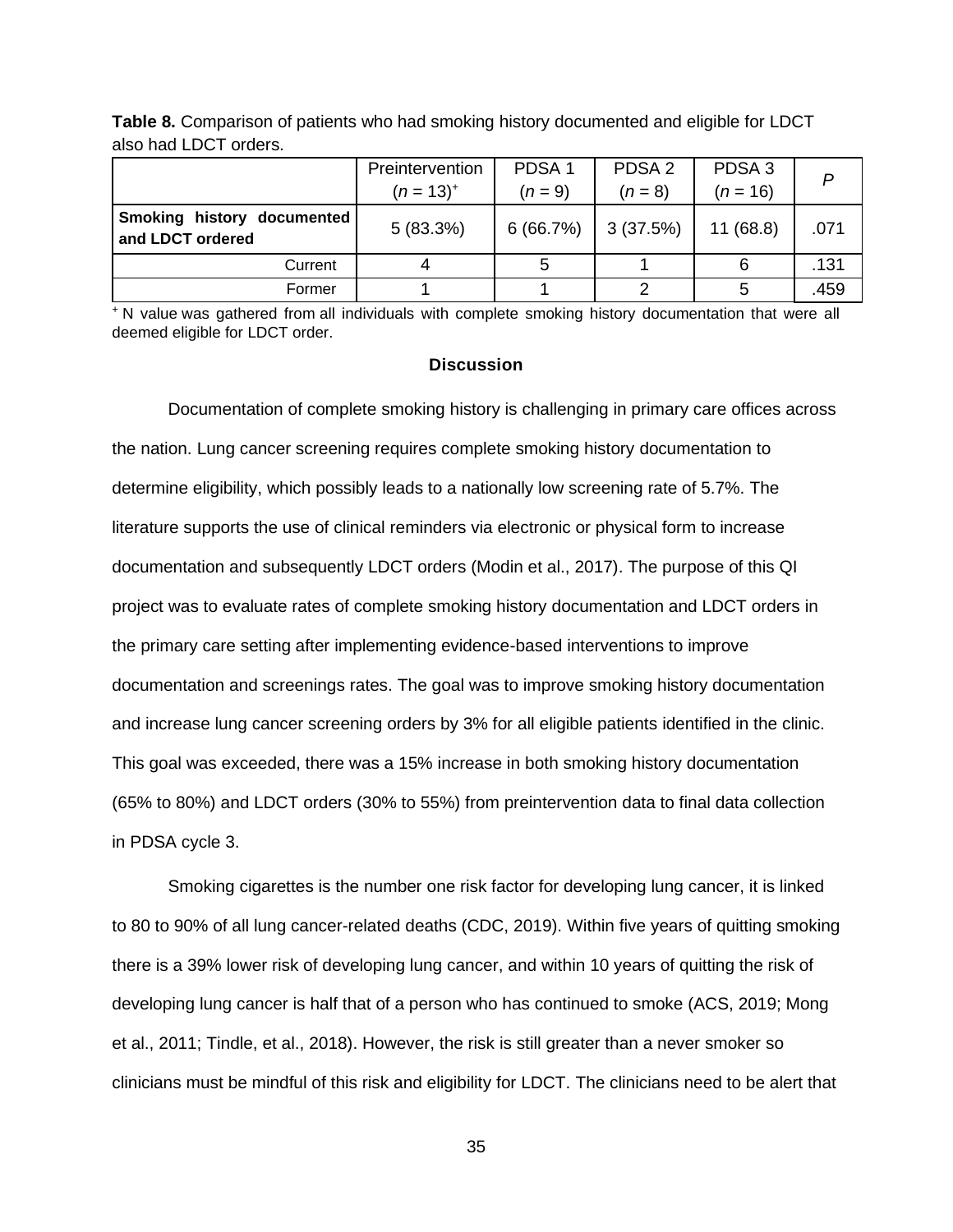these individuals are at risk and can be missed, and future studies must dive into this issue further. There is very little literature comparing current smokers versus former smokers for lung cancer screening. Yet, identifying eligible patients is the leading modifiable factor to low screening rates which is hindered by the incomplete documentation of smoking history (Pham et al., 2018).

Smoking history documentation in this study had a significant improvement overall, yet no significant improvement in either current or former smokers when assessed exclusively. Due to increased awareness of smoking risk, it was expected that current smokers would have a greater improvement in LDCT orders, although this study found that former smokers had a considerable improvement in LDCT orders. This may have been a unique finding of this study, yet this could be due to identifying more former smokers by using an inclusive question when gathering smoking history.

The results of this study suggest that adequate education and the use of clinical reminders can provide improvement in documentation and screening rates. This is consistent with previous studies showing that the use of clinical reminders cannot only increase documentation but, consequently increase LDCT orders. The use of clinical reminders had considerable improvement in cycle 3 for former smokers, which was a unique finding in this study. Although quitting smoking can lower the risk of being diagnosed with cancer, former smokers are still at higher risk than those who have never smoked. Both current and former smokers must be screened at substantially higher rates. The sole purpose of lung cancer screening is to improve morbidity and mortality outcomes by improving prognosis and increasing treatment options.

### <span id="page-36-0"></span>**Recommendations for Practice**

After the implementation of three evidence-based strategies, rates of complete smoking history documentation and LDCT orders improved. It is recommended that a combination of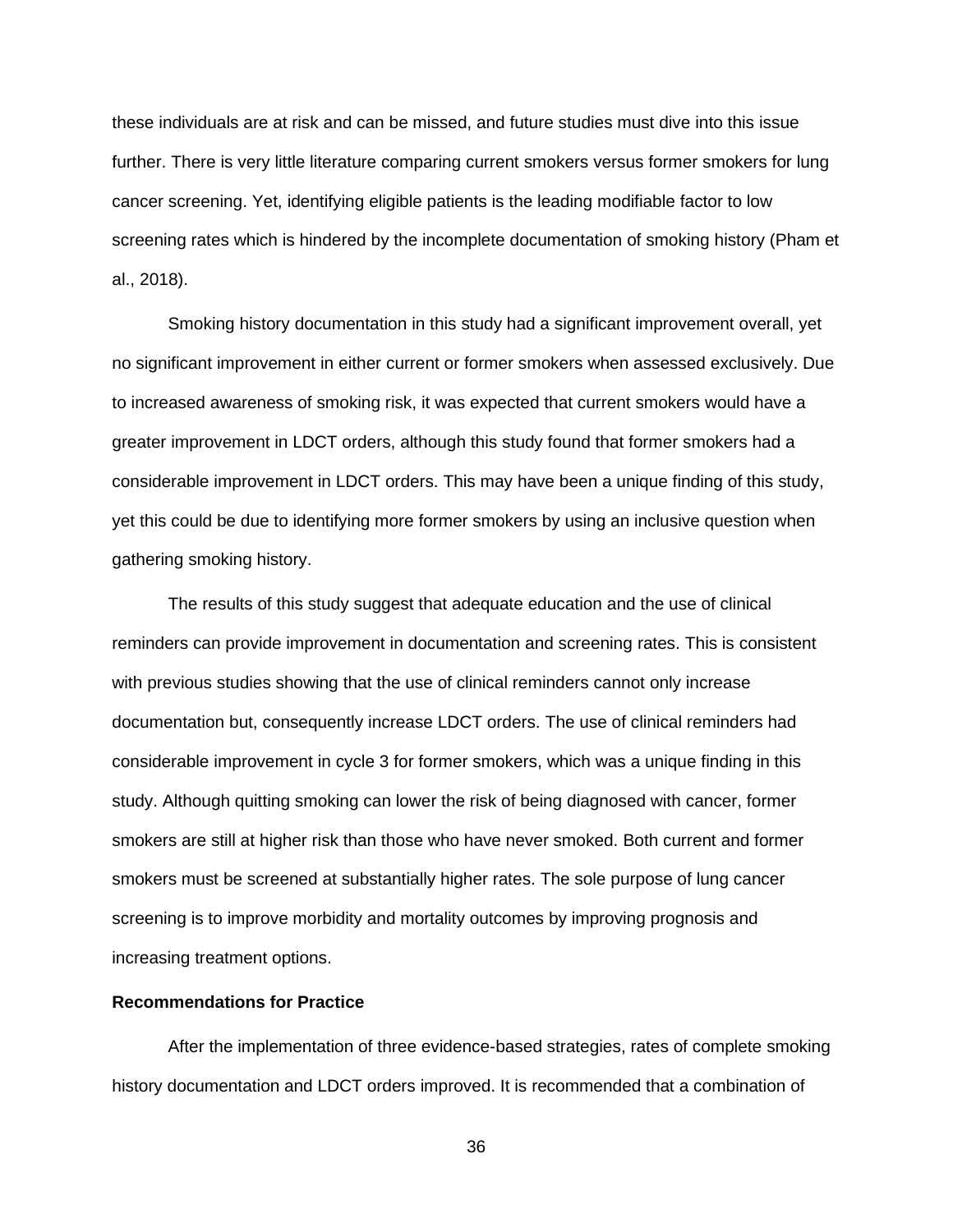these interventions be used to improve lung cancer screening in the chosen clinic, as well as other primary care settings. Improved communication between the MA and providers in combination with complete smoking history was the most effective intervention for this study. For this primary care practice, visual cues of clinical reminders were effective. Depending on independent factors in each setting may warrant different types of clinical reminders. Education to the staff on clinical guidelines for screening is important because without adequate knowledge staff will not know who to screen and/or how to document.

Further investigation using a longitudinal study design to analyze pre-and postimplementation of EMR reminders. Incorporating EMR reminders of smoking status with packyears on the patient's main profile could be effective in provider compliance of LDCT orders. Implementing a standard smart phrase to be used with the Epic EHR could create awareness of the LDCT discussion, with additional information on discussions if the patient declines.

#### <span id="page-37-0"></span>**Implication to Research**

More PDSA cycles with ongoing interventions could be used to explore the success of further interventions. Future studies could gather data on LDCT completion rates and the barrier to completing, including patient-specific barriers. Patient questionnaires could be used to explore the reason for not completing screening. These barriers could be used to incorporate further PDSA cycles directed towards patient-identified barriers. Incorporating EMR reminders on the patient's main profile could be effective in provider compliance with LDCT orders. Future studies could focus on the effectiveness of implementing EMR reminders for LDCT orders.

#### <span id="page-37-1"></span>**Limitations**

The sample size for each PDSA cycle was small, which can limit the ability to detect a statistical significance that would be found with a larger sample size. In addition, the fact that documentation of smoking history has not been standardized in this setting creates the potential for inaccurate rates of screening and risk discussions. Currently, the providers and MAs can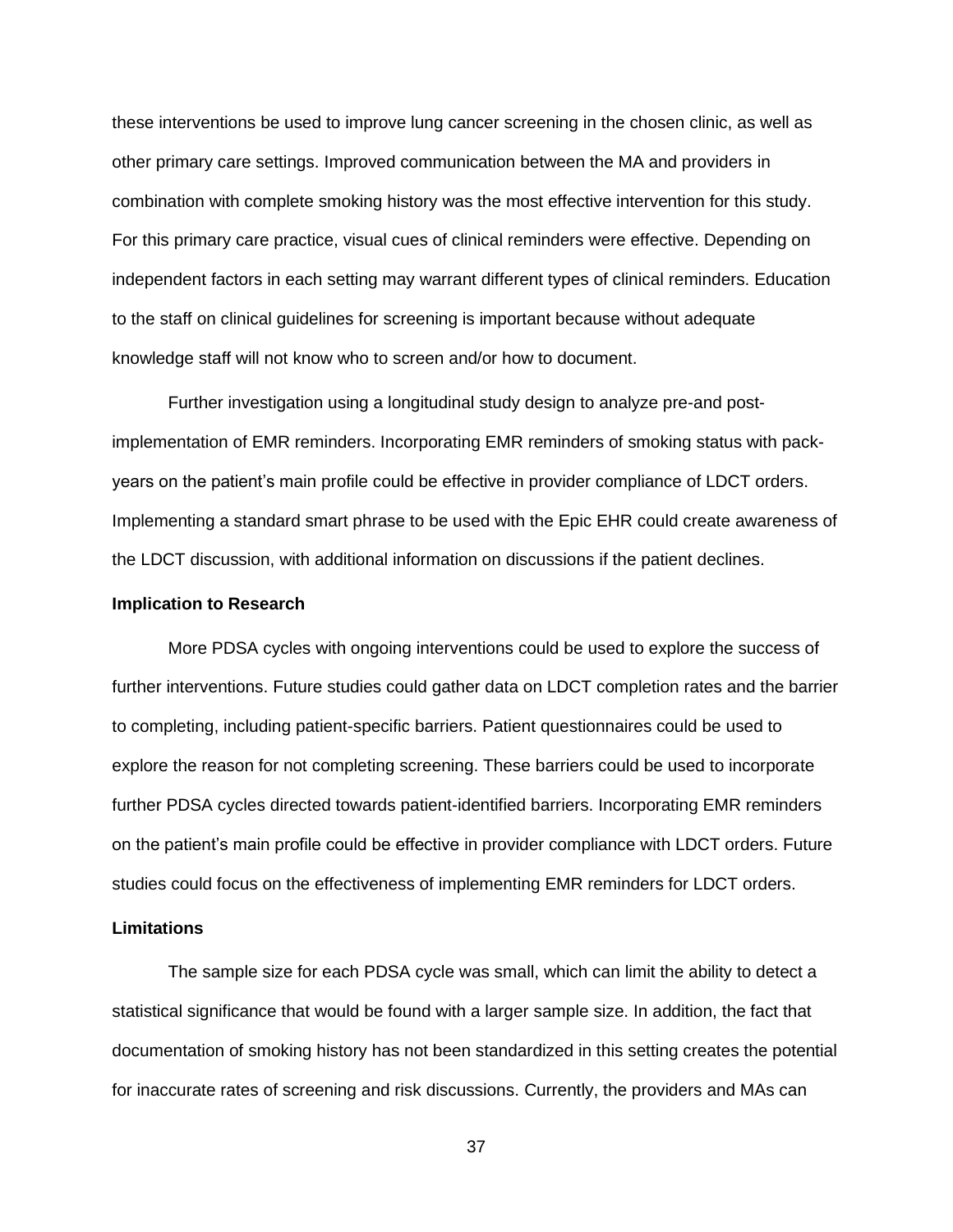document in multiple places including the smoking history tab or within the note. Both places were assessed when auditing charts, but the lack of a standardized location for documentation creates barriers to auditing for screening. If the provider screens the patients and they agree to have a LDCT, an order is placed. Yet, if the provider screens and the patient declines screening, without documentation of the discussion it is assumed it was not addressed. Without standard documentation on screening discussion, it is unclear if screening discussion occurred. Requiring providers to document in a designated area of the EHR could worsen time constraints but incorporating a smart phrase could be more time effective for the provider.

#### **Conclusion**

<span id="page-38-0"></span>It is estimated that nationally every day in 2022, 648 Americans will be diagnosed with lung cancer and 356 lung cancer-related deaths will occur. Lung cancer screening has an estimated 1.5% positivity rate, meaning for every 1,000 people screened, 15 will be diagnosed with lung cancer (Young, Fairchild & Hefner, 2017). An LDCT scan can reduce lung cancer mortality by 20% by detecting early cancer when treatment is more effective (De Koning, et al., 2020). The number one cause of lung cancer is cigarette smoking and obtaining complete smoking history remains the most important technique in identifying candidates for lung cancer screening. Despite the national target goal for screening of 7.5%, only 5.7% of eligible Americans nationwide were screened in 2021, which remains substantially lower than all-over cancer screening rates. Overcoming the barriers to lung cancer screening is essential to increasing screening rates.

This study focused on evaluating rates of complete smoking history documentation and LDCT orders after implementing interventions to improve documentation and screenings rates. Results of this study suggest that through the combination of interventions used, with collective efforts and attention there was a significant increase in smoking history documentation. Although, individual interventions (poster, educational session, and clinical reminders) did not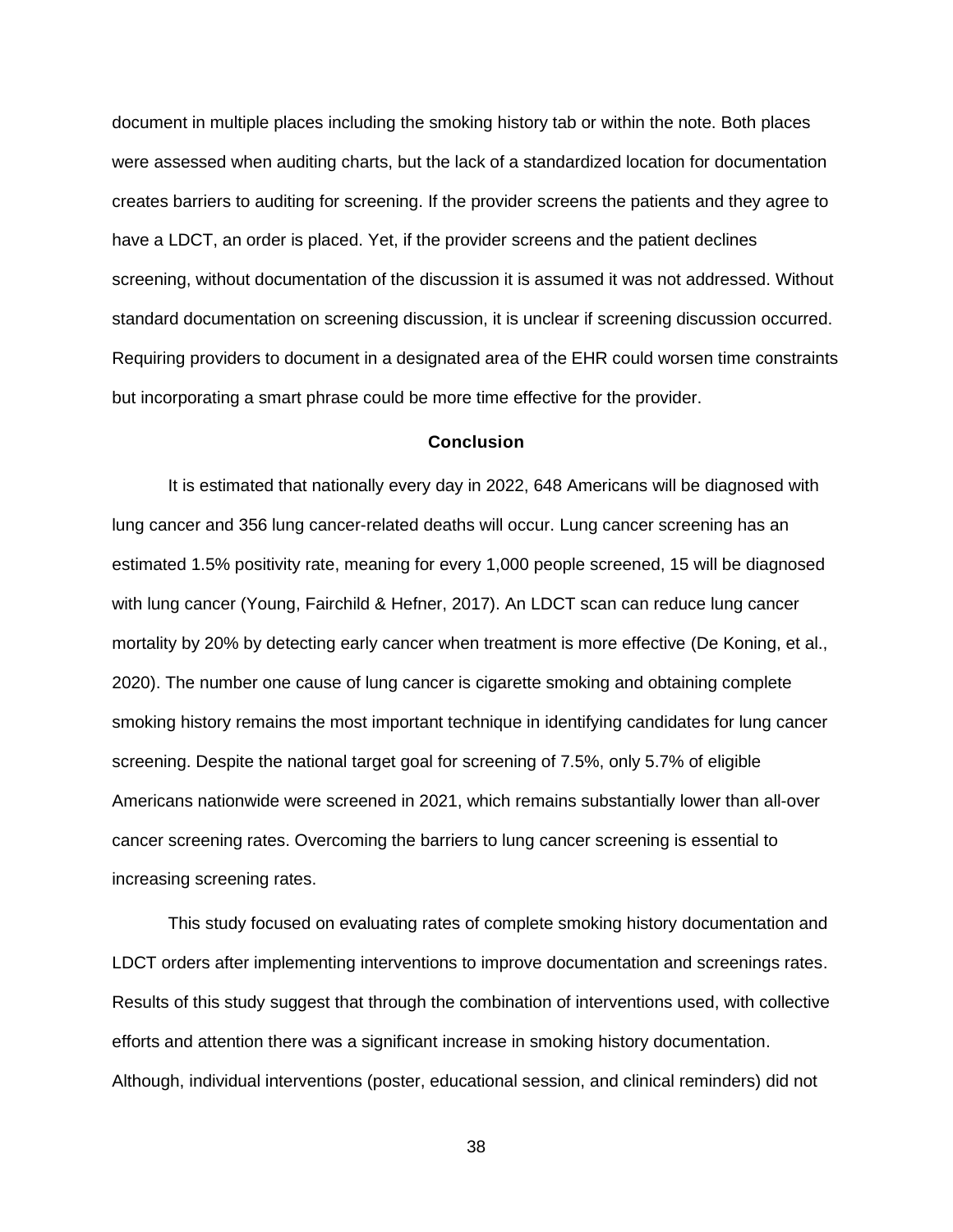have a significant effect on smoking history documentation. LDCT orders were not affected considerably by the interventions used in combination with each other or individually. The results of this project suggest that the use of clinical reminders had the greatest improvement in LDCT orders overall and had a considerable improvement in former smokers' lung cancer screening orders within the chosen clinic. Incomplete documentation of smoking history adds difficulty to identifying eligible patients which is observed to be the leading factor in low screening rates. Ultimately increasing smoking history documentation, can lead to increased LDCT's which can decrease morbidity and mortality of lung cancer.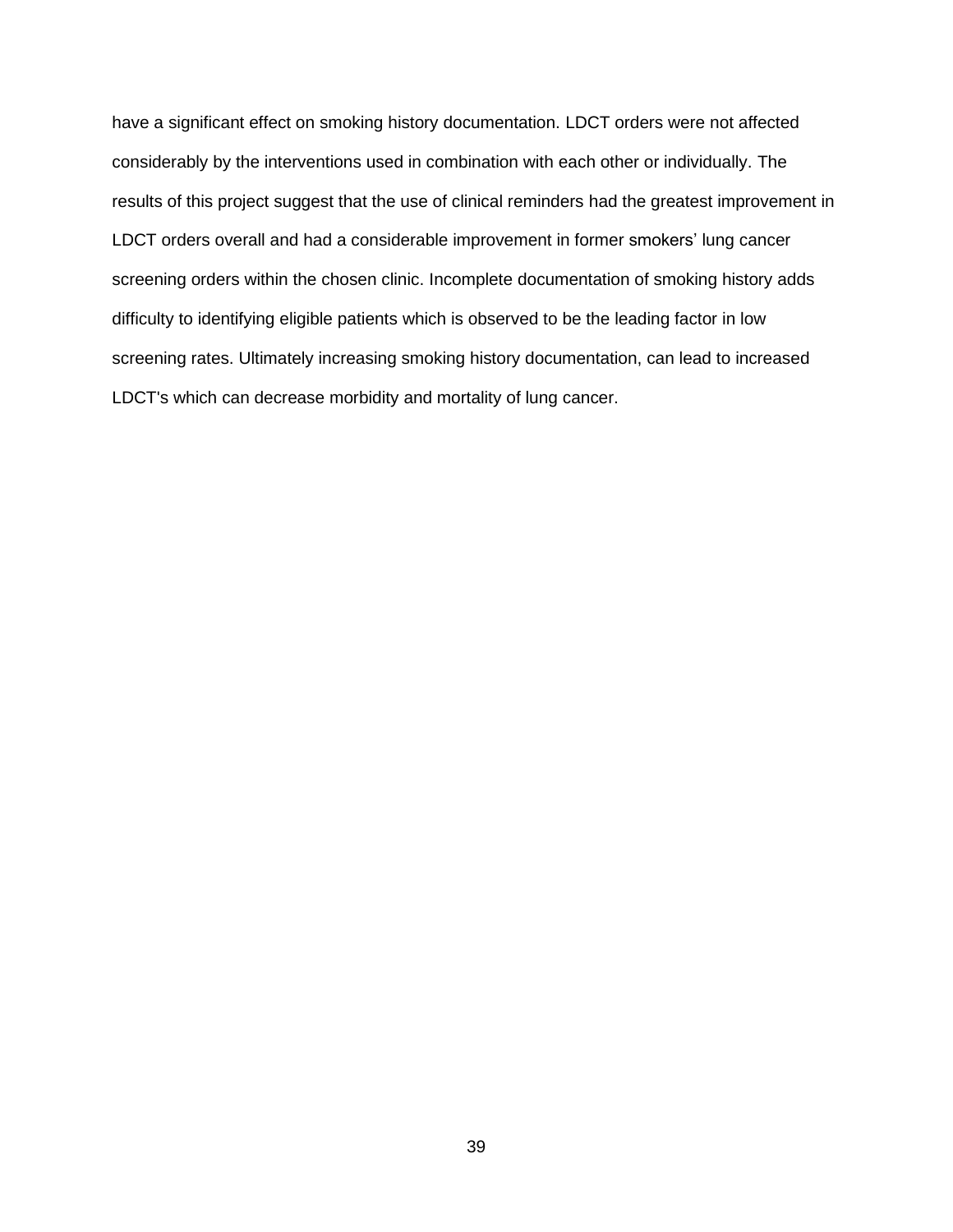#### References

<span id="page-40-0"></span>American Cancer Society (2021) Key Statistics for Lung Cancer. Retrieved from

<https://www.cancer.org/cancer/lung-cancer/about/key-statistics.html>

- American Cancer Society (2019) Key statistics for lung cancer. [www.cancer.org/cancer/lung](http://www.cancer.org/cancer/lung-cancer/about/key-statistics.html)[cancer/about/key-statistics.html](http://www.cancer.org/cancer/lung-cancer/about/key-statistics.html) Accessed December 16, 2019.
- American Cancer Society. *Cancer Prevention & Early Detection Facts & Figures Tables and Figures 2020*. Atlanta: American Cancer Society; 2020.
- American Lung Association (2020) State of Lung Cancer Kentucky. Retrieved from <https://www.lung.org/research/state-of-lung-cancer/states/kentucky>
- Barbosa, Jr, Eduardo J Mortani, Yang, Rochelle, & Hershman, Michelle. (2021). Real-World Lung Cancer CT Screening Performance, Smoking Behavior, and Adherence to Recommendations: Lung-RADS Category and Smoking Status Predict Adherence. *American Journal of Roentgenology (1976),* 1-8.
- Bozak, M. G. (2003). Using Lewin's force field analysis in implementing a nursing information system. *CIN: Computers, Informatics, Nursing, 21*(2), 80-85.
- Cardarelli, R., Roper, K. L., Cardarelli, K., Feltner, F. J., Prater, S., Ledford, K. M., Justice, B., Reese, D. R., Wagner, P., & Cantrell, C. (2017). Identifying Community Perspectives for a Lung Cancer Screening Awareness Campaign in Appalachia Kentucky: The Terminate Lung Cancer (TLC) Study. *Journal of cancer education: the official journal of the American Association for Cancer Education*, *32*(1), 125–134.

<https://doi.org/10.1007/s13187-015-0914-0>

Centers for Disease Control and Prevention. National Center for Health Statistics. CDC WONDER On-Line Database, Compiled from Compressed Mortality File 1999-2016 Series 20 No. 2V, 2017.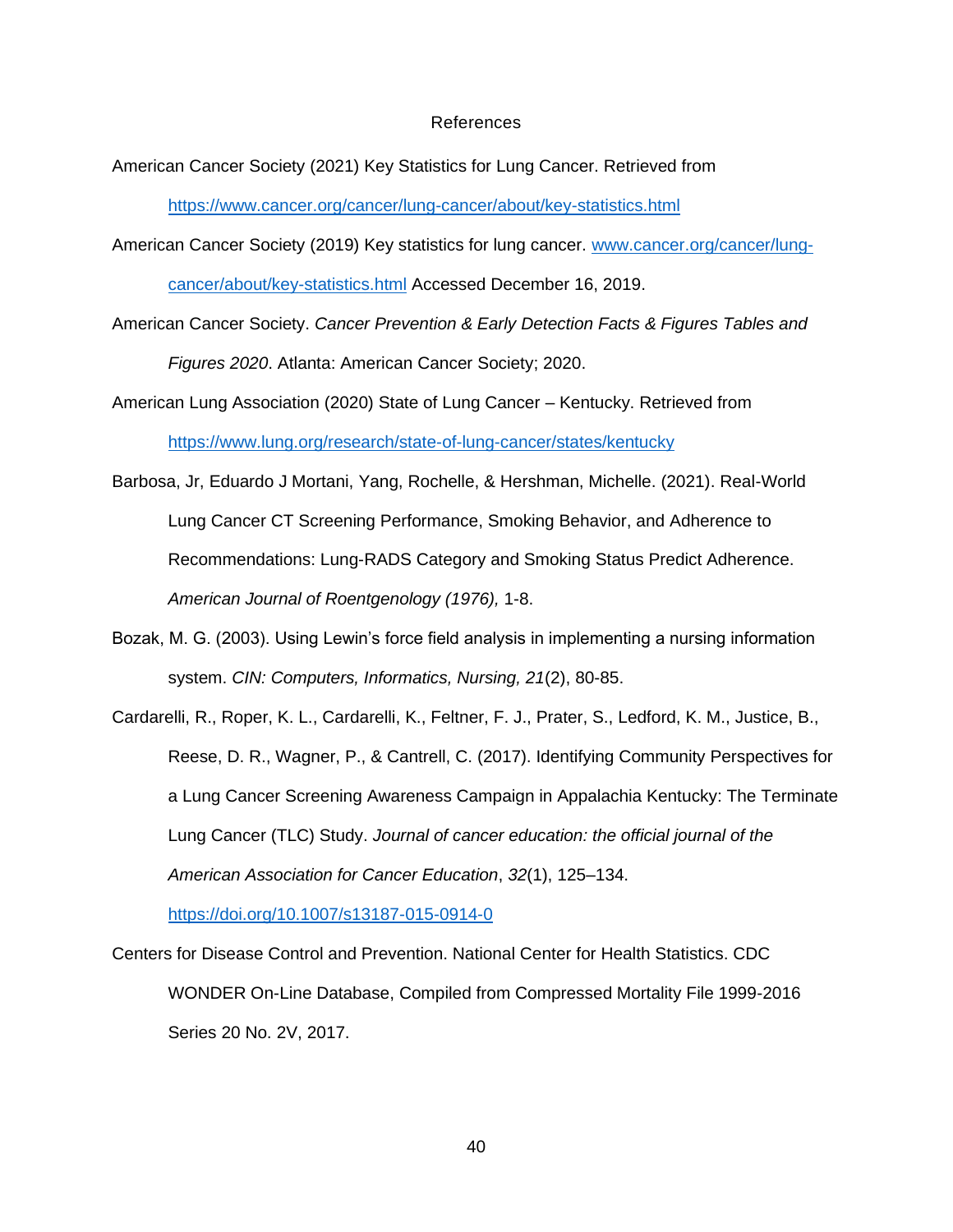- CDC (2017) Morbidity and Mortality Weekly Report; Quitting Smoking Among Adults. Retrieved from<https://www.cdc.gov/mmwr/volumes/65/wr/mm6552a1.htm>
- Chen LH, Quinn V, Xu L, Gould MK, Jacobsen SJ, Koebnick C, Reynolds K, Hechter RC, Chao CR. The accuracy and trends of smoking history documentation in electronic medical records in a large managed care organization. *Subst Use Misuse* 2013;48:731–742.
- Coughlin, J. M., Zang, Y., Terranella, S., Alex, G., Karush, J., Geissen, N., Chmielewski, G. W., Arndt, A. T., Liptay, M. J., Zimmermann, L. J., Dowling, L., Levitan, A., & Seder, C. W. (2020). Understanding barriers to lung cancer screening in primary care. *Journal of thoracic disease*, *12*(5), 2536–2544.<https://doi.org/10.21037/jtd.2020.03.66>
- Davenport, L. (2018). Lung Cancer Screening Rates Only 2% Across US. Retrieved from [https://www.medscape.com/viewarticle/897045#vp\\_2.](https://www.medscape.com/viewarticle/897045#vp_2)
- De Koning HJ, van der Aalst CM, de Jong PA, et al.: Reduced Lung-Cancer Mortality with Volume CT Screening in a Randomized Trial. N Engl J Med 382 (6): 503-513, 2020
- Eberth, J.M., Qiu, R., Adams, S.A., Salloum, R.G., Bell, N., Ar-rington, A.K., Munden, R.F. (2014). Lung cancer screening MARCH 2019, VOL. 46, NO. 2 ONCOLOGY NURSING FORUM E71ONF.ONS.ORGusing low-dose CT: The current national landscape. Lung Cancer, 85, 379–384.<https://doi.org/10.1016/j.lungcan.2014.07.002>
- Ersek JL, Eberth JM, McDonnell KK, et al. Knowledge of, attitudes toward, and use of low-dose computed tomography for lung cancer screening among family physicians. *Cancer* 2016;122:2324-31. 10.1002/cncr.29944
- Fedewa SA, Bandi P, Smith RA, Silvestri GA, Jemal A. Lung cancer screening rates during the COVID-19 pandemic. *Chest*. Published online July 21, 2021. doi:10.1016/j.chest.2021.07.030
- Fedewa, S. A., Kazerooni, E. A., Studts, J. L., Smith, R. A., Bandi, P., Sauer, A. G., Cotter, M., Sineshaw, H. M., Jemal, A., & Silvestri, G. A. (2021). State Variation in Low-Dose Computed Tomography Scanning for Lung Cancer Screening in the United States.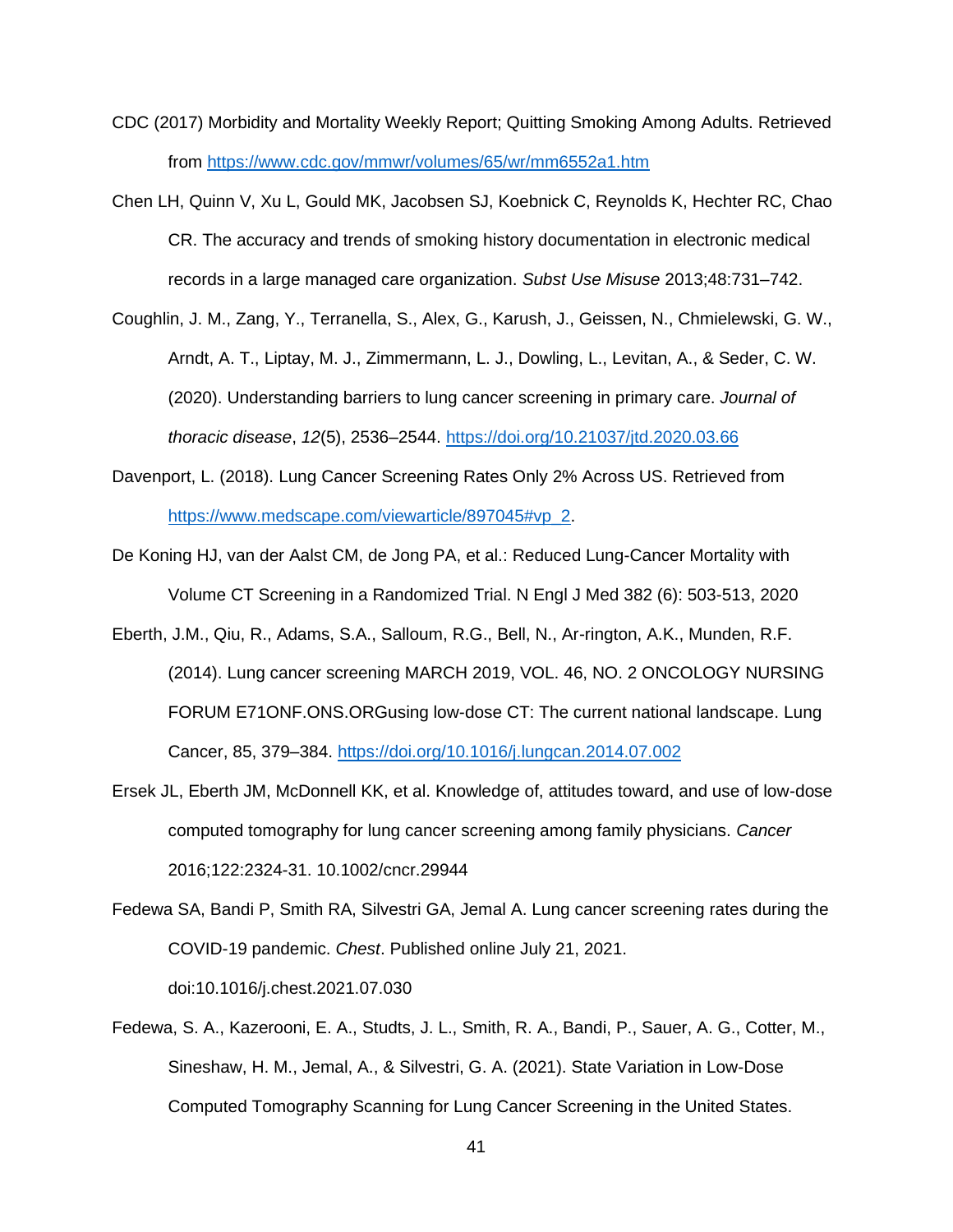*Journal of the National Cancer Institute*, *113*(8), 1044–1052.

<https://doi.org/10.1093/jnci/djaa170>

Hamann HA, Ver Hoeve ES, Carter-Harris L, et al. Multilevel opportunities to address lung

cancer stigma across the cancer control continuum. J Thorac Oncol. 2018;13(8):1062-

75. Available from:<https://pubmed.ncbi.nlm.nih.gov/29800746>

Healthy People 2030 (2017). Cancer. Retrieved from

<https://www.healthypeople.gov/2020/topics-objectives/topic/cancer/objectives>

Institute for Healthcare Improvement (IHI). (2019). Science of improvement: Testing changes.

Retrieved from http://www.ihi.org/resources/Pages/HowtoImprove/Scienceof

ImprovementTestingChanges.aspx

*International Association for the Study of Lung Cancer*, 2021. IASLC Language Guide: A

Lexicon of Healing for Lung Cancer and Beyond. Retrieved February 1, 2022

Kentucky LEADS Collaboration (2021) Lung Cancer. Retrieved from

<https://www.kentuckyleads.org/>

- K Johnson, N Hughes, B Williams, R Beyth, M Lo, & A Olson. (2017). C30 LUNG CANCER SCREENING: WHO, WHY, WHERE, AND HOW MUCH: A Clinical Reminder Improves Adherence To Lung Cancer Screening Guidelines. *American Journal of Respiratory and Critical Care Medicine, 195*, American journal of respiratory and critical care medicine, 2017-01-01, Vol.195.
- Lewin K. (1947). Frontiers in-group dynamics: Concept, method, and reality in social science social equilibrium and social change. Human Relations, 1(5), 5-41. Retrieved from <http://hum.sagepub.com/content/1/1/5e>[\[Context Link\]](https://www.nursingcenter.com/journalarticle?Article_ID=3554759&Journal_ID=496448&Issue_ID=3554734#P18)
- Lewis, J. A., Petty, W. J., Tooze, J. A., Miller, D. P., Chiles, C., Miller, A. A., Bellinger, C., & Weaver, K. E. (2015). Low-Dose CT Lung Cancer Screening Practices and Attitudes among Primary Care Providers at an Academic Medical Center. *Cancer epidemiology, biomarkers & prevention: a publication of the American Association for Cancer*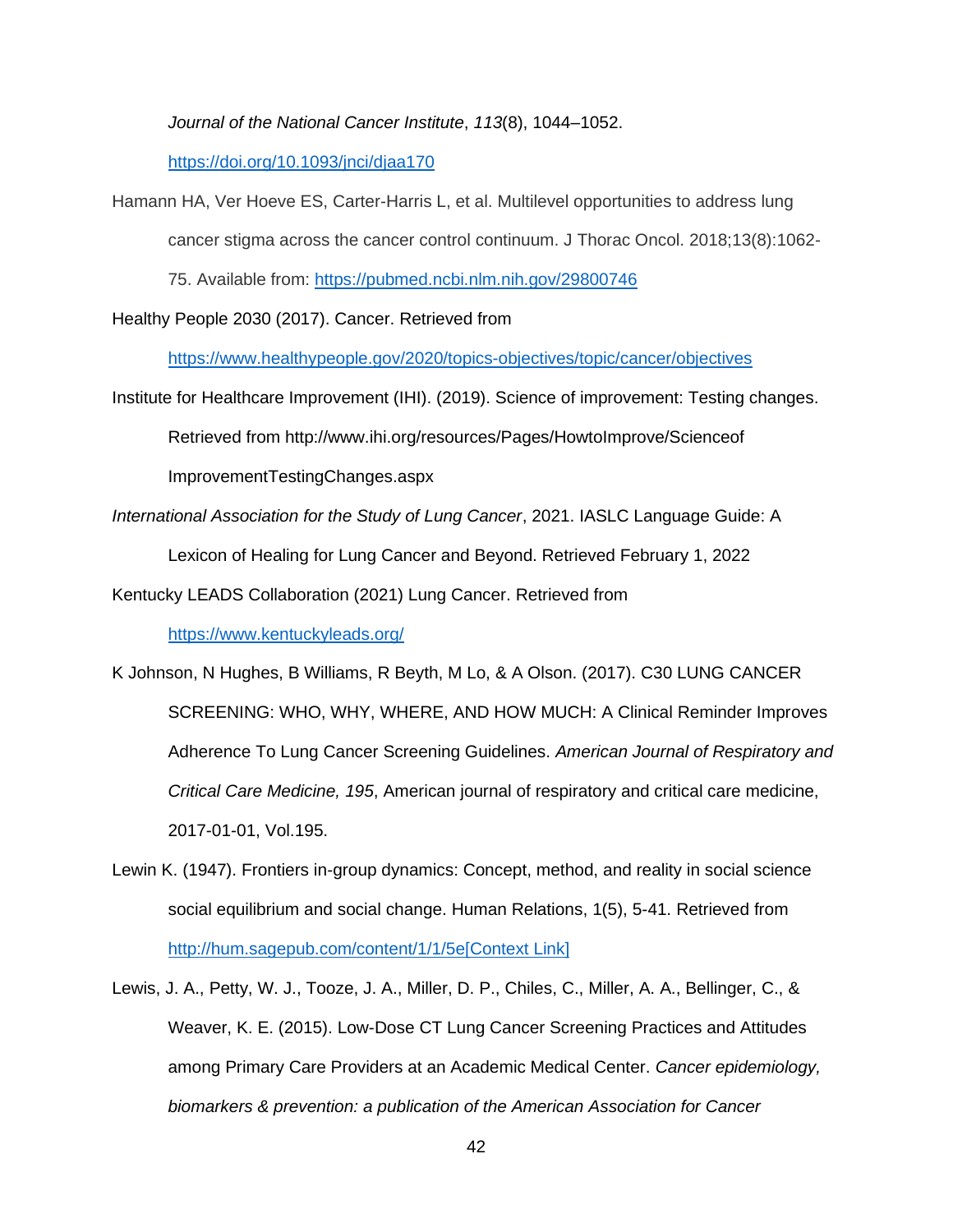*Research, cosponsored by the American Society of Preventive Oncology*, *24*(4), 664– 670.<https://doi.org/10.1158/1055-9965.EPI-14-1241>

- McGinnis KA, Brandt CA, Skanderson M, Justice AC, Shahrir S, Butt AA, Brown ST, Freiberg MS, Gibert CL, Goetz MB, *et al*. Validating smoking data from the Veteran's Affairs Health Factors dataset, an electronic data source. *Nicotine Tob Res* 2011;13:1233– 1239.
- Medley B., Akan O. (2008). Creating positive change in community organizations: A case for rediscovering Lewin. Nonprofit Management and Leadership, 18(4), 485-496.
- Modin, H.E., Fathi, J.T., Gilbert, C.R., Wilshire, C.L., Wilson, A.K., Aye, R.W., Gorden, J.A. (2017). Pack-year cigarette smoking history for determination of lung cancer screening eligibility. Comparison of the electronic medical record versus a shared decision-making conversation. Annals of the American Thoracic Society, 14, 1320–1325.
- Mong C, Garon EB, Fuller C, et al. High prevalence of lung cancer in a surgical cohort of lung cancer patients a decade after smoking cessation. *J Cardiothorac Surg*. 2011,6:19.
- Newell, P. & S. Bellour (2002) Mapping accountability: origins, contexts and implications for development. Working paper series, 168. Brighton: IDS.
- Pham, D., Bhandari, S., Oechsli, M., Pinkston, C. M., & Kloecker, G. H. (2018). Lung cancer screening rates: Data from the lung cancer screening registry. *Journal of Clinical Oncology, 36(15\_suppl), 6504-6504. doi: 10.1200/JCO.2018.36.15\_suppl.6504*
- Polubriaginof, F., Salmasian, H., Albert, D. A., & Vawdrey, D. K. (2017). Challenges with Collecting Smoking Status in Electronic Health Records. In *AMIA Annual Symposium Proceedings* (Vol. 2017, p. 1392). American Medical Informatics Association.
- Radiologic Society of North America [RNSA] (2018). Lung cancer screening. Retrieved from <https://www.radiologyinfo.org/en/info.cfm?pg=screening-lung>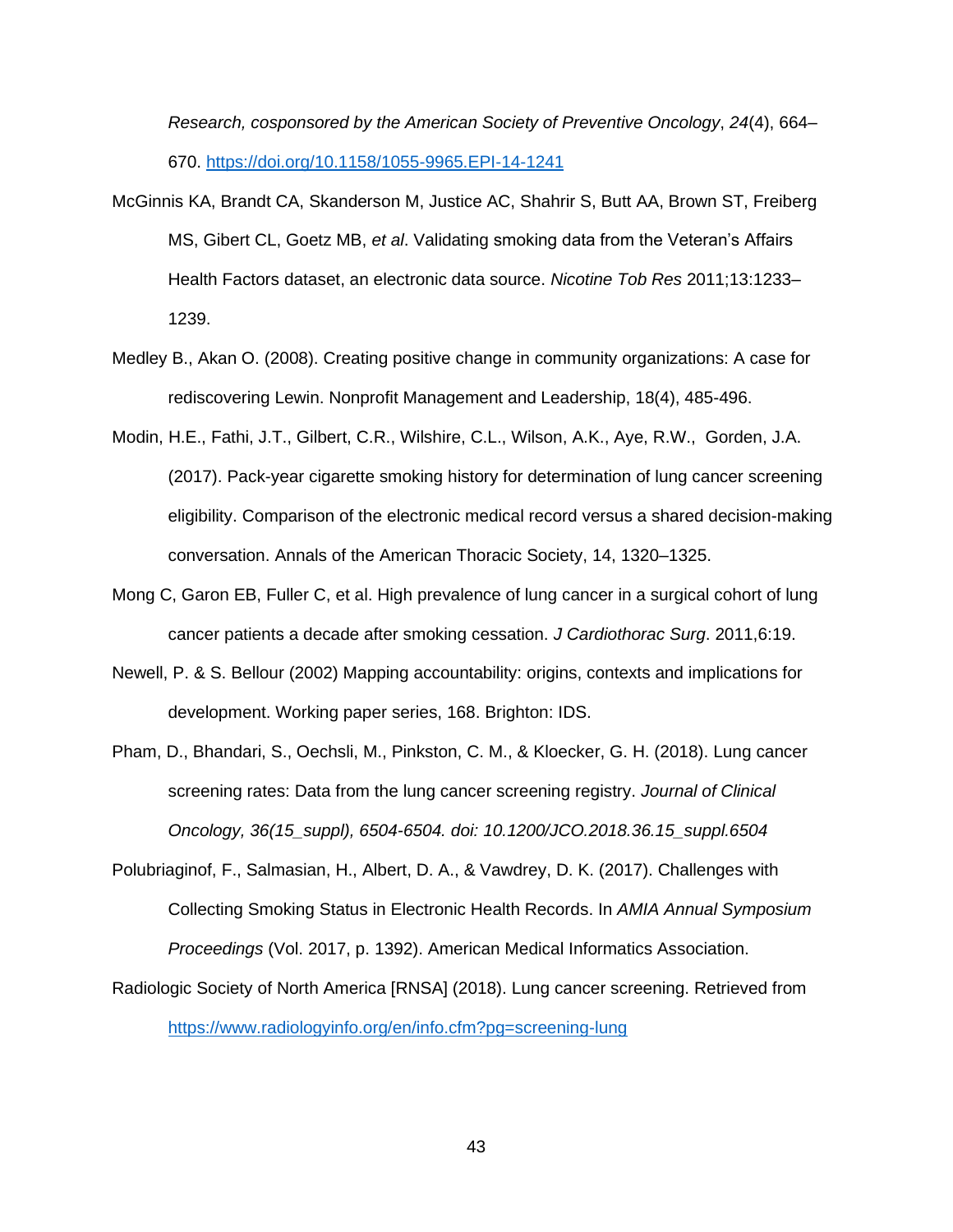- Raz DJ, Dunham R, Tiep B, Sandoval A, Grannis F, Rotter A, Kim JY. Augmented meaningful use criteria to identify patients eligible for lung cancer screening. *Ann Thorac Surg* 2014;98:996–1002.
- Raz, D. J., Wu, G. Consunji, M., Nelson, R. A., Kim, H., Sun, C. L., ... & Kim, J. Y. (2018). The effect of primary care physician knowledge of lung cancer screening guidelines on perceptions and utilization of low-dose computed tomography. *Clinical lung cancer*, *19*(1), 51-57.
- Rodriquez, T., 2019. Lung Cancer Screening: Rates Remain Low and Disparities Run High. *Pulmonary Advisor*,.
- Simmons VN, Gray JE, Schabath MB, Wilson LE, Quinn GP. High-risk community and primary care providers knowledge about and barriers to low-dose computed topography lung cancer screening. Lung Cancer. 2017 Apr;106:42-49. doi: 10.1016/j.lungcan.2017.01.012. Epub 2017 Jan 31. PMID: 28285693.
- Sorrie, K., Cates, L., & Hill, A. (2016). The case for lung cancer screening: What nurses need to know. Clinical Journal of Oncology Nursing, 20, E82-E87. Doi: 10.1188/16/CJON.E82. E87
- Stacey A Fedewa, Ph.D, Ella A Kazerooni, MD, MS, Jamie L Studts, Ph.D, Ph.D. Bert A Smith, Ph.D.,Ph.D. Bandi, Ph Ph.D.Ann Goding Sauer, MSPH, Megan Cotter, MPH, Helmneh M Sineshaw, MD, MPH, Ahmedin Jemal, DVM, Ph.D., Gerard A Silvestri, MD, MS, State Variation in Low-Dose Computed Tomography Scanning for Lung Cancer Screening in the United States, *JNCI: Journal of the National Cancer Institute*, Volume 113, Issue 8, August 2021, Pages 1044–1052,<https://doi.org/10.1093/jnci/djaa170>
- Tindle HA, Stevenson Duncan M, Greevy RA, et al. Lifetime smoking history and risk of lung cancer: results from the Framingham Heart Study. *J Natl Cancer Inst*. 2018;110:1201- 1207.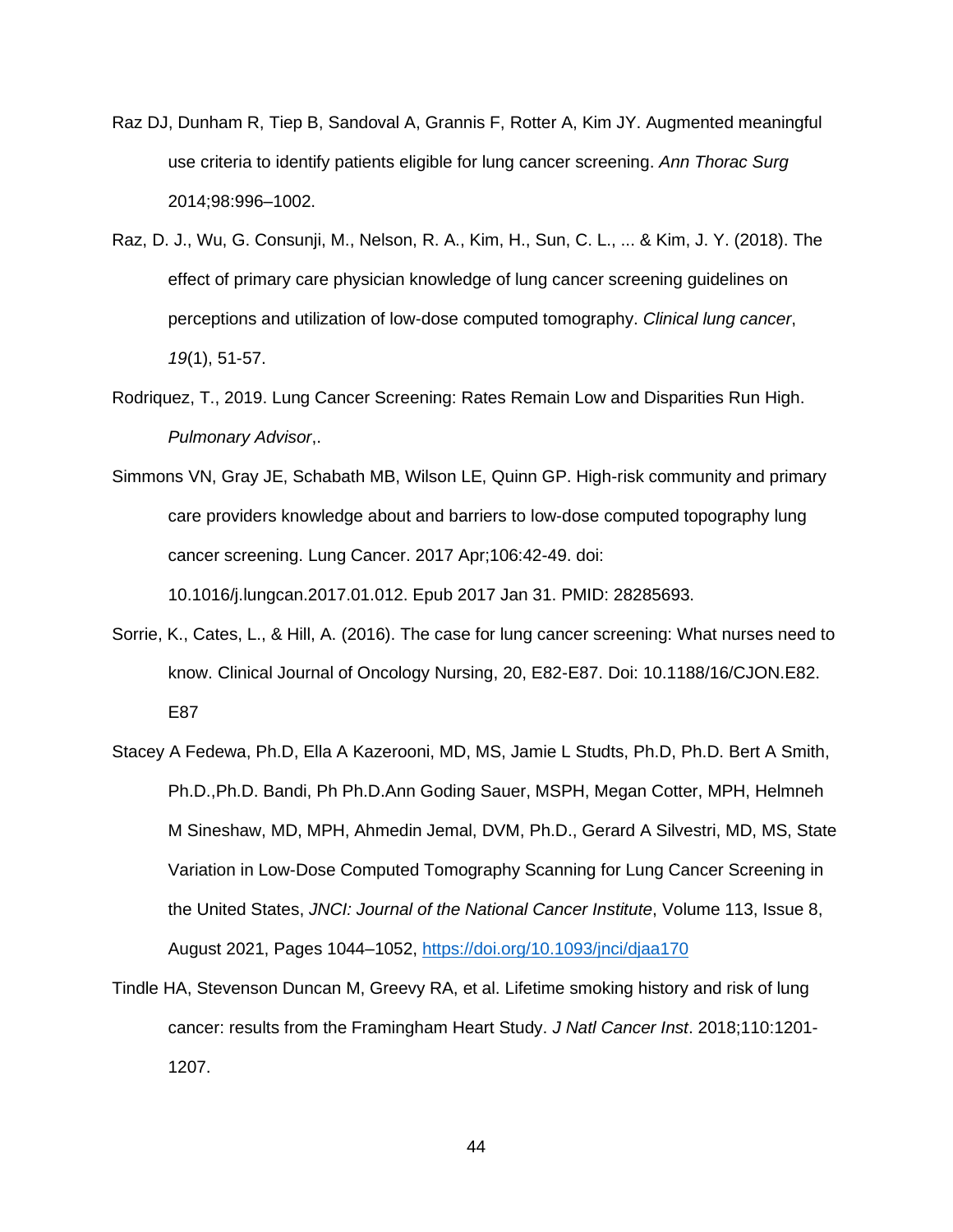Triplette, M., Kross, E., Mann, B., Elmore, J., Slatore, C., & Shahrir, S. et al. (2018). An Assessment of Primary Care and Pulmonary Provider Perspectives on Lung Cancer Screening. *Annals Of The American Thoracic Society*, *15*(1), 69-75. DOI: 10.1513/annalsats.201705-392oc

U.S. Cancer Statistics Working Group. (2018, June). U.S. Cancer Statistics Data Visualizations Tool based on November 2017 submission data (1999-2015). Retrieved June 1, 2019, from U.S. Department of Health and Human Services, Centers for Disease Control and Prevention and National Cancer Institute website: https://gis.cdc.gov/Cancer/USCS/DataViz.html

- U.S. Department of Health and Human Services. The Health Consequences of Smoking: A Report of the Surgeon General. 2004.
- U.S. Preventive Services Task Force (USPSTF) (2021). Rockville, MD: U.S. Dept. of Health & Human Services, Agency for Healthcare Research and Quality
- Wang, G., Baggett, T., Pandharipande, P., Park, E., Percac-Lima, S., Shepard, J., Fintelmann, F. and Flores, E., 2019. Barriers to Lung Cancer Screening Engagement from the Patient and Provider Perspective. *Radiology*, 290(2), pp.278-287.
- Wood DE, Eapen GA, Ettinger DS, et al. Lung cancer screening. *J Natl Compr Canc Netw.* 2012; 10: 240‐265.
- Young, K., Fairchild, D. and Hefner, J., 2017. Lung Cancer Screening in Real World Has High False-Positive Rate. *NEJM Journal Watch*, Medical News(Physican's First Watch).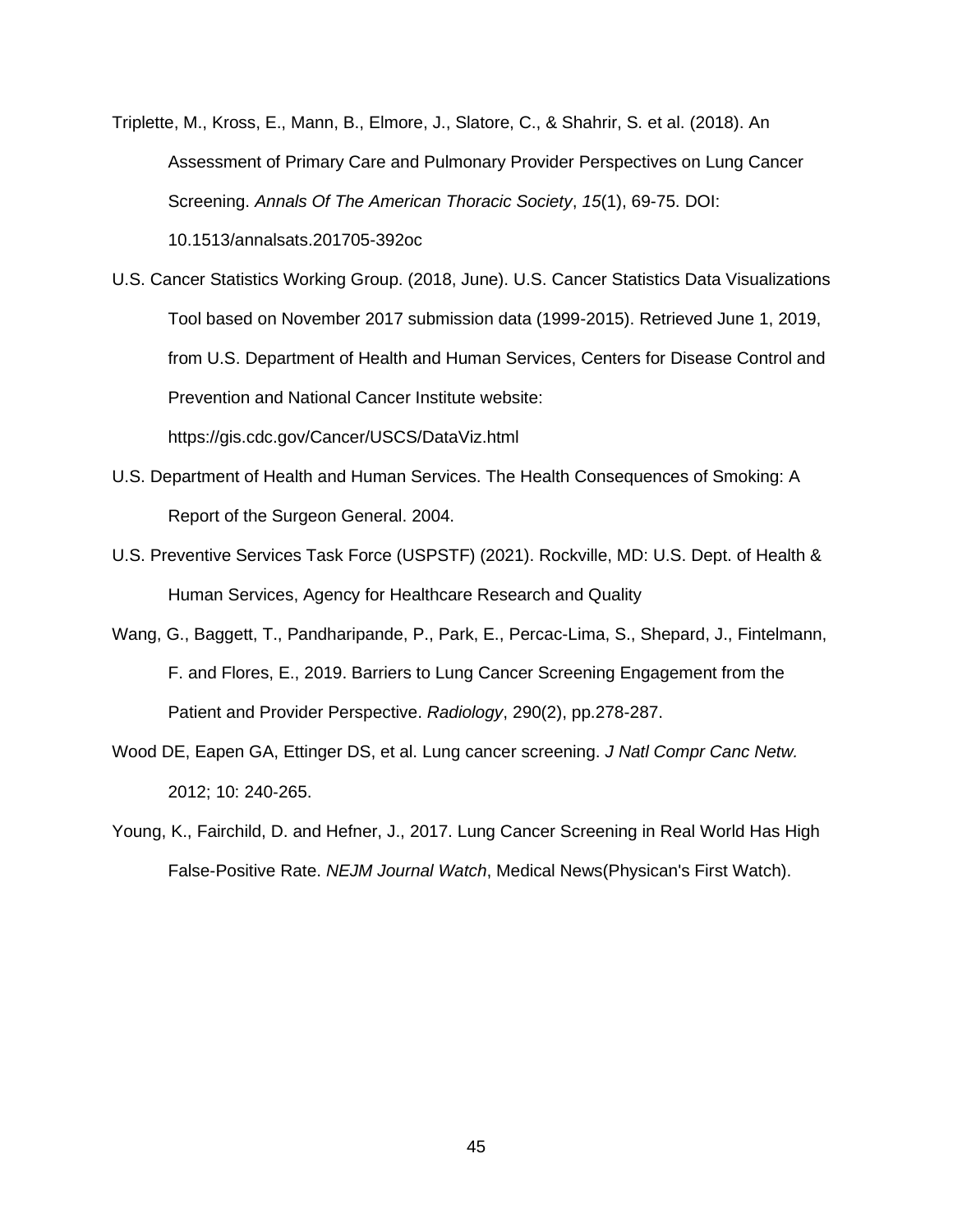## **Figures**

# **Figure 3**. Survey Findings

**Q1. Select all that apply: Of the following options, which do you associate the barriers to provide lung cancer screening?**

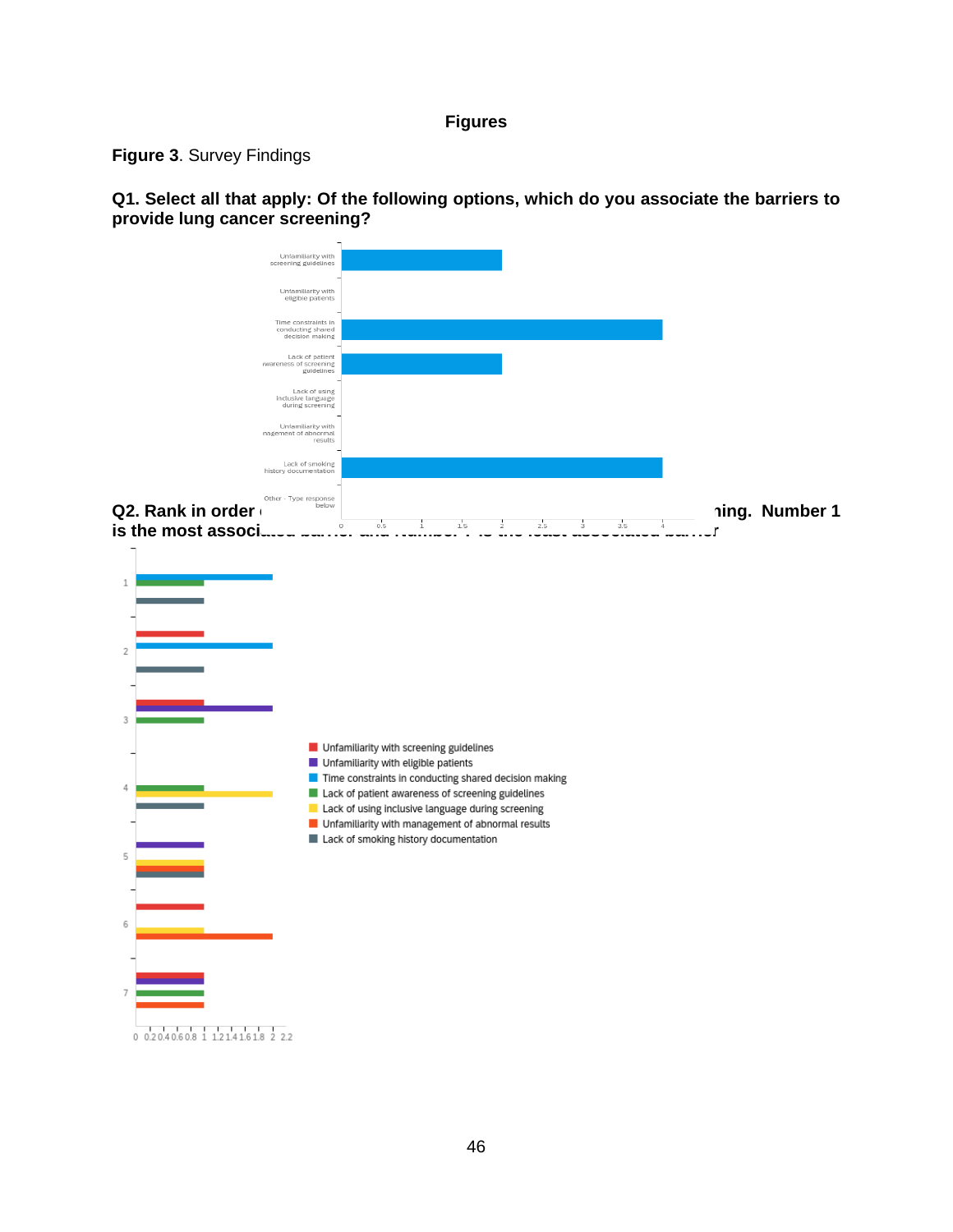**Q3. Of the following options, which question do you use when asking about smoking history?**



Yes No  $0.5$  $\frac{1}{1}$  $\frac{1}{1.5}$  $\frac{1}{2}$  $2.5$  $\frac{1}{3}$  $\circ$ 

**Q4. When assessing smoking history, do you document pack years?**

# **Q5. Do you look at your Care Gaps during each visit?**



# **Q6. What process or processes within the clinic do you believe could be improved to ensure all eligible patients are screened?**

- Preventative health visit only- Must make separate clinic visit for additional chronic issues.
- Adding education flyers in patient rooms
- Using tablets for self-administered screening, or staff administration of screening with a scripted question.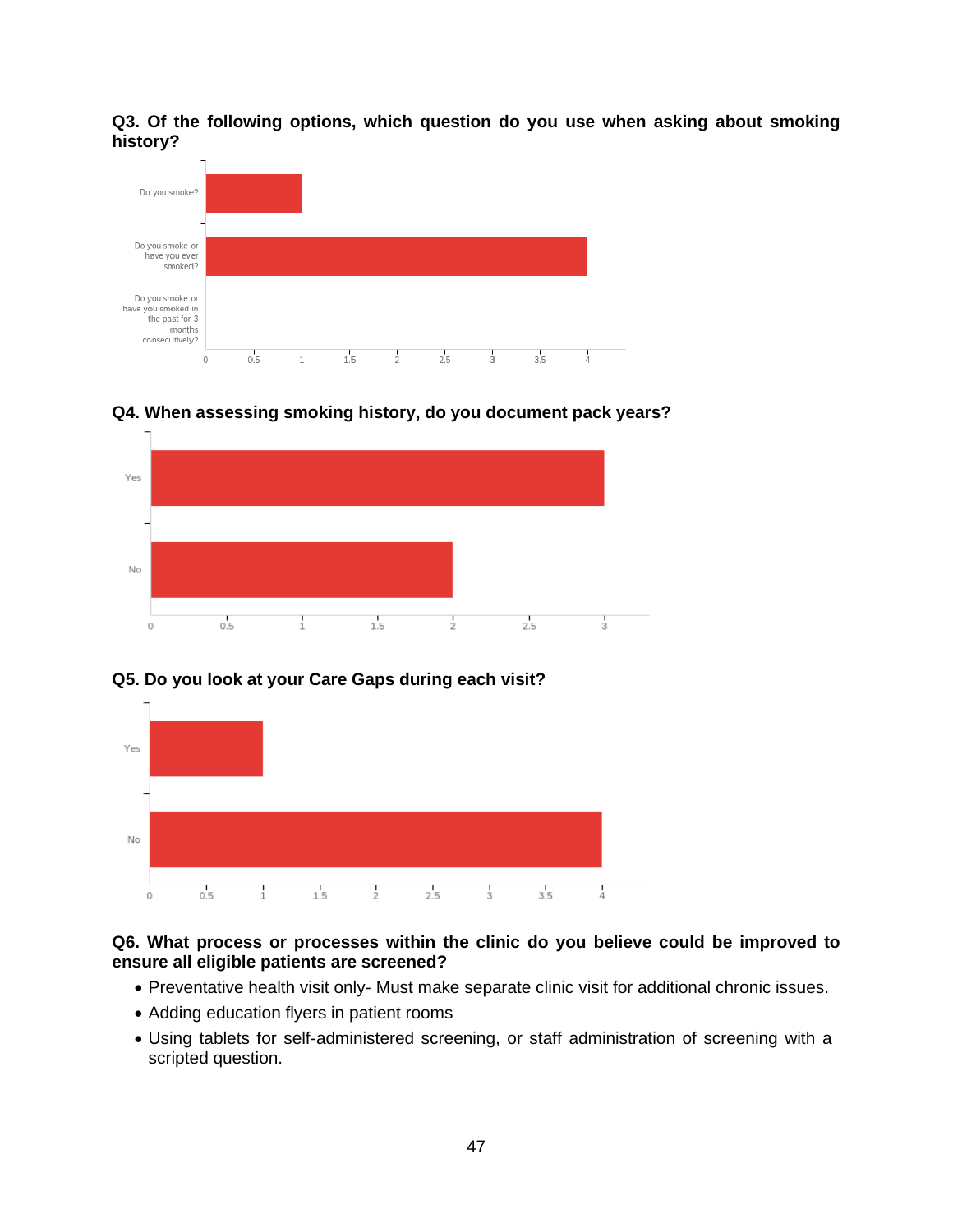# **Appendices**

**Appendix A.** Informed Consent

# **Dear Providers at Polk Dalton,**

I am contacting you from the University of Kentucky, on behalf of myself, Destinee Rein to invite you to participate in a research study, "Improving Smoking History Screening and Documentation to Increase Lung Cancer Screenings in Primary Care Clinics." The purpose of this quality improvement project is to investigate the disparity in thorough screening and documentation of current and former smokers. Furthermore, to increase smoking history documentation and lowdose computed tomography (LDCT) orders on eligible patients who meet screening criteria in a primary care setting.

The Principal Investigator is Destinee Rein a faculty member in the Doctor of Nursing Practice Program at the University of Kentucky College of Nursing.

If you agree to participate in the study, you will be asked to complete an online survey on Qualtrics that asks you to provide answers to several question items, in the form of select all that apply, yes/no and fill in the blank. Although you may not get personal benefit from taking part in this research study, your responses may help us understand more about the barrier to screening for lung cancer. Some volunteers experience satisfaction from knowing they have contributed to research that may benefit others in the future. In addition to this survey, an educational intervention will follow educating on the specific objectives of this study. I will be discussing the barriers identified in the clinic to obtaining accurate smoking history documentation, how to combat those barriers and increase compliance on documentation, as well as educating on USPSTF recommendations on lung cancer screening.

If you do not want to be in the study, there are no other choices except not to take part in the study.

The survey/questionnaire will take about 3 minutes to complete. I hope to receive completed questionnaires from about 20 people, so your answers are important to us. Of course, you have a choice about whether to complete the survey/questionnaire, but if you do participate, you are free to skip any questions or discontinue at any time. You will not be penalized in any way for skipping or discontinuing the survey. An educational session will concur with staff meetings each month on the following objectives of the study. A total of 2 educational sessions will concur throughout this project. Each educational session will take a max of 15 minutes to complete.

We make every effort to safeguard your data once received on our servers via Qualtrics. Given the nature of online surveys, as with anything involving the internet, we can never guarantee the confidentiality of data still en route to us. Qualtrics is a secure, web-based application designed exclusively to support data capture for research studies. Your responses will be anonymous. Results of this research will be reported as summarized data and will not contain any identifiable individual data. For this study, you will not be asked to provide a name, email address, or any identifying information.

Should you have any questions you may contact Destinee Rein, the Principal Investigator, at [drca229@uky.edu](mailto:drca229@uky.edu) or per telephone at (502) 216-6986. If you have complaints, suggestions, or questions about your rights as a research volunteer, contact the staff in the University of Kentucky Office of Research Integrity at 859-257-9428 or toll-free at 1-866-400-9428

Please be aware, while we make every effort to safeguard your data once received from the online survey company, given the nature of online surveys, as with anything involving the Internet, we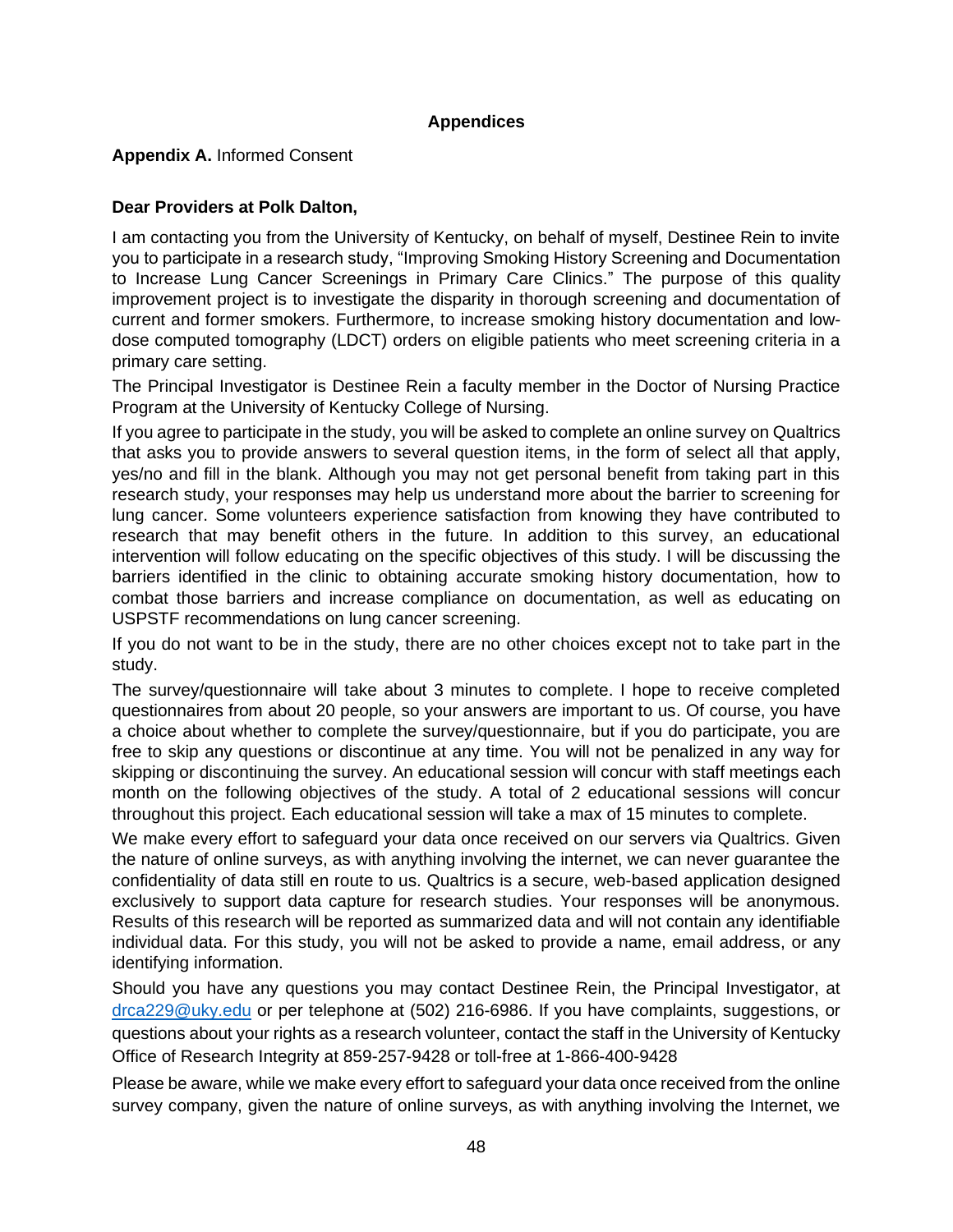can never guarantee the confidentiality of the data while still on the survey company's servers, or while en route to either them or us. It is also possible the raw data collected for research purposes will be used for marketing or reporting purposes by the survey/data gathering company after the research is concluded, depending on the company's Terms of Service and Privacy policies. By completing the survey, you are indicating that you are at least 18 years old, have read and understood this consent form, and agree to voluntarily participate in this research study."

Thank you in advance for your assistance with this important project. To ensure your responses/opinions will be included, please submit your completed survey/questionnaire by **December 10, 2021.**

**[https://qfreeaccountssjc1.az1.qualtrics.com/jfe/form/SV\\_b0YpKVuTOlucCLI](https://qfreeaccountssjc1.az1.qualtrics.com/jfe/form/SV_b0YpKVuTOlucCLI)**

Sincerely, Destinee Rein College of Nursing, University of Kentucky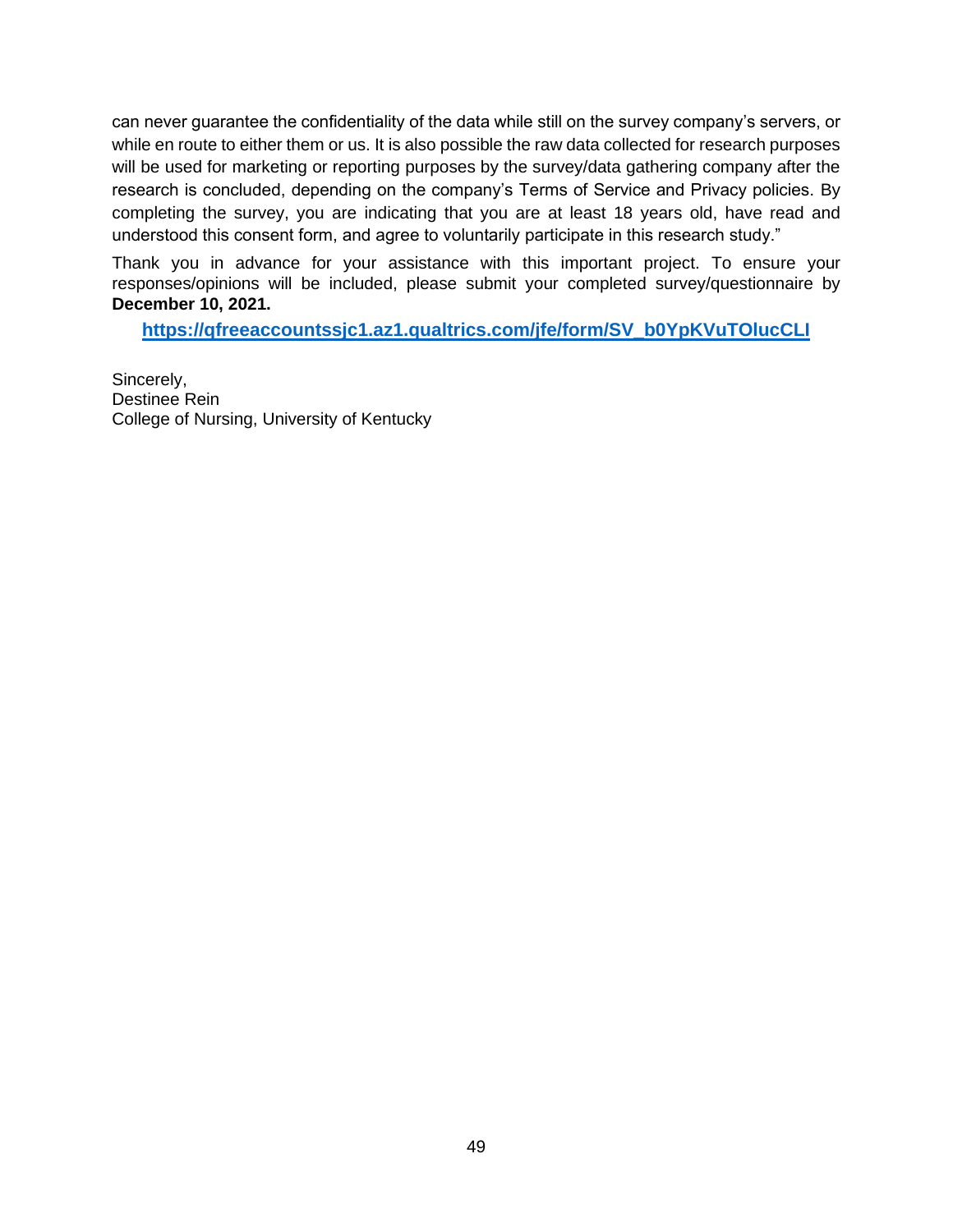# **Appendix B**. Survey Questions

|                                                                                | <b>Assessing Barriers to Smoking History Documentation</b>  |  |  |  |  |  |
|--------------------------------------------------------------------------------|-------------------------------------------------------------|--|--|--|--|--|
|                                                                                | 1. Unfamiliarity with screening guidelines                  |  |  |  |  |  |
|                                                                                | 2. Unfamiliarity with eligible patients                     |  |  |  |  |  |
| Select all that apply: Of the following<br>options, which do you associate the | 3. Time constraints in conducting shared decision making    |  |  |  |  |  |
| <b>barriers</b><br>providing<br>lung<br>to<br>cancer                           | 4. Lack of patient awareness of screening guidelines        |  |  |  |  |  |
| screening?                                                                     | 5. Lack of using inclusive language during screening        |  |  |  |  |  |
|                                                                                | 6. Unfamiliarity with the management of abnormal results    |  |  |  |  |  |
|                                                                                | 7. Lack of smoking history documentation                    |  |  |  |  |  |
|                                                                                | 1. Unfamiliarity with screening guidelines                  |  |  |  |  |  |
| Rank in order of associated barriers to                                        | 2. Unfamiliarity with eligible patients                     |  |  |  |  |  |
| providing lung cancer screenings.                                              | 3. Time constraints in conducting shared decision making    |  |  |  |  |  |
| Number 1 is the most associated barrier                                        | 4. Lack of patient awareness of screening guidelines        |  |  |  |  |  |
| and Number 7 is the least associated                                           | 5. Lack of using inclusive language during screening        |  |  |  |  |  |
| barrier                                                                        | 6. Unfamiliarity with the management of abnormal results    |  |  |  |  |  |
|                                                                                | 7. Lack of smoking history documentation                    |  |  |  |  |  |
| Of the following options, which question                                       | 1. Do you smoke?                                            |  |  |  |  |  |
| do you use when asking about smoking                                           | 2. Do you smoke or have you ever smoked?                    |  |  |  |  |  |
| history?                                                                       | 3. Do you smoke or have you smoked in the past for 3 months |  |  |  |  |  |
|                                                                                | consecutively?                                              |  |  |  |  |  |
| When assessing smoking history, do you                                         | 1. Yes                                                      |  |  |  |  |  |
| document pack years?                                                           | 2. No                                                       |  |  |  |  |  |
| Do you look at your Care Gaps during                                           | 1. Yes                                                      |  |  |  |  |  |
| each visit?                                                                    | 2. No                                                       |  |  |  |  |  |
| Open<br>What<br>Answer:<br>process<br>or                                       |                                                             |  |  |  |  |  |
| processes within the clinic do you believe                                     |                                                             |  |  |  |  |  |
| could be improved to ensure all eligible                                       |                                                             |  |  |  |  |  |
| patients are screened?                                                         |                                                             |  |  |  |  |  |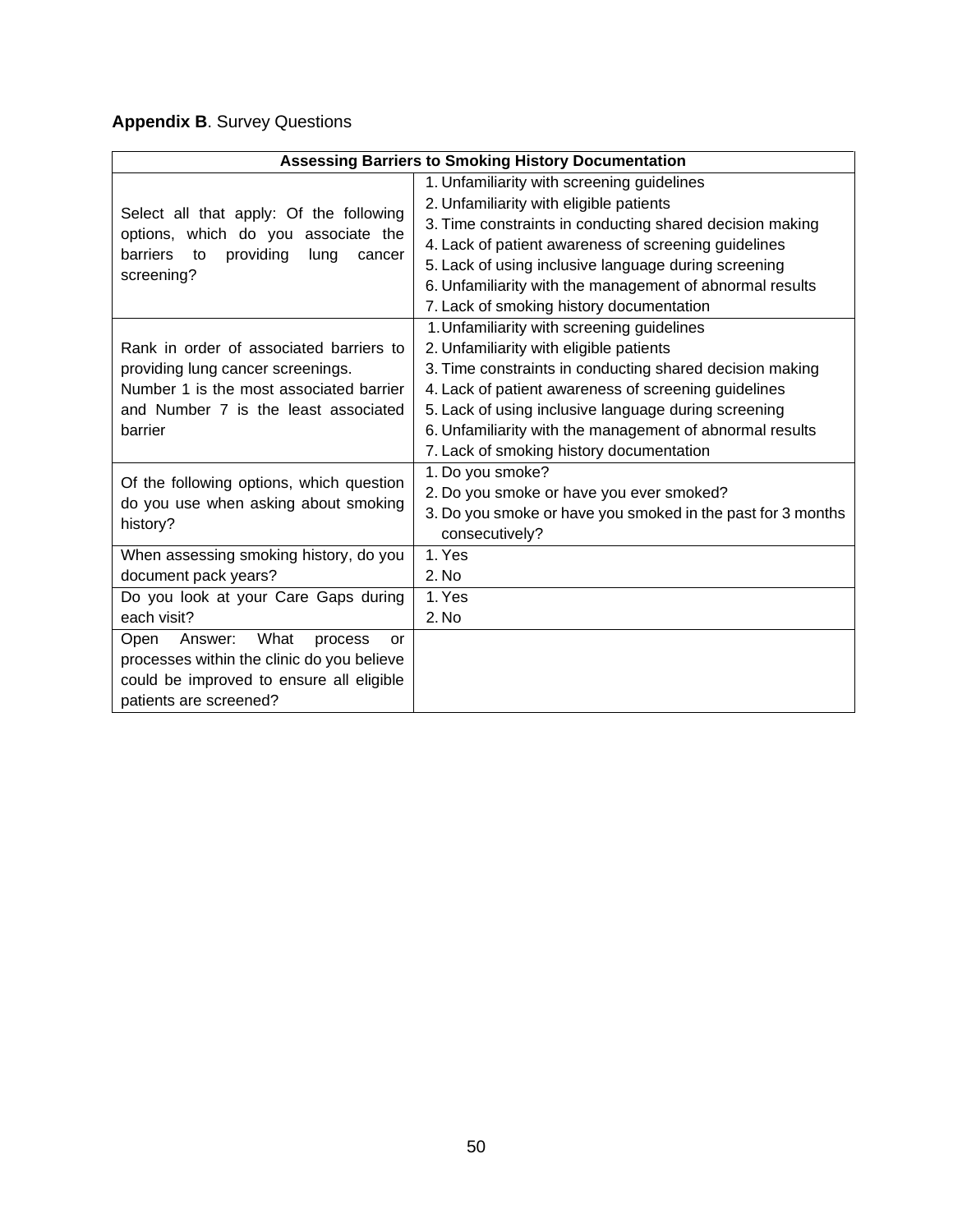